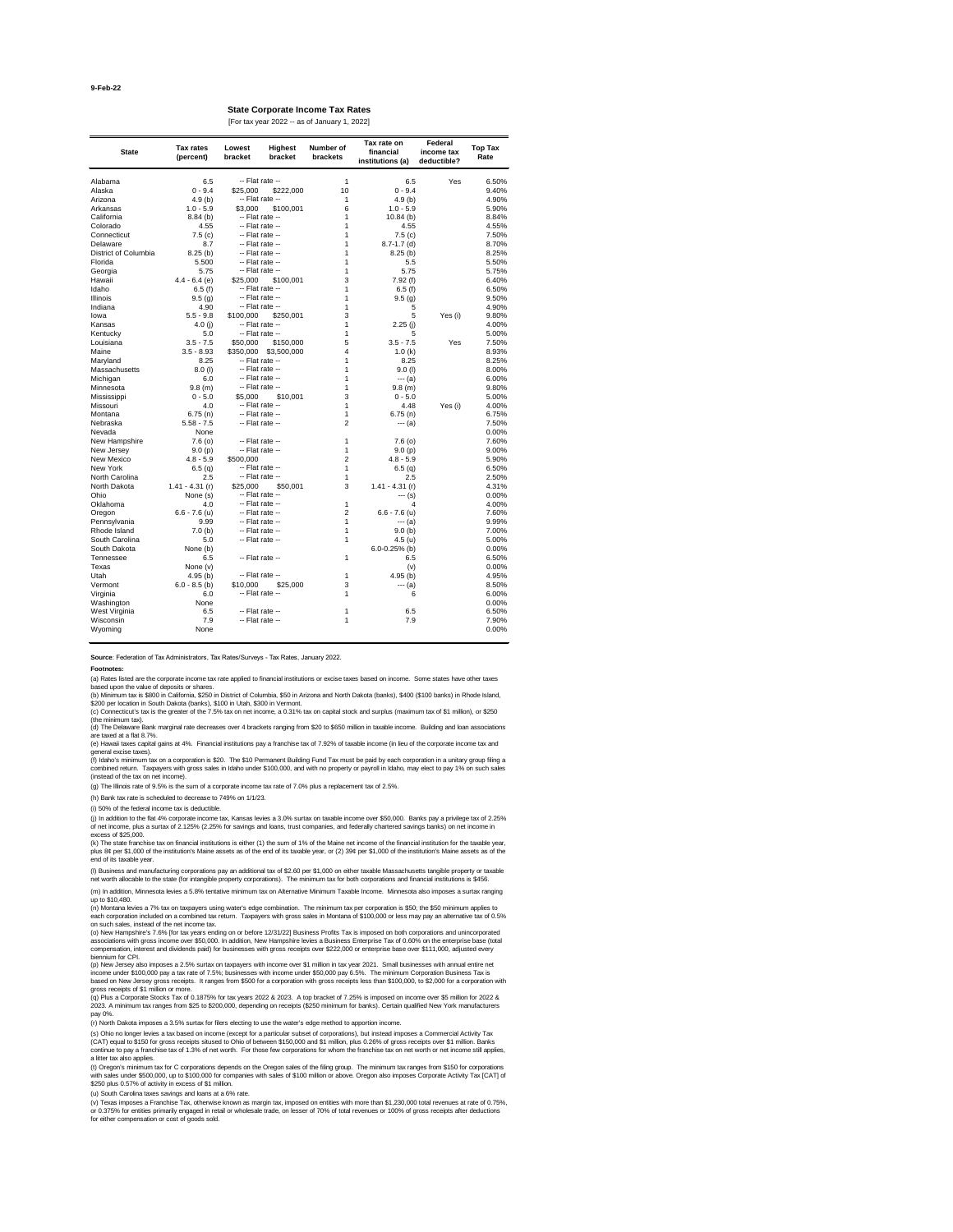21-Apr-21

#### Footnotes:

(v) South Carolina taxes savings and loans at a 6% rate.

(t) Ohio no longer levies a tax based on income (except for a particular subset of corporations), but instead imposes a Commercial Activity Tax (CAT) equal to \$150 for gross receipts sitused to Ohio of between \$150,000 and \$1 million, plus 0.26% of gross receipts over \$1 million. Banks continue to pay a franchise tax of 1.3% of net worth.For those few corporations for whom the franchise tax on net worth or net income still applies, a litter tax also applies.

(u) Oregon's minimum tax for C corporations depends on the Oregon sales of the filing group.The minimum tax ranges from \$150 for corporations with sales under \$500,000, up to \$100,000 for companies with sales of \$100 million or above. Oregon also imposes Corporate Activity Tax [CAT] of \$250 plus 0.57% of activity in excess of \$1 million.

(w) Texas imposes a Franchise Tax, otherwise known as margin tax, imposed on entities with more than \$1,130,000 total revenues at rate of 0.75%, or 0.375% for entities primarily engaged in retail or wholesale trade, on lesser of 70% of total revenues or 100% of gross receipts after deductions for either compensation or cost of goods sold.

(o) Montana levies a 7% tax on taxpayers using water's edge combination.The minimum tax per corporation is \$50; the \$50 minimum applies to each corporation included on a combined tax return.Taxpayers with gross sales in Montana of \$100,000 or less may pay an alternative tax of 0.5% on such sales, instead of the net income tax.

(h) The Illinois rate of 9.5% is the sum of a corporate income tax rate of 7.0% plus a replacement tax of 2.5%. (i) The Indiana Corporate tax rate is scheduled to decrease to 4.9% on July 1, 2021. Bank tax rate is scheduled to decrease to 5.0% on 1/1/22.

(p) New Hampshire's 7.7% Business Profits Tax is imposed on both corporations and unincorporated associations with gross income over \$50,000. In addition, New Hampshire levies a Business Enterprise Tax of 0.60% on the enterprise base (total compensation, interest and dividends paid) for businesses with gross receipts over \$222,000 or enterprise base over \$111,000, adjusted every biennium for CPI. The Business Profits Tax is scheduled to decrease to 7.5% for tax year 2022, if revenue targets are met.

(q) New Jersey also imposes a 2.5% surtax on taxpayers with income over \$1 million in tax year 2021.Small businesses with annual entire net income under \$100,000 pay a tax rate of 7.5%; businesses with income under \$50,000 pay 6.5%.The minimum Corporation Business Tax is based on New Jersey gross receipts.It ranges from \$500 for a corporation with gross receipts less than \$100,000, to \$2,000 for a corporation with gross receipts of \$1 million or more.

(n) In addition, Minnesota levies a 5.8% tentative minimum tax on Alternative Minimum Taxable Income.Minnesota also imposes a surtax ranging up to \$10,480. (m) Business and manufacturing corporations pay an additional tax of \$2.60 per \$1,000 on either taxable Massachusetts tangible property or taxable net worth allocable to the state (for intangible property corporations).The minimum tax for both corporations and financial institutions is \$456.

(r) New York's General business corporate rate shown. The Corporate Stocks Tax was eliminated for tax year 2021.A minimum tax ranges from \$25 to \$200,000, depending on receipts (\$250 minimum for banks). Certain qualified New York manufacturers pay 0%.

(s) North Dakota imposes a 3.5% surtax for filers electing to use the water's edge method to apportion income.

(j) 50% of the federal income tax is deductible.

(k) In addition to the flat 4% corporate income tax, Kansas levies a 3.0% surtax on taxable income over \$50,000.Banks pay a privilege tax of 2.25% of net income, plus a surtax of 2.125% (2.25% for savings and loans, trust companies, and federally chartered savings banks) on net income in excess of \$25,000.

(l) The state franchise tax on financial institutions is either (1) the sum of 1% of the Maine net income of the financial institution for the taxable year, plus 8¢ per \$1,000 of the institution's Maine assets as of the end of its taxable year, or (2) 39¢ per \$1,000 of the institution's Maine assets as of the end of its taxable year.

(g) Idaho's minimum tax on a corporation is \$20.The \$10 Permanent Building Fund Tax must be paid by each corporation in a unitary group filing a combined return.Taxpayers with gross sales in Idaho under \$100,000, and with no property or payroll in Idaho, may elect to pay 1% on such sales (instead of the tax on net income).

Source: Federation of Tax Administrators, January 2021.

[http://www.taxadmin.org/fta/rate/corp\\_inc.pdf](http://www.taxadmin.org/fta/rate/corp_inc.pdf)

(a) Rates listed are the corporate income tax rate applied to financial institutions or excise taxes based on income.Some states have other taxes based upon the value of deposits or shares. (b) Minimum tax is \$800 in California, \$250 in District of Columbia, \$50 in Arizona and North Dakota (banks), \$400 (\$100 banks) in Rhode Island, \$200 per location in South Dakota (banks), \$100 in Utah, \$300 in Vermont. (c) Connecticut's tax is the greater of the 7.5% tax on net income, a 0.26% tax on capital stock and surplus (maximum tax of \$1 million), or \$250 (the minimum tax).

(d) The Delaware Bank marginal rate decreases over 4 brackets ranging from \$20 to \$650 million in taxable income.Building and loan associations are taxed at a flat 8.7%.

(e) The Florida tax rate may be adjusted downward if certain revenue targets are met.

|                      | <b>Tax Rate</b> |     | <b>Tax Brackets</b> |                                   | Number                | Tax Rate for<br>Financial |           | Federal     |
|----------------------|-----------------|-----|---------------------|-----------------------------------|-----------------------|---------------------------|-----------|-------------|
| State                | (percent)       |     |                     |                                   | of<br><b>Brackets</b> | Institutions              |           | Income Tax  |
|                      |                 |     | Lowest              | <b>Highest</b>                    |                       | (percent) (a)             |           | Deductible? |
|                      |                 |     |                     |                                   |                       |                           |           |             |
| Alabama              | 6.5             |     | ----Flat Rate----   |                                   | $\mathbf{1}$          | 6.5                       |           | Yes         |
| Alaska               | $0 - 9.4$       |     | 25,000              | 222,000                           | 10                    | $0 - 9.4$                 |           |             |
| Arizona              | 4.9             | (b) | ----Flat Rate----   |                                   | 1                     | 4.9                       | (b)       |             |
| Arkansas             | $1.0 - 6.2$     |     | 3,000               | 100,001                           | 6                     | $1.0 - 6.2$               |           |             |
| California           | 8.84            | (b) | ----Flat Rate----   |                                   | 1                     | 10.84                     | (b)       |             |
| Colorado             | 4.55            |     | ----Flat Rate----   |                                   | 1                     | 4.55                      |           |             |
| Connecticut          | 7.5             | (c) | ----Flat Rate----   |                                   | 1                     | 7.5                       | (c)       |             |
| Delaware             | 8.7             |     | ----Flat Rate----   |                                   | 1                     | $8.7 - 1.7$               | (d)       |             |
| District of Columbia | 8.25            | (b) | ----Flat Rate----   |                                   | 1                     | 8.25                      | (b)       |             |
| Florida              | 4.458           | (e) | ----Flat Rate----   |                                   | 1                     | 4.458                     | (e)       |             |
| Georgia              | 5.75            |     | ----Flat Rate----   |                                   | 1                     | 5.75                      |           |             |
| Hawaii               | $4.4 - 6.4$     | (f) | 25,000              | 100,001                           | 3                     | 7.92                      | (f)       |             |
| Idaho                | 6.925           | (g) | ----Flat Rate----   |                                   | 1                     | 6.925                     | (g)       |             |
| Illinois             | 9.5             | (h) | ----Flat Rate----   |                                   | 1                     | 9.5                       | (h)       |             |
| Indiana              | 5.25            | (i) | ----Flat Rate----   |                                   | 1                     | 5.5                       |           |             |
| lowa                 | $5.5 - 9.8$     |     | 100,000             | 250,001                           | 3                     | 5.0                       |           | Yes (j)     |
| Kansas               | 4.0             | (k) | ----Flat Rate----   |                                   | 1                     | 2.25                      | (k)       |             |
| Kentucky             | 5.0             |     | ----Flat Rate----   |                                   | 1                     | 5.0                       |           |             |
| Louisiana            | $4.0 - 8.0$     |     | 25,000              | 200,001                           | 5                     | $4.0 - 8.0$               |           | Yes         |
| Maine                | $3.5 - 8.93$    |     | 350,000             | 3.5 million                       | 4                     | $1.0$ (l)                 | $($ l $)$ |             |
| Maryland             | 8.25            |     | ----Flat Rate----   |                                   | 1                     | 8.25                      |           |             |
| Massachusetts        | 8.0             | (m) | ----Flat Rate----   |                                   | 1                     | 9.0                       | (m)       |             |
| Michigan             | 6.0             |     | ----Flat Rate----   |                                   | 1                     |                           | (a)       |             |
| Minnesota            | 9.8             | (n) | ----Flat Rate----   |                                   | 1                     | 9.8                       | (n)       |             |
| Mississippi          | $0 - 5.0$       |     | 4,000               | 10,001                            | 4                     | $0 - 5.0$                 |           |             |
| Missouri             | 4.0             |     | ----Flat Rate----   |                                   | 1                     | 7.0                       |           | Yes (j)     |
| Montana              | 6.75            | (o) | ----Flat Rate----   |                                   | 1                     | 6.75                      | (o)       |             |
| Nebraska             | $5.58 - 7.81$   |     | 100,000             |                                   | $\overline{2}$        |                           | (a)       |             |
| Nevada               |                 |     |                     | ---- No Corporate Income Tax ---- |                       |                           |           |             |
| New Hampshire        | 7.7             | (p) | ----Flat Rate----   |                                   | 1                     | 7.7                       | (p)       |             |
| New Jersey           | 9.0             | (q) | ----Flat Rate----   |                                   | 1                     | 9.0                       | (q)       |             |
| New Mexico           | $4.8 - 5.9$     |     | 500,000             |                                   | $\overline{c}$        | $4.8 - 5.9$               |           |             |
| New York             | 6.5             | (r) | ----Flat Rate----   |                                   | 1                     | 6.5                       | (r)       |             |
| North Carolina       | 2.5             |     | ----Flat Rate----   |                                   | 1                     | 2.5                       |           |             |
| North Dakota         | $1.41 - 4.31$   | (s) | 25,000              | 50,001                            | 3                     | $1.41 - 4.31$             | (s)       |             |
| Ohio                 |                 | (t) |                     |                                   |                       |                           | (t)       |             |
| Oklahoma             | 6.0             |     | ----Flat Rate----   |                                   | 1                     | 6.0                       |           |             |
| Oregon               | $6.6 - 7.6$     | (u) | 1 million           |                                   | $\overline{c}$        | $6.6 - 7.6$               | (u)       |             |
| Pennsylvania         | 9.99            |     | ----Flat Rate----   |                                   | 1                     |                           | (a)       |             |
| Rhode Island         | 7.0             | (b) | ----Flat Rate----   |                                   | 1                     | 9.0                       | (b)       |             |
| South Carolina       | 5.0             |     | ----Flat Rate----   |                                   | 1                     | 4.5                       | (v)       |             |
| South Dakota         |                 |     |                     | ---- No Corporate Income Tax ---- |                       | 6.0-0.25%                 | (b)       |             |
| Tennessee            | 6.5             |     | ----Flat Rate----   |                                   | 1                     | 6.5                       |           |             |
| Texas                | (w)             | (w) |                     |                                   |                       |                           | (w)       |             |
| Utah                 | 4.95            | (b) | ----Flat Rate----   |                                   | 1                     | 4.95                      | (b)       |             |
| Vermont              | $6.0 - 8.5$     | (b) | 10,000              | 25,000                            | 3                     |                           | (a)       |             |
| Virginia             | 6.0             |     | ----Flat Rate----   |                                   | 1                     | 6.0                       |           |             |
| Washington           |                 |     |                     | ---- No Corporate Income Tax ---- |                       |                           |           |             |
| West Virginia        | 6.5             |     | ----Flat Rate----   |                                   | 1                     | 6.5                       |           |             |
| Wisconsin            | 7.9             |     | ----Flat Rate----   |                                   | 1                     | 7.9                       |           |             |

(f) Hawaii taxes capital gains at 4%.Financial institutions pay a franchise tax of 7.92% of taxable income (in lieu of the corporate income tax and general excise taxes).

### State Corporate Income Tax Rates

(For tax year 2021 -- as of January 1, 2021)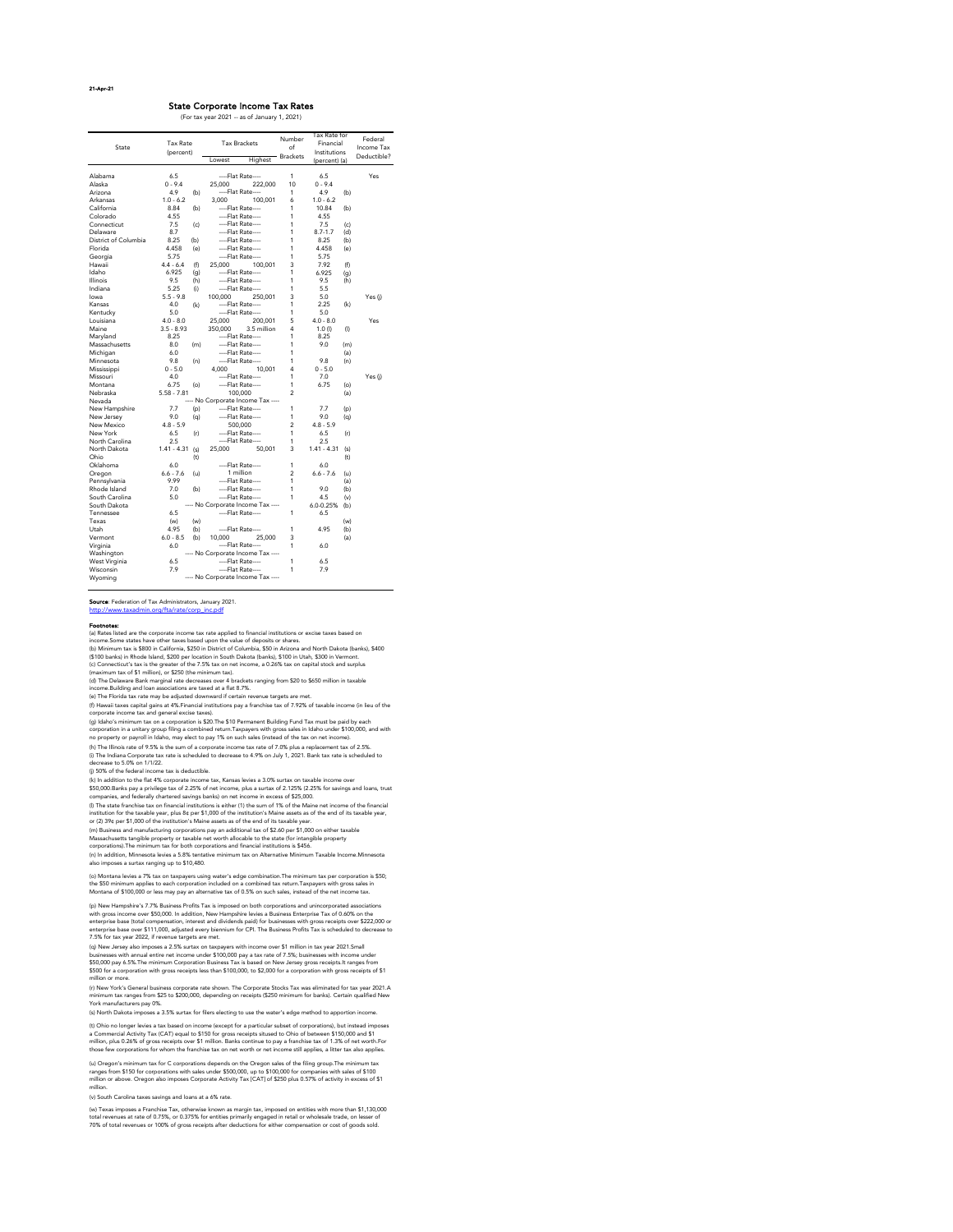#### 24-Feb-20

#### Footnotes:

State Corporate Income Tax Rates 2020

|                      |               |     |                                        |                                   |                 | Tax Rate for  |            |             |
|----------------------|---------------|-----|----------------------------------------|-----------------------------------|-----------------|---------------|------------|-------------|
|                      | Tax Rate      |     | <b>Tax Brackets</b>                    |                                   | Number          | Financial     |            | Federal     |
| State                | (percent)     |     |                                        |                                   | of              | Institutions  |            | Income Tax  |
|                      |               |     | Lowest                                 | Highest                           | <b>Brackets</b> |               |            | Deductible? |
|                      |               |     |                                        |                                   |                 | (percent) (a) |            |             |
| Alabama              | 6.5           |     | ----Flat Rate----                      |                                   | 1               | 6.5           |            | Yes         |
| Alaska               | $0 - 9.4$     |     | 25,000                                 | 222,000                           | 10              | $0 - 9.4$     |            |             |
| Arizona              | 4.9           | (b) | ----Flat Rate----                      |                                   | 1               | 4.9           | (b)        |             |
| Arkansas             | $1.0 - 6.5$   |     | 3,000                                  | 100,001                           | 6               | $1.0 - 6.5$   |            |             |
| California           | 8.84          | (b) | ----Flat Rate----                      |                                   | 1               | 10.84         | (b)        |             |
| Colorado             | 4.63          |     | ----Flat Rate----                      |                                   | 1               | 4.63          |            |             |
| Connecticut          | 7.5           | (c) | ----Flat Rate----                      |                                   | 1               | 7.5           |            |             |
| Delaware             | 8.7           |     | ----Flat Rate----                      |                                   | 1               | $8.7 - 1.7$   | (c)<br>(d) |             |
| District of Columbia | 8.25          | (b) | ----Flat Rate----                      |                                   | 1               | 8.25          | (b)        |             |
| Florida              | 4.458         | (e) | ----Flat Rate----                      |                                   | 1               | 4.458         | (e)        |             |
|                      | 5.75          |     | ----Flat Rate----                      |                                   | 1               |               |            |             |
| Georgia              |               |     |                                        |                                   |                 | 5.75          |            |             |
| Hawaii               | $4.4 - 6.4$   | (f) | 25,000                                 | 100,001                           | 3               | 7.92          | (f)        |             |
| Idaho                | 6.9           | (g) | ----Flat Rate----<br>----Flat Rate---- |                                   | 1               | 6.925         | (g)        |             |
| Illinois             | 9.5           | (h) |                                        |                                   | 1               | 9.5           | (h)        |             |
| Indiana              | 5.75          | (i) | ----Flat Rate----                      |                                   | 1               | 6.25          |            |             |
| lowa                 | $6.0 - 12.0$  |     | 25,000                                 | 250,001                           | 4               | 5.0           |            | Yes (j)     |
| Kansas               | 4.0           | (k) | ----Flat Rate----                      |                                   | 1               | 2.25          | (k)        |             |
| Kentucky             | 5.0           |     | ----Flat Rate----                      |                                   | 1               |               | (a)        |             |
| Louisiana            | $4.0 - 8.0$   |     | 25,000                                 | 200,001                           | 5               | $4.0 - 8.0$   |            | Yes         |
| Maine                | $3.5 - 8.93$  |     | 350,000                                | 3.5 million                       | 4               | 1.0 (I)       | (1)        |             |
| Maryland             | 8.25          |     | ----Flat Rate----                      |                                   | 1               | 8.25          |            |             |
| Massachusetts        | 8.0           | (m) | ----Flat Rate----                      |                                   | 1               | 9.0           | (m)        |             |
| Michigan             | 6.0           |     | ----Flat Rate----                      |                                   | 1               |               | (a)        |             |
| Minnesota            | 9.8           | (n) | ----Flat Rate----                      |                                   | 1               | 9.8           | (n)        |             |
| Mississippi          | $0 - 5.0$     |     | 2,000                                  | 10,001                            | 4               | $0 - 5.0$     |            |             |
| Missouri             | 4.0           |     | ----Flat Rate----                      |                                   | 1               | 7.0           |            | Yes (j)     |
| Montana              | 6.75          | (o) | ----Flat Rate----                      |                                   | 1               | 6.75          | (o)        |             |
| Nebraska             | $5.58 - 7.81$ |     | 100,000                                |                                   | 2               |               | (a)        |             |
| Nevada               |               |     |                                        | ---- No Corporate Income Tax ---- |                 |               |            |             |
| New Hampshire        | 7.7           | (p) | ----Flat Rate----                      |                                   | 1               | 7.7           | (p)        |             |
| New Jersey           | 9.0           | (q) | ----Flat Rate----                      |                                   | 1               | 9.0           | (q)        |             |
| New Mexico           | $4.8 - 5.9$   |     | 500,000                                |                                   | $\overline{c}$  | $4.8 - 5.9$   |            |             |
| New York             | 6.5           | (r) | ----Flat Rate----                      |                                   | 1               | 6.5           | (r)        |             |
| North Carolina       | 2.5           |     | ----Flat Rate----                      |                                   | 1               | 2.5           |            |             |
| North Dakota         | $1.41 - 4.31$ | (s) | 25,000                                 | 50,001                            | 3               | $1.41 - 4.3$  | (s)        |             |
| Ohio                 |               | (t) |                                        |                                   |                 |               | (t)        |             |
| Oklahoma             | 6.0           |     | ----Flat Rate----                      |                                   | 1               | 6.0           |            |             |
| Oregon               | $6.6 - 7.6$   | (u) | 1 million                              |                                   | $\overline{c}$  | $6.6 - 7.6$   | (u)        |             |
| Pennsylvania         | 9.99          |     | ----Flat Rate----                      |                                   | 1               |               | (a)        |             |
| Rhode Island         | 7.0           | (b) | ----Flat Rate----                      |                                   | 1               | 9.0           | (b)        |             |
| South Carolina       | 5.0           |     | ----Flat Rate----                      |                                   | 1               | 4.5           | (v)        |             |
| South Dakota         |               |     |                                        | ---- No Corporate Income Tax ---- |                 | 6.0-0.25%     | (b)        |             |
| Tennessee            | 6.5           |     | ----Flat Rate----                      |                                   | 1               | 6.5           |            |             |
| Texas                | (w)           | (w) |                                        |                                   |                 |               | (w)        |             |
| Utah                 | 4.95          | (b) | ----Flat Rate----                      |                                   | 1               | 5.0           | (b)        |             |
| Vermont              | $6.0 - 8.5$   | (b) | 10,000                                 | 25,000                            | 3               |               | (a)        |             |
| Virginia             | 6.0           |     | ----Flat Rate----                      |                                   | 1               | 6.0           |            |             |
| Washington           |               |     |                                        | ---- No Corporate Income Tax ---- |                 |               |            |             |
| West Virginia        | 6.5           |     | ----Flat Rate----                      |                                   | 1               | 6.5           |            |             |
| Wisconsin            | 7.9           |     | ----Flat Rate----                      |                                   | 1               | 7.9           |            |             |
| Wyoming              |               |     |                                        | ---- No Corporate Income Tax ---- |                 |               |            |             |

(For tax year 2020 -- as of January 1, 2020)

(v) South Carolina taxes savings and loans at a 6% rate.

(w) Texas imposes a Franchise Tax, otherwise known as margin tax, imposed on entities with more than \$1,130,000 total revenues at rate of 0.75%, or 0.375% for entities primarily engaged in retail or wholesale trade, on lesser of 70% of total revenues or 100% of gross receipts after deductions for either compensation or cost of goods sold.

(l) The state franchise tax on financial institutions is either (1) the sum of 1% of the Maine net income of the financial institution for the taxable year, plus 8¢ per \$1,000 of the institution's Maine assets as of the end of its taxable year, or (2) 39¢ per \$1,000 of the institution's Maine assets as of the end of its taxable year.

(u) Oregon's minimum tax for C corporations depends on the Oregon sales of the filing group. The minimum tax ranges from \$150 for corporations with sales under \$500,000, up to \$100,000 for companies with sales of \$100 million or above.

(t) Ohio no longer levies a tax based on income (except for a particular subset of corporations), but instead imposes a Commercial Activity Tax (CAT) equal to \$150 for gross receipts sitused to Ohio of between \$150,000 and \$1 million, plus 0.26% of gross receipts over \$1 million. Banks continue to pay a franchise tax of 1.3% of net worth. For those few corporations for whom the franchise tax on net worth or net income still applies, a litter tax also applies.

(s) North Dakota imposes a 3.5% surtax for filers electing to use the water's edge method to apportion income.

(n) In addition, Minnesota levies a 5.8% tentative minimum tax on Alternative Minimum Taxable Income. Minnesota

(o) Montana levies a 7% tax on taxpayers using water's edge combination. The minimum tax per corporation is \$50; the \$50 minimum applies to each corporation included on a combined tax return. Taxpayers with gross sales in Montana of \$100,000 or less may pay an alternative tax of 0.5% on such sales, instead of the net income tax.

(p) New Hampshire's 7.7% Business Profits Tax is imposed on both corporations and unincorporated associations with gross income over \$50,000. In addition, New Hampshire levies a Business Enterprise Tax of 0.675% on the enterprise base (total compensation, interest and dividends paid) for businesses with gross receipts over \$208,000 or enterprise base over \$104,000, adjusted every biennium for CPI. The Business Profits Tax is scheduled to decrease to 7.5% for tax year 2021.

(q) New Jersey also imposes a 1.5% surtax on taxpayers with income over \$1 million in tax year 2020. Small businesses with annual entire net income under \$100,000 pay a tax rate of 7.5%; businesses with income under \$50,000 pay 6.5%. The minimum Corporation Business Tax is based on New Jersey gross receipts. It ranges from \$500 for a corporation with gross receipts less than \$100,000, to \$2,000 for a corporation with gross receipts of \$1 million or more.

(r) New York's General business corporate rate shown. Corporations may also be subject to a capital stocks tax, which is being phased out through 2021. A minimum tax ranges from \$25 to \$200,000, depending on receipts (\$250 minimum for banks). Certain qualified New York manufacturers pay 0%.

(k) In addition to the flat 4% corporate income tax, Kansas levies a 3.0% surtax on taxable income over \$50,000. Banks pay a privilege tax of 2.25% of net income, plus a surtax of 2.125% (2.25% for savings and loans, trust companies, and federally chartered savings banks) on net income in excess of \$25,000.

(m) Business and manufacturing corporations pay an additional tax of \$2.60 per \$1,000 on either taxable

Massachusetts tangible property or taxable net worth allocable to the state (for intangible property corporations). The minimum tax for both corporations and financial institutions is \$456.

(i) The Indiana Corporate tax rate is scheduled to decrease to 5.25% on July 1, 2020. Bank tax rate is scheduled to decrease to 5.5% on 1/1/21. (g) Idaho's minimum tax on a corporation is \$20. The \$10 Permanent Building Fund Tax must be paid by each corporation in a unitary group filing a combined return. Taxpayers with gross sales in Idaho under \$100,000, and with no property or payroll in Idaho, may elect to pay 1% on such sales (instead of the tax on net income). (h) The Illinois rate of 9.5% is the sum of a corporate income tax rate of 7.0% plus a replacement tax of 2.5%.

(d) The Delaware Bank marginal rate decreases over 4 brackets ranging from \$20 to \$650 million in taxable income. Building and loan associations are taxed at a flat 8.7%.

(e) The Florida tax rate may be adjusted downward if certain revenue targets are met.

(f) Hawaii taxes capital gains at 4%. Financial institutions pay a franchise tax of 7.92% of taxable income (in lieu of the corporate income tax and general excise taxes).

(a) Rates listed are the corporate income tax rate applied to financial institutions or excise taxes based on income. Some states have other taxes based upon the value of deposits or shares.

(b) Minimum tax is \$800 in California, \$250 in District of Columbia, \$50 in Arizona and North Dakota (banks), \$400 (\$100 banks) in Rhode Island, \$200 per location in South Dakota (banks), \$100 in Utah, \$300 in Vermont.

(c) Connecticut's tax is the greater of the 7.5% tax on net income, a 0.31% tax on capital stock and surplus (maximum tax of \$1 million), or \$250 (the minimum tax). A 10% surcharge is imposed for tax year 2020.

(j) 50% of the federal income tax is deductible.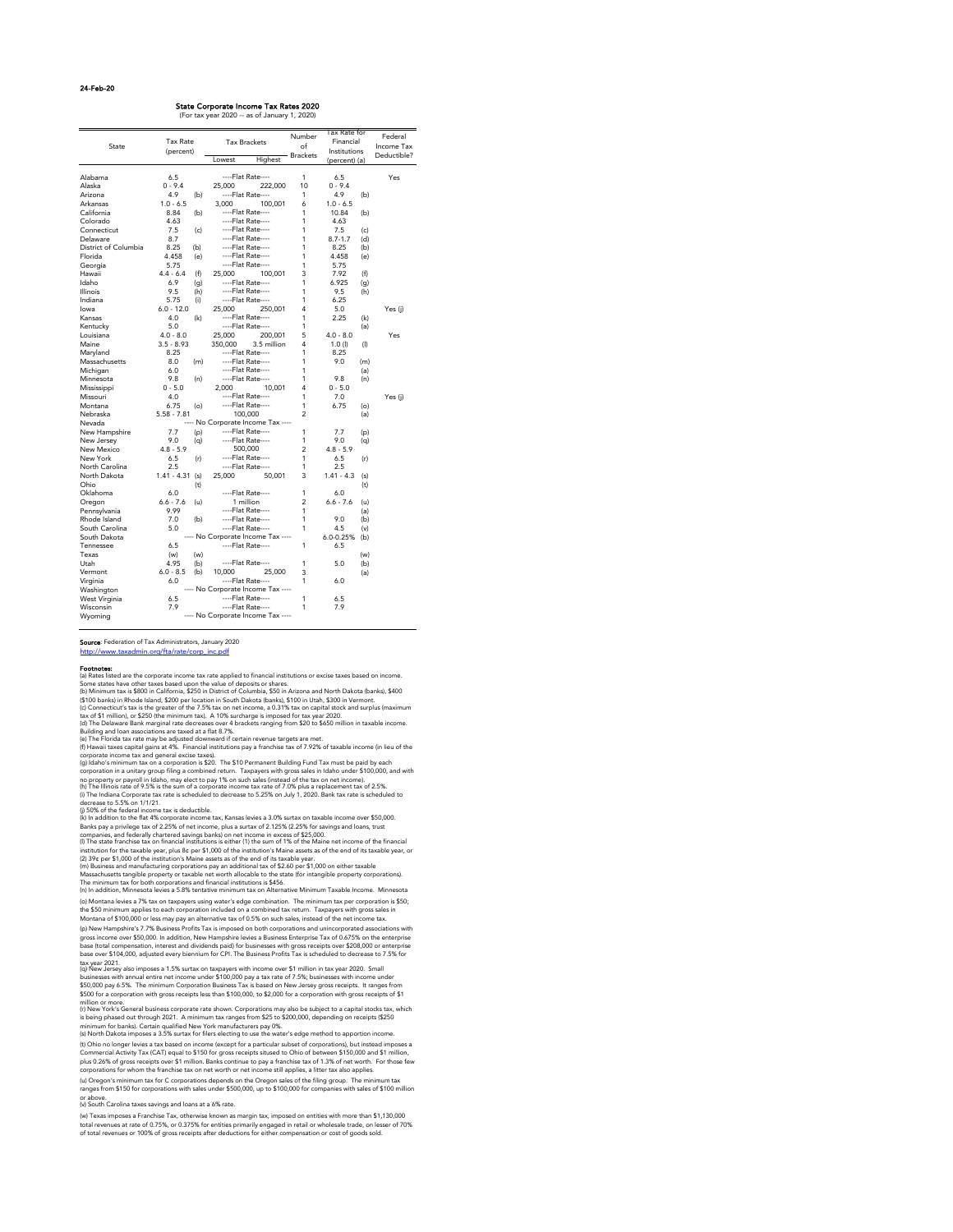#### 24-Feb-20

## Source: Federation of Tax Administrators, January 2019

[http://www.taxadmin.org/fta/rate/corp\\_inc.pdf](http://www.taxadmin.org/fta/rate/corp_inc.pdf)

#### Footnotes:

|                      |               |     |                                   | Number          | Tax Rate for  |           | Federal     |
|----------------------|---------------|-----|-----------------------------------|-----------------|---------------|-----------|-------------|
|                      | Tax Rate      |     |                                   | of              | Financial     |           |             |
| State                | (percent)     |     | <b>Tax Brackets</b>               |                 | Institutions  |           | Income Tax  |
|                      |               |     | Lowest<br>Highest                 | <b>Brackets</b> | (percent) (a) |           | Deductible? |
| Alabama              | 6.5           |     | ----Flat Rate----                 | 1               | 6.5           |           | Yes         |
| Alaska               | $0 - 9.4$     |     | 25,000<br>222,000                 | 10              | $0 - 9.4$     |           |             |
| Arizona              | 4.9           | (b) | ----Flat Rate----                 | 1               | 4.9           | (b)       |             |
| Arkansas             | $1.0 - 6.5$   |     | 3,000<br>100,001                  | 6               | $1.0 - 6.5$   |           |             |
| California           | 8.84          |     | ----Flat Rate----                 | 1               | 10.84         | (b)       |             |
| Colorado             | 4.63          | (b) |                                   | 1               |               |           |             |
|                      |               |     | ----Flat Rate----                 | 1               | 4.63          |           |             |
| Connecticut          | 7.5           | (c) | ----Flat Rate----                 |                 | 7.5           | (c)       |             |
| Delaware             | 8.7           |     | ----Flat Rate----                 | 1               | $8.7 - 1.7$   | (d)       |             |
| District of Columbia | 8.25          | (b) | ----Flat Rate----                 | 1               | 8.25          | (b)       |             |
| Florida              | 5.5           | (e) | ----Flat Rate----                 | 1               | 5.5           | (e)       |             |
| Georgia              | 5.75          |     | ----Flat Rate----                 | 1               | 5.75          |           |             |
| Hawaii               | $4.4 - 6.4$   | (f) | 25,000<br>100,001                 | 3               | 7.92          | (f)       |             |
| Idaho                | 6.9           | (g) | ----Flat Rate----                 | 1               | 6.925         | (g)       |             |
| Illinois             | 9.5           | (h) | ----Flat Rate----                 | 1               | 9.5           | (h)       |             |
| Indiana              | 5.75          | (i) | ----Flat Rate----                 | 1               | 6.25          |           |             |
| lowa                 | $6.0 - 12.0$  |     | 25,000<br>250,001                 | 4               | 5.0           |           | Yes (j)     |
| Kansas               | 4.0           | (k) | ----Flat Rate----                 | 1               | 2.25          | (k)       |             |
| Kentucky             | 5.0           |     | ----Flat Rate----                 | 1               |               | (a)       |             |
| Louisiana            | $4.0 - 8.0$   |     | 200,001<br>25,000                 | 5               | $4.0 - 8.0$   |           | Yes         |
| Maine                | $3.5 - 8.93$  |     | 3.5 million<br>350,000            | 4               | 1.0 (I)       | $($ l $)$ |             |
| Maryland             | 8.25          |     | ----Flat Rate----                 | 1               | 8.25          |           |             |
| Massachusetts        | 8.0           | (m) | ----Flat Rate----                 | 1               | 9.0           | (m)       |             |
| Michigan             | 6.0           |     | ----Flat Rate----                 | 1               |               | (a)       |             |
| Minnesota            | 9.8           | (n) | ----Flat Rate----                 | 1               | 9.8           | (n)       |             |
| Mississippi          | $0 - 5.0$     |     | 2,000<br>10,001                   | 4               | $0 - 5.0$     |           |             |
| Missouri             | 6.25          |     | ----Flat Rate----                 | 1               | 7.0           |           | Yes (j)     |
| Montana              | 6.75          | (o) | ----Flat Rate----                 | 1               | 6.75          | (o)       |             |
| Nebraska             | $5.58 - 7.81$ |     | 100,000                           | $\overline{2}$  |               | (a)       |             |
| Nevada               |               |     | ---- No Corporate Income Tax ---- |                 |               |           |             |
| New Hampshire        | 7.7           | (p) | ----Flat Rate----                 | 1               | 7.7           | (p)       |             |
| New Jersey           | 9.0           | (q) | ----Flat Rate----                 | 1               | 9.0           | (q)       |             |
| New Mexico           | $4.8 - 5.9$   |     | 500,000                           | $\overline{c}$  | $4.8 - 5.9$   |           |             |
| New York             | 6.5           | (r) | ----Flat Rate----                 | 1               | 6.5           | (r)       |             |
| North Carolina       | 2.5           |     | ----Flat Rate----                 | 1               | 2.5           |           |             |
| North Dakota         | $1.41 - 4.31$ | (s) | 25,000<br>50,001                  | 3               | $1.41 - 4.3$  | (s)       |             |
| Ohio                 |               | (t) |                                   |                 |               | (t)       |             |
| Oklahoma             | 6.0           |     | ----Flat Rate----                 | 1               | 6.0           |           |             |
| Oregon               | $6.6 - 7.6$   | (u) | 1 million                         | $\overline{2}$  | $6.6 - 7.6$   | (u)       |             |
| Pennsylvania         | 9.99          |     | ----Flat Rate----                 | 1               |               | (a)       |             |
| Rhode Island         | 7.0           | (b) | ----Flat Rate----                 | 1               | 9.0           | (b)       |             |
| South Carolina       | 5.0           |     | ----Flat Rate----                 | 1               | 4.5           | (v)       |             |
| South Dakota         |               |     | ---- No Corporate Income Tax ---- |                 | 6.0-0.25%     | (b)       |             |
|                      |               |     | ----Flat Rate----                 | 1               | 6.5           |           |             |
| Tennessee<br>Texas   | 6.5<br>(w)    | (w) |                                   |                 |               |           |             |
|                      |               |     |                                   |                 |               | (w)       |             |
| Utah                 | 4.95          | (b) | ----Flat Rate----                 | 1               | 5.0           | (b)       |             |
| Vermont              | $6.0 - 8.5$   | (b) | 10,000<br>25,000                  | 3               |               | (a)       |             |
| Virginia             | 6.0           |     | ----Flat Rate----                 | 1               | 6.0           |           |             |
| Washington           |               |     | ---- No Corporate Income Tax ---- |                 |               |           |             |
| West Virginia        | 6.5           |     | ----Flat Rate----                 | 1               | 6.5           |           |             |
| Wisconsin            | 7.9           |     | ----Flat Rate----                 | 1               | 7.9           |           |             |
| Wyoming              |               |     | ---- No Corporate Income Tax ---- |                 |               |           |             |

#### State Corporate Income Tax Rates 2019

(For tax year 2019 -- as of January 1, 2019)

#### (v) South Carolina taxes savings and loans at a 6% rate.

(w) Texas imposes a Franchise Tax, otherwise known as margin tax, imposed on entities with more than \$1,130,000 total revenues at rate of 0.75%, or 0.375% for entities primarily engaged in retail or wholesale trade, on lesser of 70% of total revenues or 100% of gross receipts after deductions for either compensation or cost of goods sold.

(j) 50% of the federal income tax is deductible. (i) The Indiana Corporate tax rate is scheduled to decrease to 5.5% on July 1, 2019. Bank tax rate is scheduled to decrease

(k) In addition to the flat 4% corporate income tax, Kansas levies a 3.0% surtax on taxable income over \$50,000. Banks pay a privilege tax of 2.25% of net income, plus a surtax of 2.125% (2.25% for savings and loans, trust companies, and federally chartered savings banks) on net income in excess of \$25,000.

(l) The state franchise tax on financial institutions is either (1) the sum of 1% of the Maine net income of the financial institution for the taxable year, plus 8¢ per \$1,000 of the institution's Maine assets as of the end of its taxable year, or (2) 39¢ per \$1,000 of the institution's Maine assets as of the end of its taxable year.

(s) North Dakota imposes a 3.5% surtax for filers electing to use the water's edge method to apportion income. (t) Ohio no longer levies a tax based on income (except for a particular subset of corporations), but instead imposes a Commercial Activity Tax (CAT) equal to \$150 for gross receipts sitused to Ohio of between \$150,000 and \$1 million, plus 0.26% of gross receipts over \$1 million. Banks continue to pay a franchise tax of 1.3% of net worth. For those few corporations for whom the franchise tax on net worth or net income still applies, a litter tax also applies.

(m) Business and manufacturing corporations pay an additional tax of \$2.60 per \$1,000 on either taxable Massachusetts tangible property or taxable net worth allocable to the state (for intangible property corporations). The minimum tax for both corporations and financial institutions is \$456.

(a) Rates listed are the corporate income tax rate applied to financial institutions or excise taxes based on income. Some states have other taxes based upon the value of deposits or shares.

(b) Minimum tax is \$800 in California, \$250 in District of Columbia, \$50 in Arizona and North Dakota (banks), \$400 in Rhode Island, \$200 per location in South Dakota (banks), \$100 in Utah, \$300 in Vermont.

(u) Oregon's minimum tax for C corporations depends on the Oregon sales of the filing group. The minimum tax ranges from \$150 for corporations with sales under \$500,000, up to \$100,000 for companies with sales of \$100 million or above.

(c) Connecticut's tax is the greater of the 7.5% tax on net income, a 0.31% tax on capital stock and surplus (maximum tax of \$1 million), or \$250 (the minimum tax).

(d) The Delaware Bank marginal rate decreases over 4 brackets ranging from \$20 to \$650 million in taxable income. Building and loan associations are taxed at a flat 8.7%.

(e) The Florida tax rate may be adjusted downward if certain revenue targets are met.

(f) Hawaii taxes capital gains at 4%. Financial institutions pay a franchise tax of 7.92% of taxable income (in lieu of the corporate income tax and general excise taxes).

(g) Idaho's minimum tax on a corporation is \$20. The \$10 Permanent Building Fund Tax must be paid by each corporation in a unitary group filing a combined return. Taxpayers with gross sales in Idaho under \$100,000, and with no property or payroll in Idaho, may elect to pay 1% on such sales (instead of the tax on net income).

(h) The Illinois rate of 9.5% is the sum of a corporate income tax rate of 7.0% plus a replacement tax of 2.5%.

(n) In addition, Minnesota levies a 5.8% tentative minimum tax on Alternative Minimum Taxable Income. (o) Montana levies a 7% tax on taxpayers using water's edge combination. The minimum tax per corporation is \$50; the \$50 minimum applies to each corporation included on a combined tax return. Taxpayers with gross sales in Montana of \$100,000 or less may pay an alternative tax of 0.5% on such sales, instead of the net income tax.

(p) New Hampshire's 7.7% Business Profits Tax is imposed on both corporations and unincorporated associations with gross income over

\$50,000. In addition, New Hampshire levies a Business Enterprise Tax of 0.675% on the enterprise base (total compensation, interest and

dividends paid) for businesses with gross receipts over \$208,000 or enterprise base over \$104,000, adjusted every (q) New Jersey also imposes a 2.5% surtax on taxpayers with income over \$1 million in tax year 2019; surtax is reduced to 1.5% in 2020 and 21. Small businesses with annual entire net income under \$100,000 pay a tax rate of 7.5%; businesses with income under \$50,000 pay 6.5%. The minimum Corporation Business Tax is based on New Jersey gross receipts. It ranges from \$500 for a corporation with gross receipts less than \$100,000, to \$2,000 for a corporation with gross receipts of \$1 million or more.

(r) New York's General business corporate rate shown. Corporations may also be subject to a capital stocks tax, which is being phased out through 2021. A minimum tax ranges from \$25 to \$200,000, depending on receipts (\$250 minimum for banks). Certain qualified New York manufacturers pay 0%.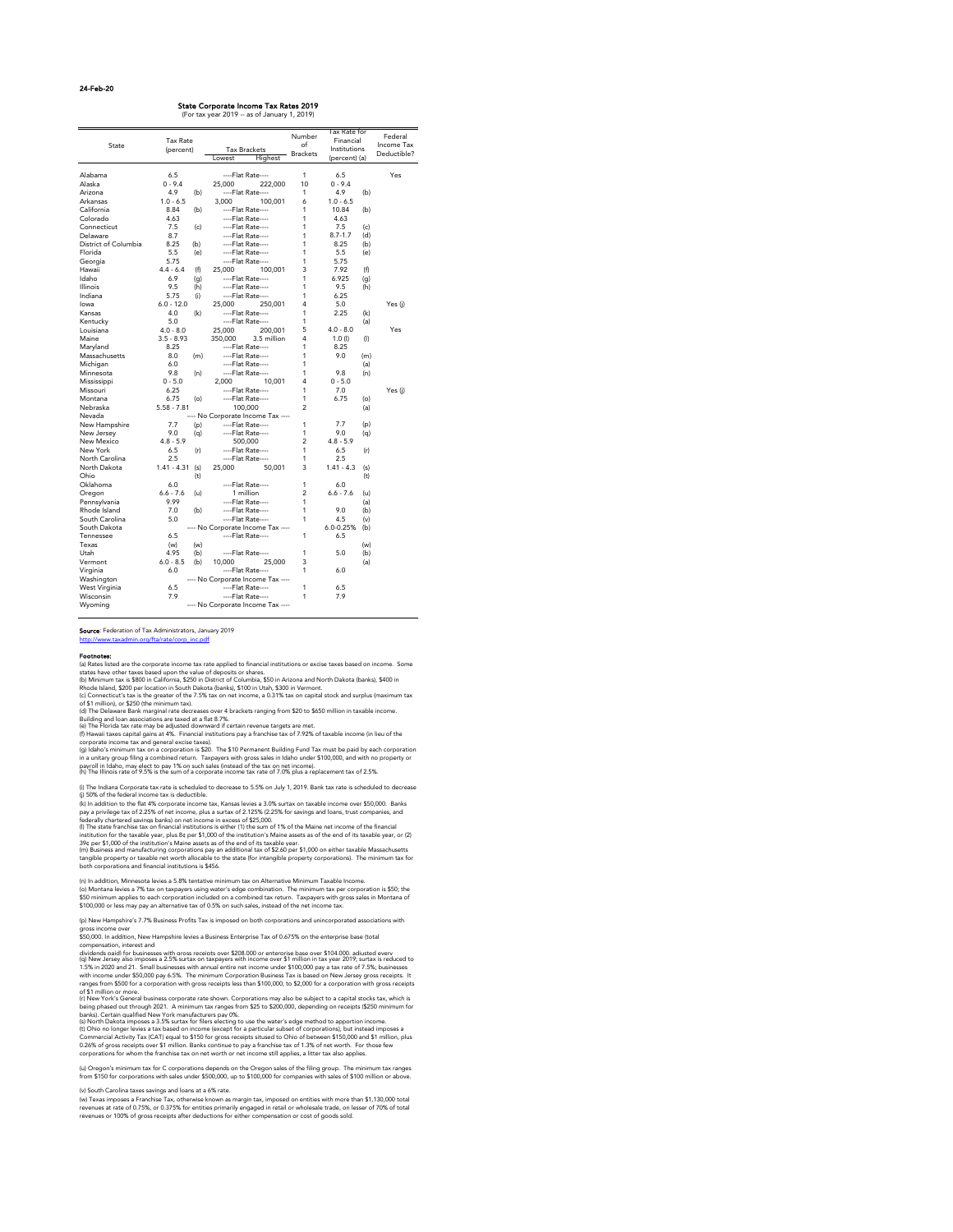### **State Corporate Income Tax, 2018**

(1) Joyce and Finnigan are methods of determining the sales factor for apportionment. States using *Joyce* only include entities with nexus.

(2) Worldwide reporting includes foreign affiliates in the combined entity income; water's edge reporting excludes this income.

(3) Delaware is phasing in a single sales factor for businesses through Jan. 1, 2020.

|                       | Rate (%)         | Minimum                                   |                                        | Formulas for tax year 2018-as of |              | Special formula   | Throwback<br>Rule for | Addback Rule<br>for Related     | <b>NOL</b>                          | <b>NOL</b>               | Combined                 | Joyce or     | Worldwide (2) | Notes                                                       |
|-----------------------|------------------|-------------------------------------------|----------------------------------------|----------------------------------|--------------|-------------------|-----------------------|---------------------------------|-------------------------------------|--------------------------|--------------------------|--------------|---------------|-------------------------------------------------------------|
|                       |                  |                                           | Sales                                  | January 1, 2018<br>Payroll       | Property     | for Manufacturing | Nowhere               | Entity Income                   | Carryforward                        | Carryback                | Reporting                | Finnegan (1) |               |                                                             |
|                       |                  |                                           |                                        |                                  |              |                   |                       |                                 |                                     |                          |                          |              |               |                                                             |
| Alabama               | 6.5              |                                           | 50%                                    | 25%                              | 25%          |                   | Yes                   | Yes                             | 15                                  | $\overline{2}$           |                          |              |               |                                                             |
| Alaska                | 0 to 9.4         |                                           | 33%                                    | 33%                              | 33%          |                   | Yes                   | No                              | 20                                  | $\overline{2}$           | Yes                      | Joyce        | No            | Oil and gas corporations required to file<br>worldwide      |
|                       |                  |                                           |                                        |                                  |              | 90% sales,        |                       |                                 |                                     |                          |                          |              |               |                                                             |
| Arizona               | 4.9              | \$100                                     | 50%                                    | 25%                              | 25%          | 5% payroll,       | No                    | No                              | 20                                  | $\sim$                   | Yes                      | Finnegan     | No            | Single sales factor being phased in                         |
| Arkansas              | 1.0 to 6.5       |                                           | 50%                                    | 25%                              | 25%          | 5% property       | Yes                   | Yes                             | $5\phantom{.0}$                     | $\sim$                   |                          |              |               |                                                             |
| California            | 8.84             | \$800                                     | 100%                                   | 0%                               | 0%           |                   | Yes                   | No                              | 20                                  | $\overline{2}$           | Yes                      | Finnegan     | Yes $(4)$     |                                                             |
| Colorado              | 4.63             |                                           | 100%                                   | 0%                               | 0%           |                   | Yes                   | No                              | 20                                  | $\sim$                   | Yes                      | Joyce        | No            |                                                             |
|                       | $7.5 + 20%$      |                                           |                                        |                                  |              | 33% sales, 33%    |                       |                                 |                                     |                          |                          |              |               |                                                             |
| Connecticut           | surcharge        | \$250                                     | 100%                                   | 0%                               | 0%           | payroll, 33%      | No.                   | Yes                             | 20                                  | $\sim$                   |                          |              |               |                                                             |
| Delaware (3)          |                  |                                           | 60%                                    | 20%                              | 20%          | property          | No                    | Yes                             | 20                                  | $\overline{2}$           |                          |              |               |                                                             |
| Florida               | 5.5              |                                           | 50%                                    | 25%                              | 25%          |                   | <b>No</b>             | No                              | 20                                  | $\sim$                   |                          |              |               |                                                             |
| Georgia               | 6                |                                           | 100%                                   | 0%                               | 0%           |                   | <b>No</b>             | Yes                             | 20                                  | $\overline{2}$           |                          |              |               |                                                             |
| Hawaii                | 4.4 to 6.4       |                                           | 33%                                    | 33%                              | 33%          |                   | Yes                   | No                              | 20                                  | $\overline{2}$           | Yes                      | Joyce        | No            |                                                             |
| Idaho                 | 7.4              | \$20                                      | 50%                                    | 25%                              | 25%          |                   | Yes                   | No                              | 20                                  | $\overline{2}$           | Yes                      | Joyce        | Yes $(4)$     |                                                             |
| Illinois              | 9.5              |                                           | 100%                                   | 0%                               | 0%           |                   | Yes                   | Yes                             | 12                                  | $\sim$                   | Yes                      | Joyce        | No            |                                                             |
| Indiana               | 6                |                                           | 100%                                   | 0%                               | 0%           |                   | Yes                   | Yes                             | 20                                  | $\sim$                   |                          |              |               |                                                             |
| lowa                  | 6 to 12          |                                           | 100%                                   | 0%                               | 0%           |                   | <b>No</b>             | No                              | 20                                  | $\sim$                   |                          |              |               |                                                             |
| Kansas                | 4 to 7           |                                           | 33%                                    | 33%                              | 33%          |                   | Yes                   | No                              | 10                                  | $\overline{2}$           | Yes                      | Finnegan     | No            |                                                             |
| Kentucky<br>Louisiana | 4 to 6<br>4 to 8 |                                           | 50%<br>100%                            | 25%                              | 25%          |                   | No.<br>No.            | Yes<br>No                       | 20                                  | $\sim$                   |                          |              |               |                                                             |
| Maine                 | $3.5 - 8.93$     |                                           | 100%                                   | $0\%$<br>0%                      | 0%<br>0%     |                   | Yes                   | No                              | 20<br>20                            | $\sim$<br>۰.             | Yes                      | Joyce        | No            |                                                             |
| Maryland              | 8.25             |                                           | 50%                                    | 25%                              | 25%          | 100% sales        | <b>No</b>             | Yes                             | 20                                  | $\overline{2}$           |                          |              |               |                                                             |
| Massachusetts         | 8                |                                           | 50%                                    | 25%                              | 25%          | 100% sales        | Yes                   | Yes                             | 20                                  | $\sim$                   | Yes                      | Finnegan     | No(5)         |                                                             |
| Michigan              | 6                |                                           | 100%                                   | $0\%$                            | 0%           |                   | <b>No</b>             | Yes                             | 10                                  | $\sim$                   | Yes                      | Finnegan     | No            |                                                             |
| Minnesota             | 9.8              |                                           | 100%                                   | $0\%$                            | 0%           |                   | <b>No</b>             | No                              | 15                                  | $\sim$                   | Yes                      | Joyce        | No            | Single sales factor being phased in                         |
| Mississippi           | 3 to 5           |                                           | 100%                                   | 0%                               | 0%           |                   | Yes                   | Yes                             | 20                                  | $\overline{2}$           |                          |              |               |                                                             |
| Missouri              | 6.25             |                                           | 33%                                    | 33%                              | 33%          |                   | Yes                   | No                              | 20                                  | $\overline{2}$           |                          |              |               |                                                             |
| Montana               | 6.75             | \$50                                      | 33%                                    | 33%                              | 33%          |                   | Yes                   | No                              | $\overline{7}$                      | $\mathbf{3}$             | Yes                      | Joyce        | Yes $(4)$     |                                                             |
| Nebraska              | 5.58 to 7.81     |                                           | 100%                                   | 0%                               | 0%           |                   | No                    | No                              | 20                                  | $\overline{\phantom{a}}$ | Yes                      |              | No            |                                                             |
| Nevada                |                  | *******                                   |                                        |                                  |              |                   |                       |                                 |                                     |                          |                          |              |               |                                                             |
| New Hampshire         | 8.2              |                                           | 50%                                    | 25%                              | 25%          |                   | Yes                   | No                              | 10                                  | $\sim$                   | Yes                      | Joyce        | No            |                                                             |
| New Jersey            | -9               |                                           | 100%                                   | $0\%$                            | 0%           |                   | Yes                   | Yes                             | 20                                  | $- -$ .                  |                          |              |               | Only large retailers are required to file                   |
| New Mexico            | 4.8 to 5.9       |                                           | 100%                                   | 0%                               | 0%           |                   | Yes                   | <b>No</b>                       | 20                                  | $\sim$                   | Yes                      | Joyce        | No            | combined returns.                                           |
| New York              | 6.5              | \$25 to \$250,000                         | 100%                                   | 0%                               | 0%           |                   | No                    | Yes (Royalty)                   | 20                                  | $\sim$                   | Yes                      | Finnegan     | No            |                                                             |
| North Carolina        | 3                |                                           | 100%                                   | 0%                               | 0%           |                   |                       | Yes (Royalty)                   | 15                                  | $\sim$                   |                          |              |               |                                                             |
| North Dakota          | 1.41 to 4.31     | \$50 (banks)                              | 75%                                    | 12.5%                            | 12.5%        |                   | Yes                   | No                              | 20                                  | $\sim$                   | Yes                      | Joyce        | Yes $(4)$     |                                                             |
| Ohio                  |                  | Corporate franchise<br>gross receipts tax |                                        |                                  |              |                   | No                    |                                 |                                     |                          | Yes                      |              | Yes           |                                                             |
| Oklahoma              | 6                |                                           | 33%                                    | 33%                              | 33%          |                   | Yes                   | No                              | 20                                  | $\overline{c}$           |                          |              |               |                                                             |
| Oregon                | 6.6 to 7.6       | \$150 to \$100,000                        | 100%                                   | 0%                               | 0%           |                   | Yes                   | Yes                             | 15                                  | $\overline{\phantom{a}}$ | Yes                      | Joyce        |               |                                                             |
| Pennsylvania          | 9.99             |                                           | 100%                                   | 0%                               | 0%           |                   | No.                   | <b>No</b>                       | 20                                  | $- -$                    |                          |              |               |                                                             |
| Rhode Island          | $\overline{7}$   | \$500                                     | 100%                                   | 0%                               | 0%           |                   | Yes                   | <b>No</b>                       | 5                                   | $\sim$                   |                          |              |               |                                                             |
| South Carolina        | -5               |                                           | 100%                                   | 0%                               | 0%           |                   | No.                   | Yes                             | 20                                  | $\overline{\phantom{a}}$ |                          |              |               |                                                             |
| South Dakota          |                  |                                           |                                        |                                  |              |                   |                       |                                 |                                     |                          |                          |              |               |                                                             |
|                       |                  |                                           |                                        |                                  |              |                   |                       |                                 |                                     |                          |                          |              |               | Only financial institutions, REITs and                      |
| Tennessee             | 6.5              |                                           | 60%                                    | 20%                              | 20%          |                   | No                    | Yes                             | 15                                  | $\sim$                   | Yes                      |              | Yes           | hospital companies are required to file<br>combined returns |
| Texas                 |                  | Gross receipts tax                        | 100%                                   | 0%                               | 0%           |                   | Yes                   | No                              |                                     |                          | Yes                      |              | No            |                                                             |
| Utah                  | .5               | \$100                                     | 100%                                   | 0%                               | 0%           |                   | Yes                   | No                              | 15                                  | 3                        | Yes                      | Finnegan     | No(5)         |                                                             |
| Vermont               | 6 to 8.5         | \$250                                     | 50%                                    | 25%                              | 25%          |                   | Yes                   | No                              | 10                                  | $\overline{\phantom{a}}$ | Yes                      | Joyce        | No            |                                                             |
| Virginia              | 6                |                                           | 50%                                    | 25%                              | 25%          |                   | No.                   | Yes                             | 20                                  | $\overline{2}$           |                          |              |               |                                                             |
| Washington            |                  |                                           | ************************               | ************                     | ************ |                   |                       |                                 | *********************************** | *************            | ***********************  |              |               |                                                             |
| West Virginia         | 6.5              |                                           | 50%                                    | 25%                              | 25%          |                   | Yes                   | Yes                             | 20                                  | $\overline{2}$           | Yes                      | Joyce        | No(5)         |                                                             |
| Wisconsin             | 7.9              |                                           | 100%<br>****************************** | 0%<br>***********                | 0%           |                   | Yes                   | Yes<br>************************ | 20<br>************                  | $- -$<br>**********      | Yes<br>***************** | Finnegan     | No            |                                                             |
| Wyoming               |                  |                                           |                                        |                                  |              |                   |                       |                                 |                                     |                          |                          |              |               |                                                             |
| District of Columbia  | 8.25             | \$100                                     | 100%                                   | 0%                               | 0%           |                   | Yes                   | Yes                             | 20                                  | $\sim$                   | Yes                      | Joyce        | No            |                                                             |

Notes:

(4) Corporations can elect to file water's edge.

(4) Corporations can elect to file worldwide.

Source: Compiled by Tax Policy Center from state sources, CCH, Federation of Tax Administrators.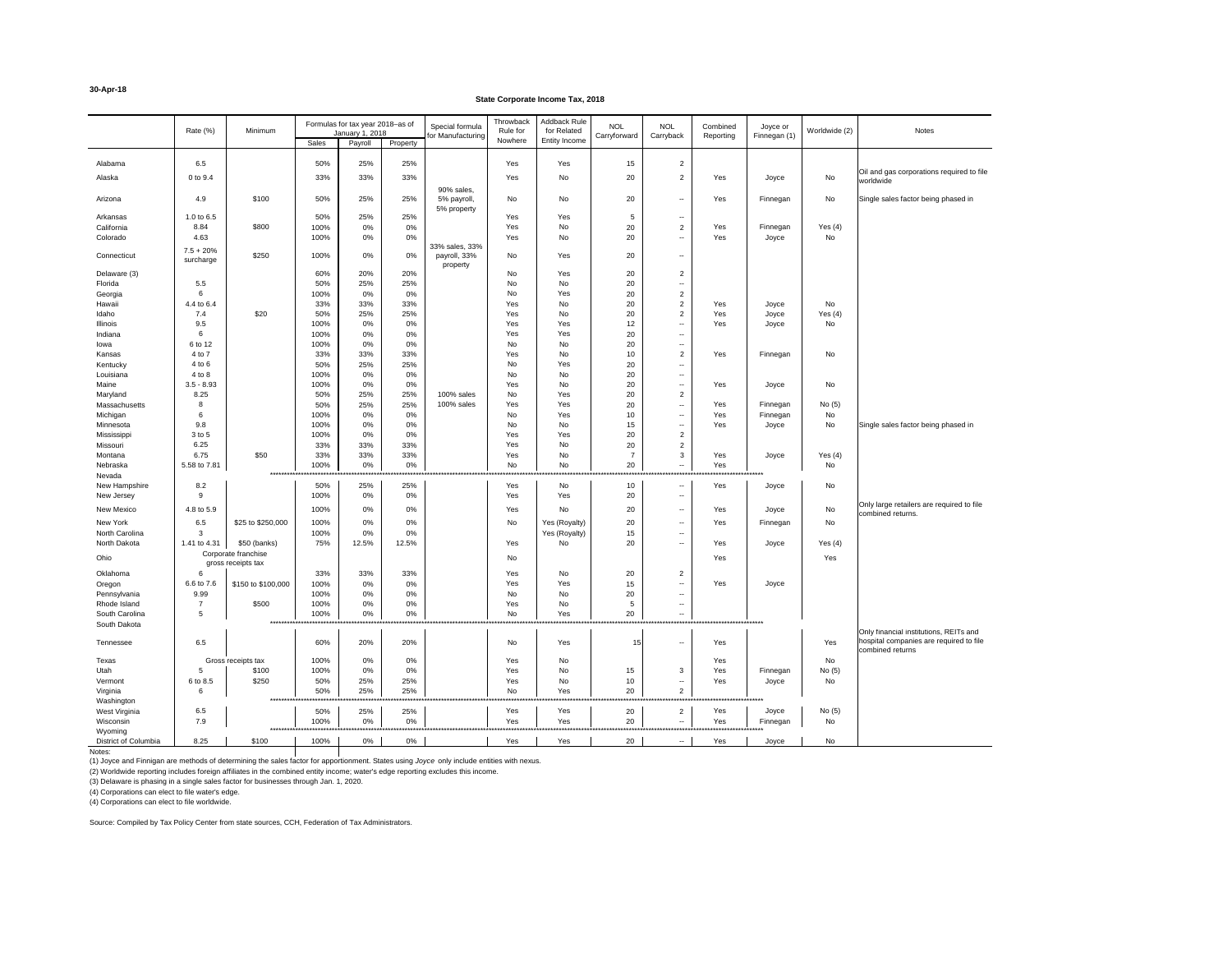#### **29-Mar-17**

#### **State Corporate Income Tax, 2017**

(3) Delaware has a corporate franchise tax based on the number of shares or assumed capital value and an income tax on Delaware income of 8.7% (Headquarters management companies pay a minimum tax of \$5,000 or 8.7%). (4) Corporations can elect to file water's edge.

Notes:

(1) Joyce and Finnigan are methods of determining the sales factor for apportionment. States using *Joyce* only include entities with nexus.

(2) Worldwide reporting includes foreign affiliates in the combined entity income; water's edge reporting excludes this income.

(4) Corporations can elect to file worldwide.

Source: Compiled by Tax Policy Center from state sources, CCH, Federation of Tax Administrators.

|                                | Rate (%)                 | Minimum                                   |                                     | Formulas for tax year 2016-as of<br>January 1, 2016 |                   | Special formula<br>for Manufacturing       | Throwback<br>Rule for<br>Nowhere | Addback Rule<br>for Related<br>Entity Income | <b>NOL</b><br>Carryforward               | <b>NOL</b><br>Carryback   | Combined<br>Reporting      | Joyce or<br>Finnegan (1) | Worldwide (2) | Notes                                                                                                 |
|--------------------------------|--------------------------|-------------------------------------------|-------------------------------------|-----------------------------------------------------|-------------------|--------------------------------------------|----------------------------------|----------------------------------------------|------------------------------------------|---------------------------|----------------------------|--------------------------|---------------|-------------------------------------------------------------------------------------------------------|
|                                |                          |                                           | <b>Sales</b>                        | Payroll                                             | Property          |                                            |                                  |                                              |                                          |                           |                            |                          |               |                                                                                                       |
| Alabama                        | 6.5                      |                                           | 50%                                 | 25%                                                 | 25%               |                                            | Yes                              | Yes                                          | 15                                       | $\overline{2}$            |                            |                          |               |                                                                                                       |
| Alaska                         | 0 to 9.4                 |                                           | 33%                                 | 33%                                                 | 33%               |                                            | Yes                              | No                                           | 20                                       | $\overline{2}$            | Yes                        | Joyce                    | No            | Oil and gas corporations required to file<br>worldwide                                                |
| Arizona                        | 4.9                      | \$100                                     | 50%                                 | 25%                                                 | 25%               | 90% sales,<br>5% payroll<br>5% property    | No                               | No                                           | 20                                       | $\sim$                    | Yes                        | Finnegan                 | No            | Single sales factor being phased in                                                                   |
| Arkansas                       | 1 to 6.5                 |                                           | 50%                                 | 25%                                                 | 25%               |                                            | Yes                              | Yes                                          | 5                                        | $\sim$                    |                            |                          |               |                                                                                                       |
| California                     | 8.84                     | \$800                                     | 100%                                | 0%                                                  | 0%                |                                            | Yes                              | No                                           | 20                                       | $\overline{2}$            | Yes                        | Finnegan                 | Yes $(4)$     |                                                                                                       |
| Colorado                       | 4.63                     |                                           | 100%                                | 0%                                                  | 0%                |                                            | Yes                              | No                                           | 20                                       | $\sim$                    | Yes                        | Joyce                    | No            |                                                                                                       |
| Connecticut                    | $7.5 + 20%$<br>surcharge | \$250                                     | 100%                                | 0%                                                  | 0%                | 33% sales, 33%<br>payroll, 33%<br>property | No                               | Yes                                          | 20                                       | $\sim$                    |                            |                          |               |                                                                                                       |
| Delaware                       | (3)                      |                                           | 33%                                 | 33%                                                 | 33%               |                                            | No                               | Yes                                          | 20                                       | $\overline{2}$            |                            |                          |               |                                                                                                       |
| Florida                        | 5.5                      |                                           | 50%                                 | 25%                                                 | 25%               |                                            | No                               | No                                           | 20                                       | $\sim$                    |                            |                          |               |                                                                                                       |
| Georgia                        | 6                        |                                           | 100%                                | 0%                                                  | 0%                |                                            | No                               | Yes                                          | 20                                       | $\overline{2}$            |                            |                          |               |                                                                                                       |
| Hawaii                         | 4.4 to 6.4               |                                           | 33%                                 | 33%                                                 | 33%               |                                            | Yes                              | No                                           | 20                                       | $\overline{2}$            | Yes                        | Joyce                    | No            |                                                                                                       |
| Idaho                          | 7.4                      | \$20                                      | 50%                                 | 25%                                                 | 25%               |                                            | Yes                              | No                                           | 20                                       | $\overline{2}$            | Yes                        | Joyce                    | Yes $(4)$     |                                                                                                       |
| Illinois                       | 7.75                     |                                           | 100%                                | 0%                                                  | 0%                |                                            | Yes                              | Yes                                          | 12                                       | $\sim$                    | Yes                        | Joyce                    | No            |                                                                                                       |
| Indiana                        | 6.25                     |                                           | 100%                                | 0%                                                  | $0\%$             |                                            | Yes                              | Yes                                          | 20                                       | $\sim$                    |                            |                          |               |                                                                                                       |
| lowa                           | 6 to 12                  |                                           | 100%                                | 0%                                                  | 0%                |                                            | No                               | No                                           | 20                                       | $\sim$                    |                            |                          |               |                                                                                                       |
| Kansas                         | 4 to 7<br>4 to 6         |                                           | 33%<br>50%                          | 33%<br>25%                                          | 33%<br>25%        |                                            | Yes<br>No                        | No<br>Yes                                    | 10                                       | $\overline{2}$            | Yes                        | Finnegan                 | No            |                                                                                                       |
| Kentucky<br>Louisiana          | 4 to 8                   |                                           | 33%                                 | 33%                                                 | 33%               |                                            | No                               | No                                           | 20<br>20                                 | $\sim$<br>$- -$ .         |                            |                          |               |                                                                                                       |
| Maine                          | $3.5 - 8.93$             |                                           | 100%                                | 0%                                                  | $0\%$             |                                            | Yes                              | No                                           | 20                                       | $\sim$                    | Yes                        | Joyce                    | No            |                                                                                                       |
| Maryland                       | 8.25                     |                                           | 50%                                 | 25%                                                 | 25%               | 100% sales                                 | No                               | Yes                                          | 20                                       | $\overline{2}$            |                            |                          |               |                                                                                                       |
| Massachusetts                  | 8                        |                                           | 50%                                 | 25%                                                 | 25%               | 100% sales                                 | Yes                              | Yes                                          | 20                                       | $\sim$                    | Yes                        | Finnegan                 | No $(5)$      |                                                                                                       |
| Michigan                       | 6                        |                                           | 100%                                | 0%                                                  | 0%                |                                            | <b>No</b>                        | Yes                                          | 10                                       | $\sim$                    | Yes                        | Finnegan                 | No            |                                                                                                       |
| Minnesota                      | 9.8                      |                                           | 96%                                 | 2%                                                  | 2%                |                                            | No                               | No                                           | 15                                       | $\sim$                    | Yes                        | Joyce                    | No            | Single sales factor being phased in                                                                   |
| Mississippi                    | 3 to 5                   |                                           | 100%                                | 0%                                                  | $0\%$             |                                            | Yes                              | Yes                                          | 20                                       | $\overline{2}$            |                            |                          |               |                                                                                                       |
| Missouri                       | 6.25                     |                                           | 33%                                 | 33%                                                 | 33%               |                                            | Yes                              | No                                           | 20                                       | $\overline{2}$            |                            |                          |               |                                                                                                       |
| Montana                        | 6.75                     | \$50                                      | 33%                                 | 33%                                                 | 33%               |                                            | Yes                              | No                                           | $\overline{7}$                           | $\mathbf{3}$              | Yes                        | Joyce                    | Yes $(4)$     |                                                                                                       |
| Nebraska                       | 5.58 to 7.81             |                                           | 100%                                | 0%                                                  | 0%                |                                            | No                               | No                                           | 20                                       | $\sim$                    | Yes                        |                          | No            |                                                                                                       |
| Nevada                         |                          | ****                                      |                                     |                                                     |                   |                                            |                                  |                                              |                                          |                           |                            |                          |               |                                                                                                       |
| New Hampshire                  | 8.2                      |                                           | 50%                                 | 25%                                                 | 25%               |                                            | Yes                              | No                                           | 10                                       | $\sim$                    | Yes                        | Joyce                    | No            |                                                                                                       |
| New Jersey                     | 9                        |                                           | 100%                                | $0\%$                                               | 0%                | 70% sales, 15%                             | Yes                              | Yes                                          | 20                                       | $\sim$                    |                            |                          |               |                                                                                                       |
| New Mexico                     | 4.8 to 6.2               |                                           | 33%                                 | 33%                                                 | 33%               | payroll, 15%<br>property                   | Yes                              | No                                           | 20                                       | $\sim$                    | Yes                        | Joyce                    | No            | Only large retailers are required to file<br>combined returns.                                        |
| New York                       | 6.5                      | \$25 to \$250,000                         | 100%                                | 0%                                                  | 0%                |                                            | No                               | Yes (Royalty)                                | 20                                       | $\sim$                    | Yes                        | Finnegan                 | No            |                                                                                                       |
| North Carolina                 | 3                        |                                           | 75%                                 | 13%                                                 | 13%               |                                            |                                  | Yes (Royalty)                                | 15                                       | $\sim$                    |                            |                          |               |                                                                                                       |
| North Dakota                   | 1.41 to 4.31             | \$50 (banks)                              | 33%                                 | 33%                                                 | 33%               |                                            | Yes                              | No                                           | 20                                       | $- -$                     | Yes                        | Joyce                    | Yes $(4)$     |                                                                                                       |
| Ohio                           |                          | Corporate franchise gross receipts<br>tax | 60%                                 | 20%                                                 | 20%               |                                            | No                               |                                              |                                          |                           | Yes                        |                          | Yes           |                                                                                                       |
| Oklahoma                       | 6                        |                                           | 33%                                 | 33%                                                 | 33%               |                                            | Yes                              | No                                           | 20                                       | $\overline{c}$            |                            |                          |               |                                                                                                       |
| Oregon                         | 6.6 to 7.6               | \$150 to \$100,000                        | 100%                                | 0%                                                  | 0%                |                                            | Yes                              | Yes                                          | 15                                       | $\sim$                    | Yes                        | Joyce                    |               |                                                                                                       |
| Pennsylvania                   | 9.99                     |                                           | 100%                                | 0%                                                  | $0\%$             |                                            | No                               | No                                           | 20                                       | $\overline{\phantom{a}}$  |                            |                          |               |                                                                                                       |
| Rhode Island<br>South Carolina | $\overline{7}$<br>.5     | \$500                                     | 100%                                | 0%                                                  | 0%                |                                            | Yes                              | No<br>Yes                                    | 5                                        | $\sim$                    |                            |                          |               |                                                                                                       |
| South Dakota                   |                          |                                           | 100%<br>*************************** | 0%<br>*************                                 | 0%                |                                            | No                               |                                              | 20<br>********************************** | $- -$                     |                            |                          |               |                                                                                                       |
| Tennessee                      | 6.5                      |                                           | 50%                                 | 25%                                                 | 25%               |                                            | No                               | Yes                                          | 15                                       | $\sim$                    | Yes                        |                          | Yes           | Only financial institutions, REITs and<br>hospital companies are required to file<br>combined returns |
| Texas                          |                          | Gross receipts tax                        | 33%                                 | 33%                                                 | 33%               |                                            | Yes                              | No                                           |                                          |                           | Yes                        |                          | No            |                                                                                                       |
| Utah                           | .5                       | \$100                                     | 100%                                | 0%                                                  | 0%                |                                            | Yes                              | No                                           | 15                                       | 3                         | Yes                        | Finnegan                 | No(5)         |                                                                                                       |
| Vermont                        | 6 to 8.5                 | \$250                                     | 50%                                 | 25%                                                 | 25%               |                                            | Yes                              | No                                           | 10                                       | $\sim$                    | Yes                        | Joyce                    | No            |                                                                                                       |
| Virginia                       | 6                        |                                           | 50%                                 | 25%                                                 | 25%               |                                            | No                               | Yes                                          | 20                                       | $\overline{2}$            |                            |                          |               |                                                                                                       |
| Washington                     |                          |                                           | **************************          | **************                                      |                   |                                            |                                  | ********                                     | ************<br><b></b>                  | *********                 | ***********************    |                          |               |                                                                                                       |
| West Virginia                  | 6.5                      |                                           | 50%                                 | 25%                                                 | 25%               |                                            | Yes                              | Yes                                          | 20                                       | $\overline{2}$            | Yes                        | Joyce                    | No $(5)$      |                                                                                                       |
| Wisconsin                      | 7.9                      |                                           | 100%<br>***********************     | 0%<br>*************                                 | 0%<br>*********** | ******************                         | Yes<br>*************             | Yes                                          | 20<br>*********                          | $\sim$<br>*************** | Yes<br>******************* | Finnegan                 | No            |                                                                                                       |
| Wyoming                        |                          |                                           |                                     |                                                     |                   |                                            |                                  |                                              | 20                                       |                           |                            |                          |               |                                                                                                       |
| District of Columbia           | 9                        | \$100                                     | 100%                                | 0%                                                  | 0%                |                                            | Yes                              | Yes                                          |                                          | $- -$ .                   | Yes                        | Joyce                    | No            |                                                                                                       |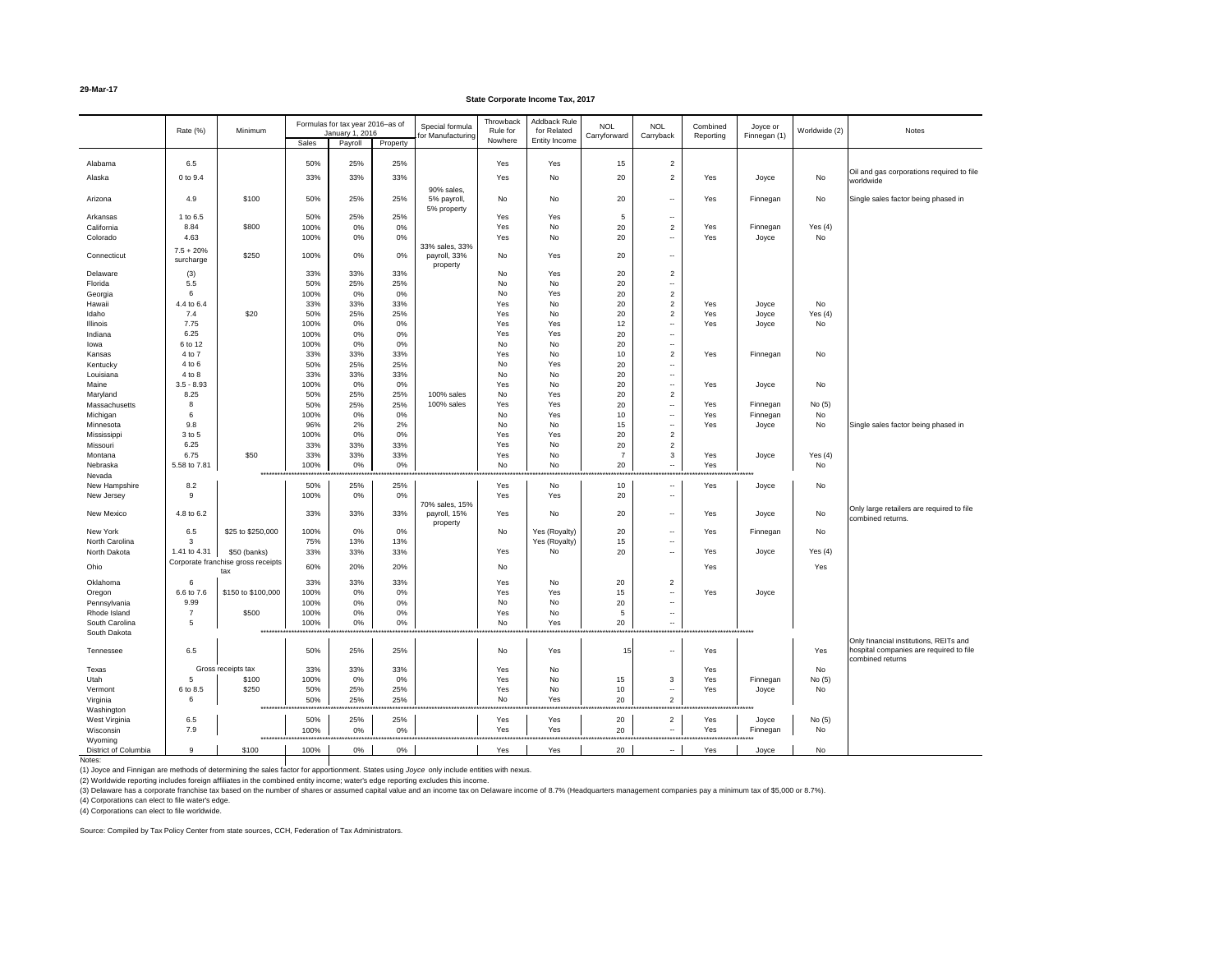#### **28-Apr-16**

#### **State Corporate Income Tax, 2016**

|                                | Rate                                      | Minimum       |                                     | Formulas for tax year 2016-as of |              | Special formula                       | Throwback<br>Rule for | Addback Rule<br>for Related | <b>NOL</b>      | <b>NOL</b>                                                         | Combined                      | Joyce or     | Worldwide (2) | Notes                                                                                                 |
|--------------------------------|-------------------------------------------|---------------|-------------------------------------|----------------------------------|--------------|---------------------------------------|-----------------------|-----------------------------|-----------------|--------------------------------------------------------------------|-------------------------------|--------------|---------------|-------------------------------------------------------------------------------------------------------|
|                                |                                           |               | Sales                               | January 1, 2016<br>Payroll       | Property     | for Manufacturing                     | Nowhere               | Entity Income               | Carryforward    | Carryback                                                          | Reporting                     | Finnegan (1) |               |                                                                                                       |
|                                |                                           |               |                                     |                                  |              |                                       |                       |                             |                 |                                                                    |                               |              |               |                                                                                                       |
| Alabama                        | 6.5                                       |               | 50%                                 | 25%                              | 25%          |                                       | Yes                   | Yes                         | 15              | $\overline{2}$                                                     |                               |              |               | Oil and gas corporations required to file                                                             |
| Alaska                         | 0 to 9.4                                  |               | 33%                                 | 33%                              | 33%          |                                       | Yes                   | No                          | 20              | $\overline{2}$                                                     | Yes                           | Joyce        | No            | worldwide                                                                                             |
|                                |                                           |               |                                     |                                  |              | 90% sales,                            |                       |                             |                 |                                                                    |                               |              |               |                                                                                                       |
| Arizona                        | 5.5                                       | 50            | 50%                                 | 25%                              | 25%          | 5% payroll,                           | No                    | No                          | 20              | $\overline{\phantom{a}}$                                           | Yes                           | Finnegan     | No            | Single sales factor being phased in                                                                   |
| Arkansas                       | 1 to 6.5                                  |               | 50%                                 | 25%                              | 25%          | 5% property                           | Yes                   | Yes                         | 5               | ۰.                                                                 |                               |              |               |                                                                                                       |
| California                     | 8.84                                      | 800           | 100%                                | 0%                               | 0%           |                                       | Yes                   | No                          | $20\,$          | $\overline{2}$                                                     | Yes                           | Finnegan     | Yes $(4)$     |                                                                                                       |
| Colorado                       | 4.63                                      |               | 100%                                | 0%                               | 0%           |                                       | Yes                   | No                          | 20              | $\overline{\phantom{a}}$                                           | Yes                           | Joyce        | $\mathsf{No}$ |                                                                                                       |
| Connecticut                    | $7.5 + 20%$<br>surcharge                  | 250           | 100%                                | 0%                               | 0%           | 33% sales, 33%<br>payroll, 33%        | No                    | Yes                         | 20              | ۰.                                                                 |                               |              |               |                                                                                                       |
| Delaware                       | (3)                                       | 75/350        | 33%                                 | 33%                              | 33%          | property                              | No                    | Yes                         | 20              | $\overline{2}$                                                     |                               |              |               |                                                                                                       |
| Florida                        | 5.5                                       |               | 50%                                 | 25%                              | 25%          |                                       | No                    | No                          | 20              | $\overline{\phantom{a}}$                                           |                               |              |               |                                                                                                       |
| Georgia                        | 6                                         |               | 100%                                | 0%                               | 0%           |                                       | No                    | Yes                         | 20              | $\sqrt{2}$                                                         |                               |              |               |                                                                                                       |
| Hawaii                         | 4.4 to 6.4                                |               | 33%                                 | 33%                              | 33%          |                                       | Yes                   | No                          | 20              | $\sqrt{2}$                                                         | Yes                           | Joyce        | No            |                                                                                                       |
| Idaho                          | 7.4                                       | 20            | 50%                                 | 25%                              | 25%          |                                       | Yes                   | No                          | 20              | $\overline{2}$                                                     | Yes                           | Joyce        | Yes $(4)$     |                                                                                                       |
| <b>Illinois</b>                | 7.75                                      |               | 100%                                | 0%                               | $0\%$        |                                       | Yes                   | Yes                         | 12              | $\overline{\phantom{a}}$                                           | Yes                           | Joyce        | $\mathsf{No}$ |                                                                                                       |
| Indiana                        | 6.5                                       |               | 100%                                | 0%                               | $0\%$        |                                       | Yes                   | Yes                         | $20\,$          | $\mathord{\hspace{1pt}\text{--}\hspace{1pt}}$                      |                               |              |               |                                                                                                       |
| lowa                           | 6 to 12<br>4 to 7                         |               | 100%<br>33%                         | 0%<br>33%                        | $0\%$<br>33% |                                       | No<br>Yes             | No<br>No                    | $20\,$<br>10    | $\mathord{\hspace{1pt}\text{--}\hspace{1pt}}$<br>$\overline{2}$    | Yes                           |              | $\mathsf{No}$ |                                                                                                       |
| Kansas<br>Kentucky             | 4 to 6                                    |               | 50%                                 | 25%                              | 25%          |                                       | No                    | Yes                         | 20              | $\overline{\phantom{a}}$                                           |                               | Finnegan     |               |                                                                                                       |
| Louisiana                      | 4 to 8                                    |               | 33%                                 | 33%                              | 33%          |                                       | No                    | No                          | 20              | $\overline{\phantom{a}}$                                           |                               |              |               |                                                                                                       |
| Maine                          | $3.5 - 8.93$                              |               | 100%                                | 0%                               | 0%           |                                       | Yes                   | No                          | 20              | $\overline{\phantom{a}}$                                           | Yes                           | Joyce        | No            |                                                                                                       |
| Maryland                       | 8.25                                      |               | 50%                                 | 25%                              | 25%          | 100% sales                            | No                    | Yes                         | 20              | $\overline{2}$                                                     |                               |              |               |                                                                                                       |
| Massachusetts                  | 8                                         |               | 50%                                 | 25%                              | 25%          | 100% sales                            | Yes                   | Yes                         | 20              | $\sim$                                                             | Yes                           | Finnegan     | No(5)         |                                                                                                       |
| Michigan                       | 6                                         |               | 100%                                | 0%                               | $0\%$        |                                       | <b>No</b>             | Yes                         | 10 <sup>1</sup> | $\overline{\phantom{a}}$                                           | Yes                           | Finnegan     | No            |                                                                                                       |
| Minnesota                      | 9.8                                       |               | 96%                                 | 2%                               | 2%           |                                       | No                    | No                          | 15              | $\overline{\phantom{a}}$                                           | Yes                           | Joyce        | No            | Single sales factor being phased in                                                                   |
| Mississippi                    | 3 to 5                                    |               | 100%                                | 0%                               | $0\%$        |                                       | Yes                   | Yes                         | 20              | $\overline{2}$                                                     |                               |              |               |                                                                                                       |
| Missouri                       | 6.25                                      |               | 33%                                 | 33%                              | 33%          |                                       | Yes                   | No                          | $20\,$          | $\overline{c}$                                                     |                               |              |               |                                                                                                       |
| Montana                        | 6.75                                      |               | 33%                                 | 33%                              | 33%          |                                       | Yes                   | No                          | $\overline{7}$  | 3                                                                  | Yes                           | Joyce        | Yes $(4)$     |                                                                                                       |
| Nebraska<br>Nevada             | 5.58 to 7.81                              |               | 100%<br>*************************** | 0%                               | 0%           | ********************************      | No<br>**************  | No<br>********************  | 20              | $\mathord{\hspace{1pt}\text{--}\hspace{1pt}}$<br>************      | Yes<br>********************** |              | No            |                                                                                                       |
| New Hampshire                  | 8.5                                       |               | 50%                                 | 25%                              | 25%          |                                       | Yes                   | No                          | 10              | $\mathord{\hspace{1pt}\text{--}\hspace{1pt}}$                      | Yes                           | Joyce        | No            |                                                                                                       |
| New Jersey                     | 9                                         |               | 100%                                | 0%                               | 0%           |                                       | Yes                   | Yes                         | 20              | $\overline{\phantom{a}}$                                           |                               |              |               |                                                                                                       |
|                                |                                           |               |                                     |                                  |              | 70% sales, 15%                        |                       |                             |                 |                                                                    |                               |              |               | Only large retailers are required to file                                                             |
| New Mexico                     | 4.8 to 6.6                                |               | 33%                                 | 33%                              | 33%          | payroll, 15%                          | Yes                   | No                          | 20              | $\mathord{\hspace{1pt}\text{--}\hspace{1pt}}$                      | Yes                           | Joyce        | No            | combined returns.                                                                                     |
| New York                       | 6.5                                       |               | 100%                                | $0\%$                            | 0%           | property                              | No                    | Yes (Royalty)               | 20              | $\mathord{\hspace{1pt}\text{--}\hspace{1pt}}$                      | Yes                           | Finnegan     | No            |                                                                                                       |
| North Carolina                 |                                           |               | 75%                                 | 13%                              | 13%          |                                       |                       | Yes (Royalty)               | 15              | $\mathord{\hspace{1pt}\text{--}\hspace{1pt}}$                      |                               |              |               |                                                                                                       |
| North Dakota                   | 1.41 to 4.31                              |               | 33%                                 | 33%                              | 33%          |                                       | Yes                   | No                          | 20              | $\sim$                                                             | Yes                           | Joyce        | Yes $(4)$     |                                                                                                       |
| Ohio                           | Corporate franchise gross<br>receipts tax |               | 60%                                 | 20%                              | 20%          |                                       | No                    |                             |                 |                                                                    | Yes                           |              | Yes           |                                                                                                       |
| Oklahoma                       | 6                                         |               | 33%                                 | 33%                              | 33%          |                                       | Yes                   | No                          | 20              | $\overline{2}$                                                     |                               |              |               |                                                                                                       |
| Oregon                         | 6.6 to 7.6                                |               | 100%                                | 0%                               | 0%           |                                       | Yes                   | Yes                         | 15              | $\overline{\phantom{a}}$                                           | Yes                           | Joyce        |               |                                                                                                       |
| Pennsylvania                   | 9.99<br>$\overline{7}$                    |               | 100%                                | 0%                               | $0\%$        |                                       | No                    | No                          | 20              | $\overline{\phantom{a}}$                                           |                               |              |               |                                                                                                       |
| Rhode Island<br>South Carolina | $5\overline{)}$                           |               | 100%<br>100%                        | 0%<br>0%                         | 0%<br>$0\%$  |                                       | Yes<br>No             | No<br>Yes                   | 5<br>20         | $\overline{\phantom{a}}$<br>$\sim$                                 |                               |              |               |                                                                                                       |
| South Dakota                   |                                           |               | *********************               | *********                        | *******      | ************************************* |                       | $******$                    |                 |                                                                    |                               |              |               |                                                                                                       |
| Tennessee                      | 6.5                                       |               | 50%                                 | 25%                              | 25%          |                                       | No                    | Yes                         | 15              | $\mathord{\hspace{1pt}\text{--}\hspace{1pt}}$                      | Yes                           |              | Yes           | Only financial institutions, REITs and<br>hospital companies are required to file<br>combined returns |
| Texas                          | Gross receipts tax                        |               | 33%                                 | 33%                              | 33%          |                                       | Yes                   | No                          |                 |                                                                    | Yes                           |              | No            |                                                                                                       |
| Utah                           | 5                                         |               | 100%                                | 0%                               | 0%           |                                       | Yes                   | No                          | 15              | 3                                                                  | Yes                           | Finnegan     | No(5)         |                                                                                                       |
| Vermont                        | 6 to 8.5                                  |               | 50%                                 | 25%                              | 25%          |                                       | Yes                   | <b>No</b>                   | 10 <sup>1</sup> | $\mathord{\hspace{1pt}\text{--}\hspace{1pt}}$                      | Yes                           | Joyce        | No            |                                                                                                       |
| Virginia                       | 6                                         |               | 50%                                 | 25%                              | 25%          |                                       | No                    | Yes                         | 20              | $\overline{2}$                                                     |                               |              |               |                                                                                                       |
| Washington                     |                                           | ************* | ****************                    | ***********                      |              | ************************************* | ****************      | *******                     |                 | ***********<br>***************                                     | ************************      |              |               |                                                                                                       |
| West Virginia                  | 6.5                                       |               | 50%                                 | 25%                              | 25%          |                                       | Yes                   | Yes                         | 20              | $\overline{2}$                                                     | Yes                           | Joyce        | No(5)         |                                                                                                       |
| Wisconsin<br>Wyoming           | 7.9                                       |               | 100%<br>******************          | $0\%$                            | 0%           |                                       | Yes                   | Yes                         | 20<br>******    | $\mathord{\hspace{1pt}\text{--}\hspace{1pt}}$<br>***************** | Yes<br>*********************  | Finnegan     | No            |                                                                                                       |
| District of Colum              | 9.4                                       | 250/1000      | 100%                                | 0%                               | 0%           |                                       | Yes                   | Yes                         | 20              | $\sim$                                                             | Yes                           | Joyce        | No            |                                                                                                       |

Notes:

(1) Joyce and Finnigan are methods of determining the sales factor for apportionment. States using *Joyce* only include entities with nexus.

(2) Worldwide reporting includes foreign affiliates in the combined entity income; water's edge reporting excludes this income.

(3) Delaware has a corporate franchise tax based on the number of shares or assumed capital value and an income tax on Delaware income of 8.7% (Headquarters management companies pay a minimum tax of \$5,000 or 8.7%).

(4) Corporations can elect to file water's edge.

(4) Corporations can elect to file worldwide.

Source: Compiled by Tax Policy Center from state sources, CCH, Federation of Tax Administrators.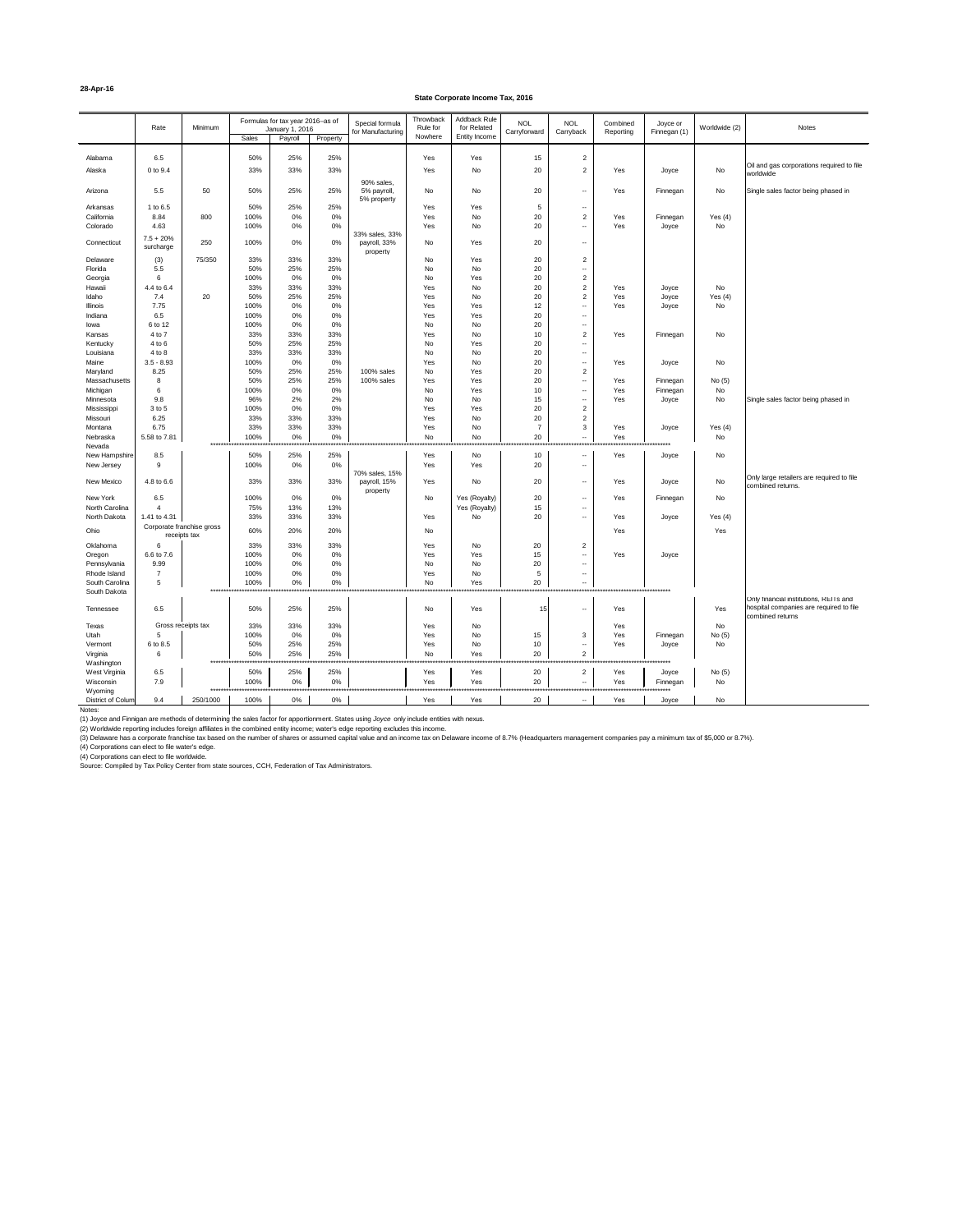#### **Footnotes:**

[http://www.taxadmin.org/fta/rate/corp\\_inc.pdf](http://www.taxadmin.org/fta/rate/corp_inc.pdf) Source: Federation of Tax Administrators, January 2015

(y) Texas imposes a Franchise Tax, otherwise known as margin tax, imposed on entities with more than \$1,030,000 total revenues at rate of 1%, or 0.5% for entities primarily engaged in retail or wholesale trade, on lesser of 70% of total revenues or 100% of gross receipts after deductions for either compensation or cost of goods sold.

(s) New Mexico tax rates are scheduled to decrease for tax year 2016. (t) New York's General business corporate rate shown. Corporations may also be subject to a capital stocks tax,

(w) Oregon's minimum tax for C corporations depends on the Oregon sales of the filing group. The minimum tax ranges from \$150 for corporations with sales under \$500,000, up to \$100,000 for companies with sales of \$100 million or above. (x) South Carolina taxes savings and loans at a 6% rate. (v) Ohio no longer levies a tax based on income (except for a particular subset of corporations), but instead imposes a Commercial Activity Tax (CAT) equal to \$150 for gross receipts sitused to Ohio of between \$150,000 and \$1 million, plus 0.26% of gross receipts over \$1 million. Banks continue to pay a franchise tax of 1.3% of net worth. For those few corporations for whom the franchise tax on net worth or net income still applies, a litter tax also applies.

which is being phased out through 2021. A minimum tax ranges from \$25 to \$200,000, depending on receipts (\$250 minimum for banks). Certain qualified New York manufacturers pay 0%. Small business taxpayers in New York pay rates of 6.5%, 7.1%, and 4.35% on 3 brackets of entire net income up to \$390,000. (u) In North Carolina financial institutions are also subject to a tax equal to \$30 per one million in assets. Tax rate is

scheduled to decrease to 4% in tax year 2016, if certain revenue targets are met.

(r) In New Jersey small businesses with annual entire net income under \$100,000 pay a tax rate of 7.5%; businesses with income under \$50,000 pay 6.5%. The minimum Corporation Business Tax is based on New Jersey gross receipts. It ranges from \$500 for a corporation with gross receipts less than \$100,000, to \$2,000 for a corporation with gross receipts of \$1 million or more.

(k) 50% of the federal income tax is deductible.

(l) In addition to the flat 4% corporate income tax, Kansas levies a 3.0% surtax on taxable income over \$50,000. Banks pay a privilege tax of 2.25% of net income, plus a surtax of 2.125% (2.25% for savings and loans, trust companies, and federally chartered savings banks) on net income in excess of \$25,000.

(q) New Hampshire's 8.5% Business Profits Tax is imposed on both corporations and unincorporated associations with gross income over \$50,000. In addition, New Hampshire levies a Business Enterprise Tax of 0.75% on the enterprise base (total compensation, interest and dividends paid) for businesses with gross income over \$150,000 or base over \$75,000. (p) Montana levies a 7% tax on taxpayers using water's edge combination. The minimum tax per corporation is \$50; the \$50 minimum applies to each corporation included on a combined tax return. Taxpayers with gross sales in Montana of \$100,000 or less may pay an alternative tax of 0.5% on such sales, instead of the net income tax.

(m) The state franchise tax on financial institutions is either (1) the sum of 1% of the Maine net income of the financial institution for the taxable year, plus 8¢ per \$1,000 of the institution's Maine assets as of the end of its taxable year, or (2) 39¢ per \$1,000 of the institution's Maine assets as of the end of its taxable year. (n) Business and manufacturing corporations pay an additional tax of \$2.60 per \$1,000 on either taxable Massachusetts tangible property or taxable net worth allocable to the state (for intangible property corporations). The minimum tax for both corporations and financial institutions is \$456. (o) In addition, Minnesota levies a 5.8% tentative minimum tax on Alternative Minimum Taxable Income.

(a) Rates listed are the corporate income tax rate applied to financial institutions or excise taxes based on income. Some states have other taxes based upon the value of deposits or shares.

(b) Arizona minimum tax is \$100. Tax rate is scheduled to decrease to 5.5% in tax years 2016. (c) Minimum tax is \$800 in California, \$100 in District of Columbia, \$50 in North Dakota (banks), \$500 in Rhode Island, \$200 per location in South Dakota (banks), \$100 in Utah, \$250 in Vermont. (d) Connecticut's tax is the greater of the 7.5% tax on net income, a 0.31% tax on capital stock and surplus (maximum tax of \$1 million), or \$250 (the minimum tax). Plus, an additional 20% surtax applies for tax years 2012 and 2016. (e) The Delaware Bank marginal rate decreases over 4 brackets ranging from \$20 to \$650 million in taxable income. Building and loan associations are taxed at a flat 8.7%.

(j) The Indiana tax rate is scheduled to decrease to 6.5% on July 1, 2015. (i) The Illinois rate of 7.75% is the sum of a corporate income tax rate of 5.25% plus a replacement tax of 2.5%.

(f) An exemption of \$50,000 is allowed. Florida's Alternative Minimum Tax rate is 3.3%. (g) Hawaii taxes capital gains at 4%. Financial institutions pay a franchise tax of 7.92% of taxable income (in lieu of the corporate income tax and general excise taxes).

|                      |                 |     |                     |                                   | Number          | Tax Rate for      |     | Federal          |
|----------------------|-----------------|-----|---------------------|-----------------------------------|-----------------|-------------------|-----|------------------|
|                      | <b>Tax Rate</b> |     |                     |                                   | of              | Financial         |     |                  |
| State                | (percent)       |     | <b>Tax Brackets</b> |                                   |                 | Institutions      |     | Income Tax       |
|                      |                 |     | Lowest              | Highest                           | <b>Brackets</b> | (percent) (a)     |     | Deductible?      |
|                      |                 |     |                     |                                   |                 |                   |     |                  |
| Alabama              | 6.5             |     | ----Flat Rate----   |                                   | 1               | 6.5               |     | Yes <sup>?</sup> |
| Alaska               | $0 - 9.4$       |     | 25,000              | 222,000                           | 10              | $0 - 9.4$         |     |                  |
| Arizona              | 6               | (b) | ----Flat Rate----   |                                   | 1               | $6.5$ (b)         |     |                  |
| Arkansas             | $1.0 - 6.5$     |     | 3,000               | 100,001                           | 6               | $1.0 - 6.5$       |     |                  |
| California           | $8.84$ (c)      |     | ----Flat Rate----   |                                   | 1               | $10.84$ (c)       |     |                  |
| Colorado             | 4.63            |     | ----Flat Rate----   |                                   | 1               | 4.63              |     |                  |
| Connecticut          | $7.5$ (d)       |     | ----Flat Rate----   |                                   | 1               | $7.5$ (d)         |     |                  |
| Delaware             | 8.7             |     | ----Flat Rate----   |                                   | 1               | $8.7 - 1.7$ (e)   |     |                  |
| District of Columbia | 9.4 (c)         |     | ----Flat Rate----   |                                   | 1               | 9.4 (c)           |     |                  |
| Florida              | 5.5             | (f) | ----Flat Rate----   |                                   | 1               | 5.5(f)            |     |                  |
| Georgia              | 6.0             |     | ----Flat Rate----   |                                   | 1               | 6.0               |     |                  |
| Hawaii               | $4.4 - 6.4$     | (g) | 25,000              | 100,001                           | 3               | 7.92              | (g) |                  |
| Idaho                | 7.4(h)          |     | ----Flat Rate----   |                                   | 1               | 7.4(h)            |     |                  |
| Illinois             | 7.75            | (i) | ----Flat Rate----   |                                   | 1               | 7.75              | (i) |                  |
| Indiana              | 7.0             | (j) | ----Flat Rate----   |                                   | 1               | 8.5               | (j) |                  |
| lowa                 | $6.0 - 12.0$    |     | 25,000              | 250,001                           | 4               | 5.0               |     | Yes (k)          |
| Kansas               | 4.0             | (1) | ----Flat Rate----   |                                   | 1               | 2.25              | (1) |                  |
| Kentucky             | $4.0 - 6.0$     |     | 50,000              | 100,001                           | 3               |                   | (a) |                  |
| Louisiana            | $4.0 - 8.0$     |     | 25,000              | 200,001                           | 5               | $4.0 - 8.0$       |     | Yes <sup>?</sup> |
| Maine                | $3.5 - 8.93$    |     | 25,000              | 250,000                           | 4               | $1.0$ (m)         |     |                  |
| Maryland             | 8.25            |     | ----Flat Rate----   |                                   | 1               | 8.25              |     |                  |
| Massachusetts        | 8.0             | (n) | ----Flat Rate----   |                                   | 1               | 9.0               | (n) |                  |
| Michigan             | 6.0             |     | ----Flat Rate----   |                                   | 1               |                   | (a) |                  |
| Minnesota            | 9.8             | (o) | ----Flat Rate----   |                                   | 1               | $9.8$ (o)         |     |                  |
| Mississippi          | $3.0 - 5.0$     |     | 5,000               | 10,001                            | 3               | $3.0 - 5.0$       |     |                  |
| Missouri             | 6.25            |     | ----Flat Rate----   |                                   | 1               | 7.0               |     | Yes (k)          |
| Montana              | $6.75$ (p)      |     | ----Flat Rate----   |                                   | 1               | 6.75              | (p) |                  |
| Nebraska             | $5.58 - 7.81$   |     | 100,000             |                                   | 2               |                   | (a) |                  |
| Nevada               |                 |     |                     | ---- No Corporate Income Tax ---- |                 |                   |     |                  |
| New Hampshire        | $8.5$ (q)       |     | ----Flat Rate----   |                                   | 1               | $8.5$ (q)         |     |                  |
| New Jersey           | 9.0 $(r)$       |     | ----Flat Rate----   |                                   | 1               | 9.0 $(r)$         |     |                  |
| New Mexico           | $4.8 - 6.9$ (s) |     | 500,000             | 1 million                         | 3               | $4.8 - 6.9$ (s)   |     |                  |
| New York             | 7.1 (t)         |     | ----Flat Rate----   |                                   | 1               | 7.1 (t)           |     |                  |
| North Carolina       | 5.0 (u)         |     | ----Flat Rate----   |                                   | 1               | $6.0$ (t)         |     |                  |
| North Dakota         | $1.48 - 4.53$   |     | 25,000              | 50,001                            | 3               | $7.0$ (b)         |     | Yes <sup>?</sup> |
| Ohio                 |                 | (v) |                     |                                   |                 |                   | (v) |                  |
| Oklahoma             | 6.0             |     | ----Flat Rate----   |                                   | 1               | 6.0               |     |                  |
| Oregon               | $6.6 - 7.6$ (w) |     | 10 million          |                                   | $\overline{2}$  | $6.6 - 7.6$ (w)   |     |                  |
| Pennsylvania         | 9.99            |     | ----Flat Rate----   |                                   | 1               |                   | (a) |                  |
| Rhode Island         | $7.0$ (c)       |     | ----Flat Rate----   |                                   | 1               | 7.0 (c)           |     |                  |
| South Carolina       | 5.0             |     | ----Flat Rate----   |                                   | 1               | 4.5 $(x)$         |     |                  |
|                      |                 |     |                     |                                   |                 |                   |     |                  |
| South Dakota         |                 |     |                     | ---- No Corporate Income Tax ---- |                 | $6.0 - 0.25%$ (b) |     |                  |
| Tennessee            | 6.5             |     | ----Flat Rate----   |                                   | 1               | 6.5               |     |                  |
| Texas                |                 | (y) |                     |                                   |                 |                   | (y) |                  |
| Utah                 | 5.0 (c)         |     | ----Flat Rate----   |                                   |                 | 5.0 (c)           |     |                  |
| Vermont              | $6.0 - 8.5$ (c) |     | 10,000              | 25,000                            | 3               |                   | (a) |                  |
| Virginia             | 6.0             |     | ----Flat Rate----   |                                   | 1               | 6.0               |     |                  |
| Washington           |                 |     |                     | ---- No Corporate Income Tax ---- |                 |                   |     |                  |
| West Virginia        | 6.5             |     | ----Flat Rate----   |                                   | 1               | 6.5               |     |                  |
| Wisconsin            | 7.9             |     | ----Flat Rate----   |                                   | 1               | 7.9               |     |                  |
| Wyoming              |                 |     |                     | ---- No Corporate Income Tax ---- |                 |                   |     |                  |
|                      |                 |     |                     |                                   |                 |                   |     |                  |

(h) Idaho's minimum tax on a corporation is \$20. The \$10 Permanent Building Fund Tax must be paid by each corporation in a unitary group filing a combined return. Taxpayers with gross sales in Idaho under \$100,000, and with no property or payroll in Idaho, may elect to pay 1% on such sales (instead of the tax on net income).

#### **State Corporate Income Tax Rates 2015** (For tax year 2015 -- as of January 1, 2015)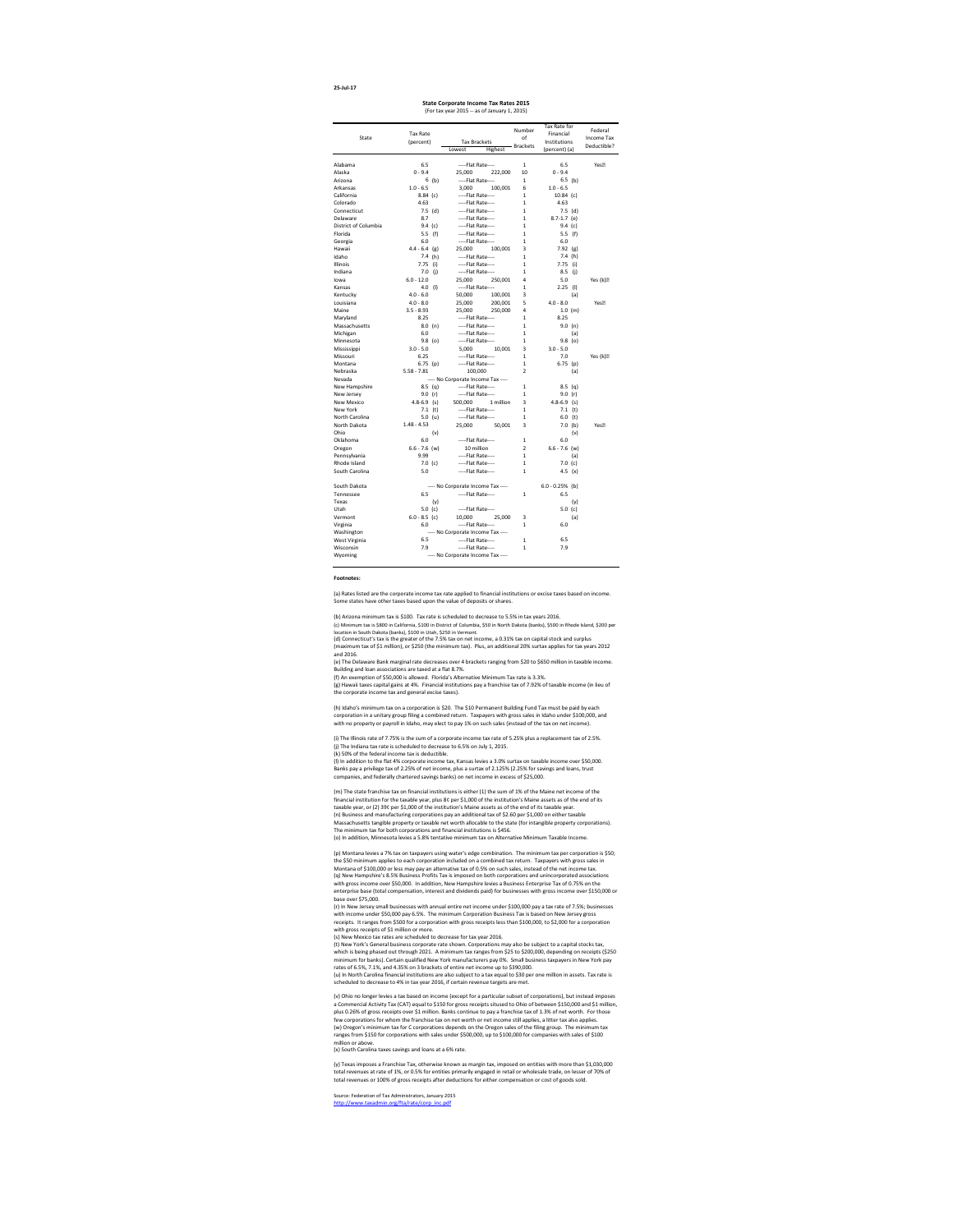**11-Jun-14**

[http://www.taxadmin.org/fta/rate/corp\\_inc.pdf](http://www.taxadmin.org/fta/rate/corp_inc.pdf) Source: Federation of Tax Administrators, January 2014

#### **Footnotes:**

(x) Texas imposes a Franchise Tax, otherwise known as margin tax, on entities with more than \$1,000,000 total revenues at a rate of 1%, or 0.5% for entities primarily engaged in retail or wholesale trade. It is imposed on the lesser of 70% of total revenues or 100% of gross receipts after deductions for either compensation or cost of goods sold.

(y) Arizona minimum tax is \$100. Tax rate is scheduled to decrease to 6.0% in tax years 2015.

(r) In New Jersey small businesses with annual entire net income under \$100,000 pay a tax rate of 7.5%; businesses with income under \$50,000 pay 6.5%. The minimum Corporation Business Tax is based on New Jersey gross receipts. It ranges from \$500 for a corporation with gross receipts less than \$100,000, to \$2,000 for a corporation with gross receipts of \$1 million or more.

(s) New York's General business corporate rate is shown. Corporations may also be subject to AMT tax at 1.5% (3% banks) or a capital stocks tax. A minimum tax ranges from \$25 to \$5,000, depending on receipts (\$250 minimum for banks). Certain qualified New York manufacturers pay 6.5%. Small business taxpayers in New York pay rates of 6.5%, 7.1%, and 4.35% on 3 brackets of entire net income up to \$390,000.

(t) North Carolina financial institutions are also subject to a tax equal to \$30 per one million in assets. (u) Ohio no longer levies a tax based on income (except for a particular subset of corporations), but instead imposes a Commercial Activity Tax (CAT) equal to \$150 for gross receipts sitused to Ohio of between \$150,000 and \$1 million, plus 0.26% of gross receipts over \$1 million. Banks continue to pay a franchise tax of 1.3% of net worth. For those few corporations for whom the franchise tax on net worth or net income still applies, a litter tax also applies.

(q) New Hampshire's 8.5% Business Profits Tax is imposed on both corporations and unincorporated associations with gross income over \$50,000. In addition, New Hampshire levies a Business Enterprise Tax of 0.75% on the enterprise base (total compensation, interest and dividends paid) for businesses with gross income over \$150,000 or base over \$75,000. (p) Montana levies a 7% tax on taxpayers using water's edge combination. The minimum tax per corporation is \$50; the \$50 minimum applies to each corporation included on a combined tax return. Taxpayers with gross sales in Montana of \$100,000 or less may pay an alternative tax of 0.5% on such sales instead of the net income tax.

(v) Oregon's minimum tax for C corporations depends on the Oregon sales of the filing group. The minimum tax ranges from \$150 for corporations with sales under \$500,000 to \$100,000 for companies with sales of \$100 million or above.

(m) The state franchise tax on financial institutions is either (1) the sum of 1% of the Maine net income of the financial institution for the taxable year, plus 8¢ per \$1,000 of the institution's Maine assets as of the end of its taxable year, or (2) 39¢ per \$1,000 of the institution's Maine assets as of the end of its taxable year. (n) Business and manufacturing corporations pay an additional tax of \$2.60 per \$1,000 on either taxable Massachusetts tangible property or taxable net worth allocable to the state (for intangible property corporations). The minimum tax for both corporations and financial institutions is \$456. (o) In addition, Minnesota levies a 5.8% tentative minimum tax on Alternative Minimum Taxable Income.

(w) South Carolina taxes savings and loans at a 6% rate.

(h) Idaho's minimum tax on a corporation is \$20. The \$10 Permanent Building Fund Tax must be paid by each corporation in a unitary group filing a combined return. Taxpayers with gross sales in Idaho under \$100,000 and no property or payroll in Idaho may elect to pay 1% on such sales (instead of the tax on net income).

(i) The Illinois rate of 9.5% is the sum of a corporate income tax rate of 7.0% plus a replacement tax of 2.5%. (j) The Indiana tax rate is scheduled to decrease to 7.0% on July 1, 2014. (k) Fifty percent of the federal income tax is deductible. (l) In addition to the flat 4% corporate income tax, Kansas levies a 3.0% surtax on taxable income over \$50,000. Banks pay a privilege tax of 2.25% of net income, plus a surtax of 2.125% (2.25% for savings and loans, trust companies, and federally chartered savings banks) on net income in excess of \$25,000.

(c) The minimum corporation franchise tax in California is \$800. The additional alternative minimum tax is levied at a 6.65% rate.

(d) Connecticut's tax is the greater of the 7.5% tax on net income, a 0.31% tax on capital stock and surplus (maximum tax of \$1 million), or \$250 (the minimum tax). Plus, an additional 20% surtax applies for tax years 2012 and 2013.

(e) The Delaware Bank marginal rate decreases over 4 brackets ranging from \$20 to \$650 million in taxable income. Building and loan associations are taxed at a flat 8.7%.

(f) An exemption of \$50,000 is allowed. Florida's Alternative Minimum Tax rate is 3.3%. (g) Hawaii taxes capital gains at 4%. Financial institutions pay a franchise tax of 7.92% of taxable income (in lieu of the corporate income tax and general excise taxes).

(a) Rates listed are the corporate income tax rate applied to financial institutions or excise taxes based on income. Some states have other taxes based upon the value of deposits or shares.

(b) Minimum tax is \$50 in Arizona, \$100 in District of Columbia, \$50 in North Dakota (banks), \$500 in Rhode Island, \$200 per location in South Dakota (banks), \$100 in Utah, and \$250 in Vermont.

|                      |                 |                                   | Number          | Tax Rate for     | Federal          |
|----------------------|-----------------|-----------------------------------|-----------------|------------------|------------------|
|                      | <b>Tax Rate</b> |                                   | of              | Financial        |                  |
| State                | (percent)       | <b>Tax Brackets</b>               |                 | Institutions     | Income Tax       |
|                      |                 | Lowest<br>Highest                 | <b>Brackets</b> | (percent) (a)    | Deductible?      |
|                      |                 |                                   |                 |                  |                  |
| Alabama              | 6.5             | ----Flat Rate----                 | $\mathbf{1}$    | 6.5              | Yes <sup>?</sup> |
| Alaska               | $0 - 9.4$       | 25,000<br>222,000                 | 10              | $0 - 9.4$        |                  |
| Arizona              | 6.5 (y)         | ----Flat Rate----                 | $\mathbf{1}$    | 6.5 (y)          |                  |
| Arkansas             | $1.0 - 6.5$     | 3,000<br>100,001                  | 6               | $1.0 - 6.5$      |                  |
| California           | $8.84$ (c)      | ----Flat Rate----                 | $\mathbf{1}$    | $10.84$ (c)      |                  |
| Colorado             | 4.63            | ----Flat Rate----                 | 1               | 4.63             |                  |
| Connecticut          | $7.5$ (d)       | ----Flat Rate----                 | $\mathbf{1}$    | $7.5$ (d)        |                  |
| Delaware             | 8.7             | ----Flat Rate----                 | $\mathbf{1}$    | $8.7 - 1.7$ (e)  |                  |
| District of Columbia | $9.975$ (b)     | ----Flat Rate----                 | 1               | $9.975$ (b)      |                  |
| Florida              | 5.5 $(f)$       | ----Flat Rate----                 | 1               | 5.5 $(f)$        |                  |
| Georgia              | 6.0             | ----Flat Rate----                 | $\mathbf{1}$    | 6.0              |                  |
| Hawaii               | $4.4 - 6.4$ (g) | 25,000<br>100,001                 | 3               | $7.92$ (g)       |                  |
| Idaho                | 7.4(h)          | ----Flat Rate----                 | 1               | 7.4 (h)          |                  |
| Illinois             | 9.5<br>(i)      | ----Flat Rate----                 | 1               | $9.5$ (i)        |                  |
| Indiana              | 8.0 (j)         | ----Flat Rate----                 | 1               | 8.5<br>(i)       |                  |
| lowa                 | $6.0 - 12.0$    | 250,001<br>25,000                 | 4               | 5.0              | Yes (k)?         |
| Kansas               | $4.0$ (l)       | ----Flat Rate----                 | 1               | 2.25<br>(1)      |                  |
| Kentucky             | $4.0 - 6.0$     | 50,000<br>100,001                 | 3               | (a)              |                  |
| Louisiana            | $4.0 - 8.0$     | 25,000<br>200,001                 | 5               | $4.0 - 8.0$      | Yes <sup>?</sup> |
| Maine                | $3.5 - 8.93$    | 25,000<br>250,000                 | 4               | 1.0 (m)          |                  |
| Maryland             | 8.25            | ----Flat Rate----                 | 1               | 8.25             |                  |
| Massachusetts        | 8.0 (n)         | ----Flat Rate----                 | 1               | 9.0 (n)          |                  |
| Michigan             | 6.0             | ----Flat Rate----                 | 1               | (a)              |                  |
| Minnesota            | $9.8$ (o)       | ----Flat Rate----                 | $\mathbf{1}$    | $9.8$ (o)        |                  |
| Mississippi          | $3.0 - 5.0$     | 5,000<br>10,001                   | 3               | $3.0 - 5.0$      |                  |
| Missouri             | 6.25            | ----Flat Rate----                 | $\mathbf{1}$    | 7.0              | Yes (k)?         |
| Montana              | $6.75$ (p)      | ----Flat Rate----                 | $\mathbf{1}$    | 6.75 (p)         |                  |
| Nebraska             | $5.58 - 7.81$   | 100,000                           | 2               | (a)              |                  |
| Nevada               |                 | ---- No Corporate Income Tax ---- |                 |                  |                  |
| New Hampshire        |                 | 8.5 (q) ----Flat Rate----         | 1               | $8.5$ (q)        |                  |
| New Jersey           | 9.0 $(r)$       | ----Flat Rate----                 | 1               | 9.0 $(r)$        |                  |
| <b>New Mexico</b>    | $4.8 - 7.3$     | 500,000<br>1 million              | 3               | $4.8 - 7.3$      |                  |
| New York             | 7.1 (s)         | ----Flat Rate----                 | $\mathbf{1}$    | 7.1 (s)          |                  |
| North Carolina       | 6               | ----Flat Rate----                 | 1               | 6<br>(t)         |                  |
| North Dakota         | $1.48 - 4.53$   | 25,000<br>50,001                  | 3               | $7.0$ (b)        | Yes <sup>?</sup> |
| Ohio                 | (u)             |                                   |                 | (u)              |                  |
| Oklahoma             | 6.0             | ----Flat Rate----                 | $\mathbf{1}$    | 6.0              |                  |
| Oregon               | $6.6 - 7.6$ (v) | 10 million                        | $\overline{2}$  | $6.6 - 7.6$ (v)  |                  |
| Pennsylvania         | 9.99            | ----Flat Rate----                 | 1               | (a)              |                  |
| Rhode Island         | $9.0$ (b)       | ----Flat Rate----                 | $\mathbf{1}$    | $9.0$ (b)        |                  |
| South Carolina       | 5.0             | ----Flat Rate----                 | 1               | 4.5 (w)          |                  |
| South Dakota         |                 | ---- No Corporate Income Tax ---- |                 | $6.0 - 0.25$ (b) |                  |
| Tennessee            | 6.5             | ----Flat Rate----                 | 1               | 6.5              |                  |
| Texas                | (x)             |                                   |                 | (x)              |                  |
| Utah                 | $5.0$ (b)       | ----Flat Rate----                 |                 | $5.0$ (b)        |                  |
| Vermont              | $6.0 - 8.5$ (b) | 10,000<br>25,000                  | 3               | (a)              |                  |
| Virginia             | 6.0             | ----Flat Rate----                 | 1               | 6.0              |                  |
| Washington           |                 | ---- No Corporate Income Tax ---- |                 |                  |                  |
| West Virginia        | 6.5             | ----Flat Rate----                 | 1               | 6.5              |                  |
| Wisconsin            | 7.9             | ----Flat Rate----                 | 1               | 7.9              |                  |
| Wyoming              |                 | ---- No Corporate Income Tax ---- |                 |                  |                  |
|                      |                 |                                   |                 |                  |                  |

| State Corporate Income Tax Rates 2014        |  |
|----------------------------------------------|--|
| (For tax year 2014 -- as of January 1, 2014) |  |
|                                              |  |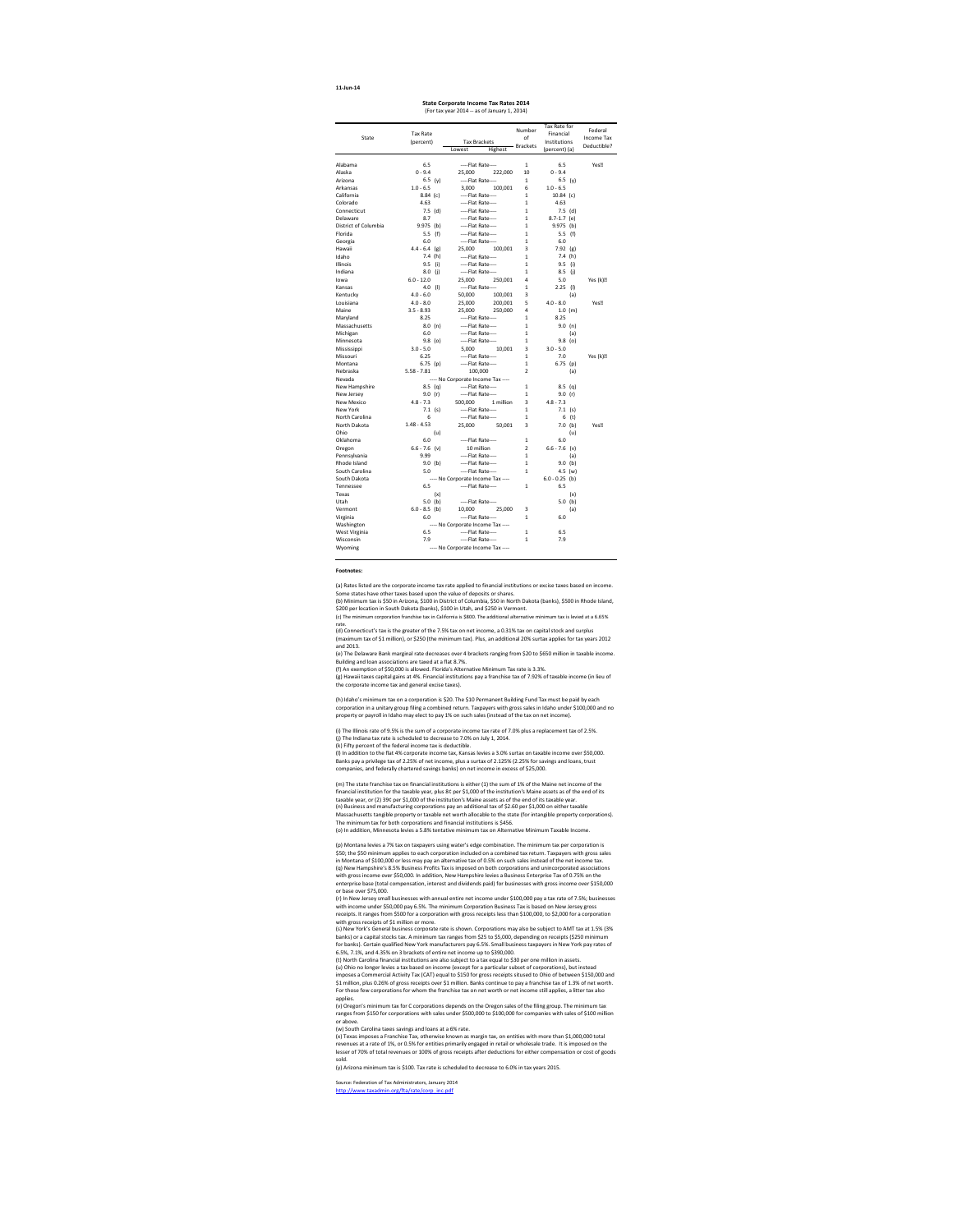| 22-Mar-13 |
|-----------|
|-----------|

[http://www.taxadmin.org/fta/rate/corp\\_inc.pdf](http://www.taxadmin.org/fta/rate/corp_inc.pdf) Source: Federation of Tax Administrators, February 2012.

#### **Footnotes:**

(y) West Virginia's corporate rate is scheduled to decline to 6.5% after 2013.

(r) In New Jersey small businesses with annual entire net income under \$100,000 pay a tax rate of 7.5%; businesses with income under \$50,000 pay 6.5%. The minimum Corporation Business Tax is based on New Jersey gross receipts. It ranges from \$500 for a corporation with gross receipts less than \$100,000, to \$2,000 for a corporation with gross receipts of \$1 million or more.

(s) New York's General business corporate rate is shown. Corporations may also be subject to AMT tax at 1.5% (3% banks) or a capital stocks tax. A minimum tax ranges from \$25 to \$5,000, depending on receipts (\$250 minimum for banks). Certain qualified New York manufacturers pay 6.5%. Small business taxpayers in New York pay rates of 6.5%, 7.1%, and 4.35% on 3 brackets of entire net income up to \$390,000.

(v) Oregon's minimum tax for C corporations depends on the Oregon sales of the filing group. The minimum tax ranges from \$150 for corporations with sales under \$500,000 to \$100,000 for companies with sales of \$100 million or above.

(u) Ohio no longer levies a tax based on income (except for a particular subset of corporations), but instead imposes a Commercial Activity Tax (CAT) equal to \$150 for gross receipts sitused to Ohio of between \$150,000 and \$1 million, plus 0.26% of gross receipts over \$1 million. Banks continue to pay a franchise tax of 1.3% of net worth. For those few corporations for whom the franchise tax on net worth or net income still applies, a litter tax also applies. (t) North Carolina financial institutions are also subject to a tax equal to \$30 per one million in assets.

(w) South Carolina taxes savings and loans at a 6% rate.

|                      |                    |                                   | Number          | Tax Rate for     | Federal          |
|----------------------|--------------------|-----------------------------------|-----------------|------------------|------------------|
| State                | <b>Tax Rate</b>    |                                   | of              | Financial        | Income Tax       |
|                      | (percent)          | <b>Tax Brackets</b>               | <b>Brackets</b> | Institutions     | Deductible?      |
|                      |                    | Highest<br>Lowest                 |                 | (percent) (a)    |                  |
|                      |                    |                                   |                 |                  |                  |
| Alabama              | 6.5                | ----Flat Rate----                 | $\mathbf{1}$    | 6.5              | Yes <sup>?</sup> |
| Alaska               | $1.0 - 9.4$        | 9,999<br>90,000                   | 10              | $1.0 - 9.4$      |                  |
| Arizona              | $6.968$ (b)        | ----Flat Rate----                 | 1               | $6.968$ (b)      |                  |
| Arkansas             | $1.0 - 6.5$        | 3,000<br>100,001                  | 6               | $1.0 - 6.5$      |                  |
| California           | $8.84$ (c)         | ----Flat Rate----                 | $\mathbf{1}$    | $10.84$ (c)      |                  |
| Colorado             | 4.63               | ----Flat Rate----                 | $\mathbf{1}$    | 4.63             |                  |
| Connecticut          | $7.5$ (d)          | ----Flat Rate----                 | 1               | $7.5$ (d)        |                  |
| Delaware             | 8.7                | ----Flat Rate----                 | $\mathbf{1}$    | $8.7 - 1.7$ (e)  |                  |
| District of Columbia | $9.975$ (b)        | ----Flat Rate----                 | 1               | $9.975$ (b)      |                  |
| Florida              | (f)<br>5.5         | ----Flat Rate----                 | $\mathbf{1}$    | 5.5<br>(f)       |                  |
| Georgia              | 6.0                | ----Flat Rate----                 | 1               | 6.0              |                  |
| Hawaii               | $4.4 - 6.4$<br>(g) | 25,000<br>100,001                 | 3               | $7.92$ (g)       |                  |
| Idaho                | 7.4(h)             | ----Flat Rate----                 | 1               | 7.4(h)           |                  |
| Illinois             | 9.5<br>(i)         | ----Flat Rate----                 | 1               | 9.5 (i)          |                  |
| Indiana              | 8.0<br>(j)         | ----Flat Rate----                 | 1               | 8.5              |                  |
| lowa                 | $6.0 - 12.0$       | 25,000<br>250,001                 | 4               | 5.0              | Yes (k) ?        |
| Kansas               | 4.0<br>(1)         | ----Flat Rate----                 | 1               | 2.25<br>(1)      |                  |
| Kentucky             | $4.0 - 6.0$        | 50,000<br>100,001                 | 3               | (a)              |                  |
| Louisiana            | $4.0 - 8.0$        | 25,000<br>200,001                 | 5               | $4.0 - 8.0$      | Yes <sub>2</sub> |
| Maine                | $3.5 - 8.93$       | 25,000<br>250,000                 | 4               | $1.0$ (m)        |                  |
| Maryland             | 8.25               | ----Flat Rate----                 | $\mathbf{1}$    | 8.25             |                  |
| Massachusetts        | 8.0 (n)            | ----Flat Rate----                 | 1               | 9.0 (n)          |                  |
| Michigan             | 6.0                | ----Flat Rate----                 | 1               | (a)              |                  |
| Minnesota            | $9.8$ (o)          | ----Flat Rate----                 | 1               | $9.8$ (o)        |                  |
| Mississippi          | $3.0 - 5.0$        | 5,000<br>10,001                   | 3               | $3.0 - 5.0$      |                  |
| Missouri             | 6.25               | ----Flat Rate----                 | 1               | 7.0              | Yes (k)?         |
| Montana              | $6.75$ (p)         | ----Flat Rate----                 | $\mathbf{1}$    | $6.75$ (p)       |                  |
| Nebraska             | $5.58 - 7.81$      | 100,000                           | 2               | (a)              |                  |
| Nevada               |                    | ---- No Corporate Income Tax ---- |                 |                  |                  |
| New Hampshire        |                    | 8.5 (q) ----Flat Rate----         | $\mathbf{1}$    | $8.5$ (q)        |                  |
| New Jersey           | 9.0 $(r)$          | ----Flat Rate----                 | 1               | 9.0 $(r)$        |                  |
| New Mexico           | $4.8 - 7.6$        | 500,000<br>1 million              | 3               | $4.8 - 7.6$      |                  |
| New York             | 7.1 (s)            | ----Flat Rate----                 | 1               | 7.1 (s)          |                  |
| North Carolina       | 6.9                | ----Flat Rate----                 | 1               | 6.9 (t)          |                  |
| North Dakota         | $1.68 - 5.15$      | 25,000<br>50,001                  | 3               | $7.0$ (b)        | Yes?             |
| Ohio                 | (u)                |                                   |                 | (u)              |                  |
| Oklahoma             | 6.0                | ----Flat Rate----                 | $\mathbf{1}$    | 6.0              |                  |
| Oregon               | $6.6 - 7.6$ (v)    | 10 million                        | $\overline{2}$  | $6.6 - 7.6$ (v)  |                  |
| Pennsylvania         | 9.99               | ----Flat Rate----                 | 1               | (a)              |                  |
| Rhode Island         | $9.0$ (b)          | ----Flat Rate----                 | $\mathbf{1}$    | $9.0$ (b)        |                  |
| South Carolina       | 5.0                | ----Flat Rate----                 | 1               | 4.5 (w)          |                  |
| South Dakota         |                    | ---- No Corporate Income Tax ---- |                 | $6.0 - 0.25$ (b) |                  |
| Tennessee            | 6.5                | ----Flat Rate----                 | $\mathbf{1}$    | 6.5              |                  |
| Texas                | (x)                |                                   |                 | (x)              |                  |
| Utah                 | $5.0$ (b)          | ----Flat Rate----                 |                 | $5.0$ (b)        |                  |
| Vermont              | $6.0 - 8.5$ (b)    | 10,000<br>25,000                  | 3               | (a)              |                  |
| Virginia             | 6.0                | ----Flat Rate----                 | $\mathbf{1}$    | 6.0              |                  |
| Washington           |                    | ---- No Corporate Income Tax ---- |                 |                  |                  |
| West Virginia        | 7.0 $(y)$          | ----Flat Rate----                 | $\mathbf{1}$    | 7.0 $(y)$        |                  |
| Wisconsin            | 7.9                | ----Flat Rate----                 | $\mathbf{1}$    | 7.9              |                  |
| Wyoming              |                    | ---- No Corporate Income Tax ---- |                 |                  |                  |

(x) Texas imposes a Franchise Tax, otherwise known as margin tax, on entities with more than \$1,000,000 total revenues at a rate of 1%, or 0.5% for entities primarily engaged in retail or wholesale trade. It is imposed on the lesser of 70% of total revenues or 100% of gross receipts after deductions for either compensation or cost of goods sold.

(p) Montana levies a 7% tax on taxpayers using water's edge combination. The minimum tax per corporation is \$50; the \$50 minimum applies to each corporation included on a combined tax return. Taxpayers with gross sales in Montana of \$100,000 or less may pay an alternative tax of 0.5% on such sales instead of the net income tax. (q) New Hampshire's 8.5% Business Profits Tax is imposed on both corporations and unincorporated associations with gross income over \$50,000. In addition, New Hampshire levies a Business Enterprise Tax of 0.75% on the enterprise base (total compensation, interest and dividends paid) for businesses with gross income over \$150,000 or base over \$75,000.

(k) Fifty percent of the federal income tax is deductible. (j) The Indiana tax rate is scheduled to decrease to 7.5% on July 1, 2013. (i) The Illinois rate of 9.5% is the sum of a corporate income tax rate of 7.0% plus a replacement tax of 2.5%. (l) In addition to the flat 4% corporate income tax, Kansas levies a 3.0% surtax on taxable income over \$50,000. Banks pay a privilege tax of 2.25% of net income, plus a surtax of 2.125% (2.25% for savings and loans, trust companies, and federally chartered savings banks) on net income in excess of \$25,000.

(d) Connecticut's tax is the greater of the 7.5% tax on net income, a 0.31% tax on capital stock and surplus (maximum tax of \$1 million), or \$250 (the minimum tax). Plus, an additional 20% surtax applies for tax years 2012 and 2013.

#### **State Corporate Income Tax Rates 2013** (For tax year 2013 -- as of January 1, 2013)

(f) An exemption of \$50,000 is allowed. Florida's Alternative Minimum Tax rate is 3.3%. (g) Hawaii taxes capital gains at 4%. Financial institutions pay a franchise tax of 7.92% of taxable income (in lieu of the corporate income tax and general excise taxes).

(e) The Delaware Bank marginal rate decreases over 4 brackets ranging from \$20 to \$650 million in taxable income. Building and loan associations are taxed at a flat 8.7%.

(a) Rates listed are the corporate income tax rate applied to financial institutions or excise taxes based on income. Some states have other taxes based upon the value of deposits or shares. (c) The minimum corporation franchise tax in California is \$800. The additional alternative minimum tax is levied at a 6.65% rate. (b) Minimum tax is \$50 in Arizona, \$100 in District of Columbia, \$50 in North Dakota (banks), \$500 in Rhode Island, \$200 per location in South Dakota (banks), \$100 in Utah, and \$250 in Vermont.

(h) Idaho's minimum tax on a corporation is \$20. The \$10 Permanent Building Fund Tax must be paid by each corporation in a unitary group filing a combined return. Taxpayers with gross sales in Idaho under \$100,000 and no property or payroll in Idaho may elect to pay 1% on such sales (instead of the tax on net income).

(o) In addition, Minnesota levies a 5.8% tentative minimum tax on Alternative Minimum Taxable Income. (m) The state franchise tax on financial institutions is either (1) the sum of 1% of the Maine net income of the financial institution for the taxable year, plus 8¢ per \$1,000 of the institution's Maine assets as of the end of its taxable year, or (2) 39¢ per \$1,000 of the institution's Maine assets as of the end of its taxable year. (n) Business and manufacturing corporations pay an additional tax of \$2.60 per \$1,000 on either taxable Massachusetts tangible property or taxable net worth allocable to the state (for intangible property corporations). The minimum tax for both corporations and financial institutions is \$456.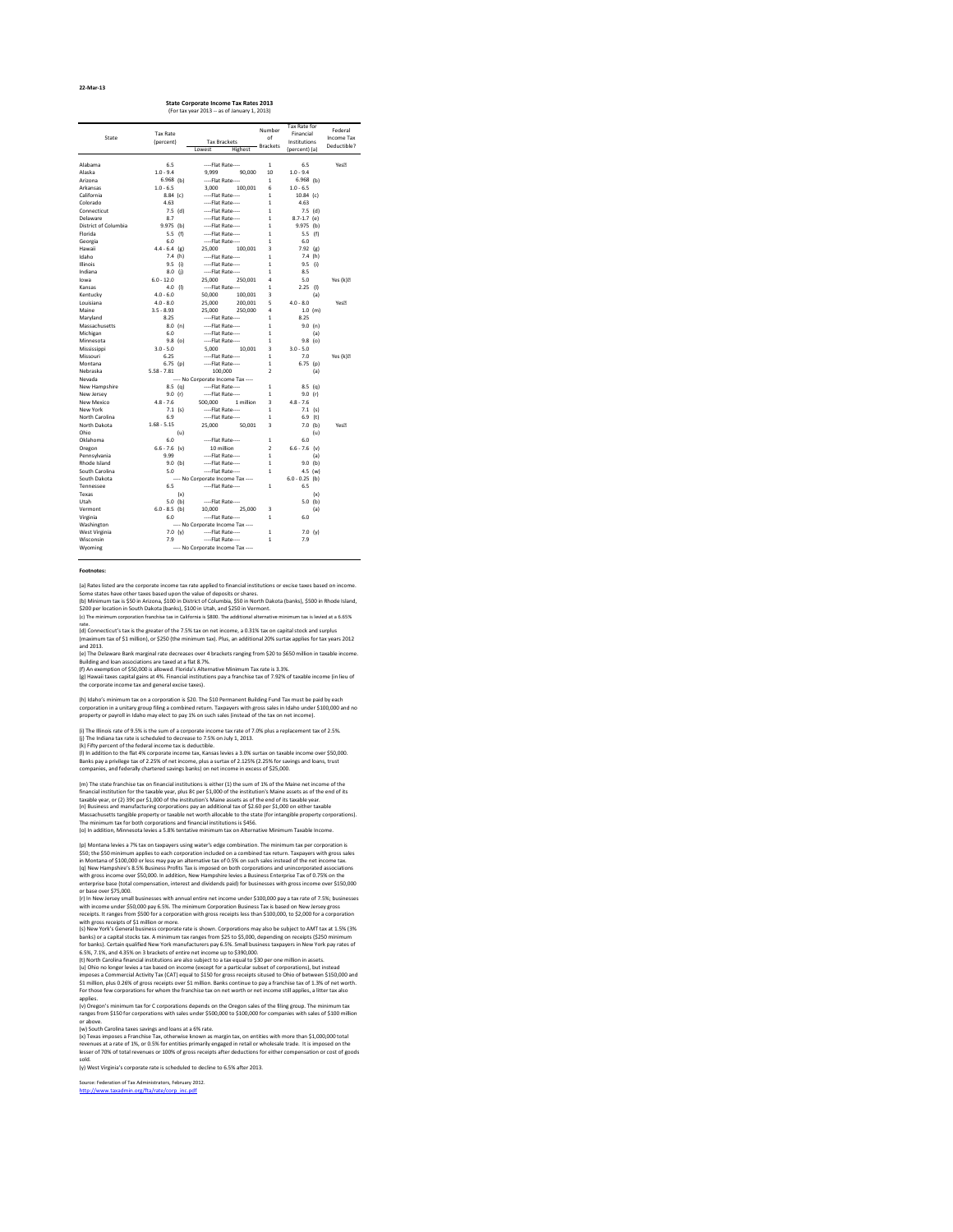**17-Oct-12**

|                |                      |                         | Number          | Tax Rate (a)            | Federal    |
|----------------|----------------------|-------------------------|-----------------|-------------------------|------------|
| <b>State</b>   | <b>Tax Rate</b>      | <b>Tax Brackets</b>     | of              | (percent)<br>Financial  | Income Tax |
|                | (percent)            | Lowest<br>Highest       | <b>Brackets</b> | Institution             | Deductible |
|                |                      |                         |                 |                         |            |
| Alabama        | 6.5                  | ----Flat Rate----       | 1               | 6.5                     | Yes□       |
| Alaska         | $1.0 - 9.4$          | 9,999<br>90,000         | 10              | $1.0 - 9.4$             |            |
| Arizona        | 6.968 $(b)$          | ----Flat Rate----       | 1               | 6.968 $(b)$             |            |
| Arkansas       | $1.0 - 6.5$          | 3,000<br>100,001        | 6               | $1.0 - 6.5$             |            |
| California     | 8.84 $(c)$           | ----Flat Rate----       | 1               | 10.84 (c)□              |            |
| Colorado       | 4.63                 | ----Flat Rate----       | 1               | 4.63                    |            |
| Connecticut    | 7.5 $(d)$            | ----Flat Rate----       | 1               | 7.5 $(d)$               |            |
| Delaware       | 8.7                  | ----Flat Rate----       | 1               | 8.7-1.7 (e) $\square$   |            |
| Florida        | 5.5 $(f)$            | ----Flat Rate----       | 1               | 5.5 (f) $\Box$          |            |
| Georgia        | 6.0                  | ----Flat Rate----       | 1               | 6.0                     |            |
| Hawaii         | 4.4 - 6.4 (g) $\Box$ | 100,001<br>25,000       | 3               | 7.92 (g)□               |            |
| Idaho          | 7.6 (h) $\Box$       | ----Flat Rate----       | 1               | 7.6 (h) $\Box$          |            |
| Illinois       | 9.5(i)               | ----Flat Rate----       | 1               | $9.5$ (i) $\Box$        |            |
| Indiana        | 8.5 (j) $\square$    | ----Flat Rate----       | 1               | 8.5                     |            |
| Iowa           | $6.0 - 12.0$         | 250,001<br>25,000       | 4               | 5.0                     | Yes $(k)$  |
| Kansas         | 4.0 $(I)$            | ----Flat Rate----       | 1               | $2.25$ (I)              |            |
| Kentucky       | $4.0 - 6.0$          | 50,000<br>100,001       | 3               | --- (a)⊟                |            |
| Louisiana      | $4.0 - 8.0$          | 25,000<br>200,001       | 5               | $4.0 - 8.0$             | $Yes \Box$ |
| Maine          | $3.5 - 8.93$         | 25,000<br>250,000       | 4               | 1.0 (m) $\Box$          |            |
| Maryland       | 8.25                 | ----Flat Rate----       | 1               | 8.25                    |            |
| Massachusetts  | 8.0(n)               | ----Flat Rate----       | 1               | 9.0(n)                  |            |
| Michigan       | 6                    | ----Flat Rate----       | 1               | --- (a)⊟                |            |
| Minnesota      | $9.8$ (o)            | ----Flat Rate----       | 1               | $9.8$ (o) $\square$     |            |
| Mississippi    | $3.0 - 5.0$          | 5,000<br>10,001         | 3               | $3.0 - 5.0$             |            |
| Missouri       | 6.25                 | ----Flat Rate----       | 1               | 7.0                     | Yes $(k)$  |
| Montana        | 6.75 $(p)$           | ----Flat Rate----       | 1               | 6.75 $(p)$              |            |
| Nebraska       | $5.58 - 7.81$        | 100,000                 | 2               | --- (a)⊟                |            |
| Nevada         | --□                  | No Corporate Income Tax |                 |                         |            |
| New Hampshire  | 8.5(q)               | ----Flat Rate----       | 1               | 8.5 $(q)$               |            |
| New Jersey     | 9.0(r)               | ----Flat Rate----       | 1               | 9.0(r)                  |            |
| New Mexico     | $4.8 - 7.6$          | 500,000<br>1 million    | 3               | $4.8 - 7.6$             |            |
| New York       | 7.1 (s) $\square$    | ----Flat Rate----       | 1               | 7.1 (s) $\Box$          |            |
| North Carolina | 6.9                  | ----Flat Rate----       | 1               | 6.9 $(t)$               |            |
| North Dakota   | $1.7 - 5.2$          | 25,000<br>50,001        | 3               | 7 $(b)$                 | Yes        |
| Ohio           | (u)                  |                         |                 | --- (u)□                |            |
| Oklahoma       | 6.0                  | ----Flat Rate----       | 1               | 6.0                     |            |
| Oregon         | $6.6 - 7.6$ (v)      | 250,001                 | $\overline{2}$  | $6.6 - 7.6$ (v)         |            |
| Pennsylvania   | 9.99                 | ----Flat Rate----       | 1               | --- (a)⊟                |            |
| Rhode Island   | 9.0(b)               | ----Flat Rate----       | 1               | 9.0(b)                  |            |
| South Carolina | 5.0                  | ----Flat Rate----       | 1               | 4.5 (w)□                |            |
| South Dakota   | --□                  | No Corporate Income Tax |                 | 6.0-0.25% (b) $\square$ |            |
| Tennessee      | 6.5                  | ----Flat Rate----       | 1               | 6.5                     |            |
| Texas          | (x)                  |                         |                 | (x)                     |            |
| Utah           | 5.0 $(b)$            | ----Flat Rate----       |                 | 5.0 (b) $\square$       |            |
| Vermont        | $6.0 - 8.5$ (b)      | 10,000<br>25,000        | 3               | --- (a)⊟                |            |
| Virginia       | 6.0                  | ----Flat Rate----       | 1               | 6.0                     |            |
| Washington     | $-\Box$              | No Corporate Income Tax |                 |                         |            |
| West Virginia  | 7.5 (y) $\Box$       | ----Flat Rate----       | 1               | 7.5 (y)□                |            |
| Wisconsin      | 7.9                  | ----Flat Rate----       | 1               | 7.9                     |            |
| Wyoming        | --□                  | No Corporate Income Tax |                 |                         |            |

**Range of State Corporate Income Tax Rates, 2012**

District of Columbia 9.975 (b)□ ----Flat Rate---- 1 9.975 (b)□

Source: Federation of Tax Administrators, February 2012. [http://www.taxadmin.org/fta/rate/corp\\_inc.pdf](http://www.taxadmin.org/fta/rate/corp_inc.pdf)

#### **Footnotes:**

(f) An exemption of \$5,000 is allowed. Florida's Alternative Minimum Tax rate is 3.3%.

(y) West Virginia's corporate rate is scheduled for reduction as follows: 7.0% after 2012, 6.5% after 2013.

(x) Texas imposes a Franchise Tax, otherwise known as margin tax, imposed on entities with more than \$1,000,000 total revenues at rate of 1%, or 0.5% for entities primarily engaged in retail or wholesale trade, on lesser of 70% of total revenues or 100% of gross receipts after deductions for either compensation or cost of goods sold.

(w) South Carolina taxes savings and loans at a 6% rate.

(q) New Hampshire's 8.5% Business Profits Tax is imposed on both corporations and unincorporated associations with gross income over \$50,000. In addition, New Hampshire levies a Business Enterprise Tax of 0.75% on the enterprise base (total compensation, interest and dividends paid) for businesses with gross income over \$150,000 or base over \$75,000.

(r) In New Jersey small businesses with annual entire net income under \$100,000 pay a tax rate of 7.5%; businesses with income under \$50,000 pay 6.5%. The minimum Corporation Business Tax is based on New Jersey gross receipts. It ranges from \$500 for a corporation with gross receipts less than \$100,000, to \$2,000 for a corporation with gross receipts of \$1 million or more.

(t) In North Carolina financial institutions are also subject to a tax equal to \$30 per one million in assets. (s) New York's General business corporate rate shown. Corporations may also be subject to AMT tax at 1.5% (3% banks), or a capital stocks tax. A minimum tax ranges from \$25 to \$5,000, depending on receipts (\$250 minimum for banks). Certain qualified New York manufacturers pay 6.5%. Small business taxpayers in New York pay rates of 6.5%, 7.1%, and 4.35% on 3 brackets of entire net income up to \$390,000. (u) Ohio no longer levies a tax based on income (except for a particular subset of corporations), but instead imposes a Commercial Activity Tax (CAT) equal to \$150 for gross receipts sitused to Ohio of between \$150,000 and \$1 million, plus 0.26% of gross receipts over \$1 million. Banks continue to pay a franchise tax of 1.3% of net worth. For those few corporations for whom the franchise tax on net worth or net income still applies, a litter tax also applies.

(j) The Indiana tax rate is scheduled to decrease to 8% on July 1, 2012. (i) The Illinois rate of 9.5% is the sum of a corporate income tax rate of 7.0% plus a replacement tax of 2.5%.

(a) Rates listed are the corporate income tax rate applied to financial institutions or excise taxes based on income. Some states have other taxes based upon the value of deposits or shares. (b) Minimum tax is \$50 in Arizona, \$100 in District of Columbia, \$50 in North Dakota (banks), \$500 in Rhode Island, \$200 per location in South Dakota (banks), \$100 in Utah, \$250 in Vermont.

(c) The minimum corporation franchise tax in California is \$800. The additional alternative minimum tax is levied at a 6.65% rate.

(o) In addition, Minnesota levies a 5.8% tentative minimum tax on Alternative Minimum Taxable Income. (p) Montana levies a 7% tax on taxpayers using water's edge combination. The minimum tax per corporation is \$50; the \$50 minimum applies to each corporation included on a combined tax return. Taxpayers with gross sales in Montana of \$100,000 or less may pay an alternative tax of 0.5% on such sales, instead of the net income tax.

(d) Connecticut's tax is the greater of the 7.5% tax on net income, a 0.31% tax on capital stock and surplus (maximum tax of \$1 million), or \$250 (the minimum tax). Plus, an additional 20% surtax applies for tax years 2012 and 2013.

(e) The Delaware Bank marginal rate decreases over 4 brackets ranging from \$20 to \$650 million in taxable income. Building and loan associations are taxed at a flat 8.7%.

(g) Hawaii taxes capital gains at 4%. Financial institutions pay a franchise tax of 7.92% of taxable income (in lieu of the corporate income tax and general excise taxes).

(m) The state franchise tax on financial institutions is either (1) the sum of 1% of the Maine net income of the financial institution for the taxable year, plus 8¢ per \$1,000 of the institution's Maine assets as of the end of its taxable year, or (2) 39¢ per \$1,000 of the institution's Maine assets as of the end of its taxable year. (n) Business and manufacturing corporations pay an additional tax of \$2.60 per \$1,000 on either taxable Massachusetts tangible property or taxable net worth allocable to the state (for intangible property corporations). The minimum tax for both corporations and financial institutions is \$456.

(v) Oregon's minimum tax for C corporations depends on the Oregon sales of the filing group. The minimum tax ranges from \$150 for corporations with sales under \$500,000, up to \$100,000 for companies with sales of \$100 million or above.

(h) Idaho's minimum tax on a corporation is \$20. The \$10 Permanent Building Fund Tax must be paid by each corporation in a unitary group filing a combined return. Taxpayers with gross sales in Idaho under \$100,000, and with no property or payroll in Idaho, may elect to pay 1% on such sales (instead of the tax on net income).

(k) 50% of the federal income tax is deductible.

(l) In addition to the flat 4% corporate income tax, Kansas levies a 3.0% surtax on taxable income over \$50,000. Banks pay a privilege tax of 2.25% of net income, plus a surtax of 2.125% (2.25% for savings and loans, trust companies, and federally chartered savings banks) on net income in excess of \$25,000.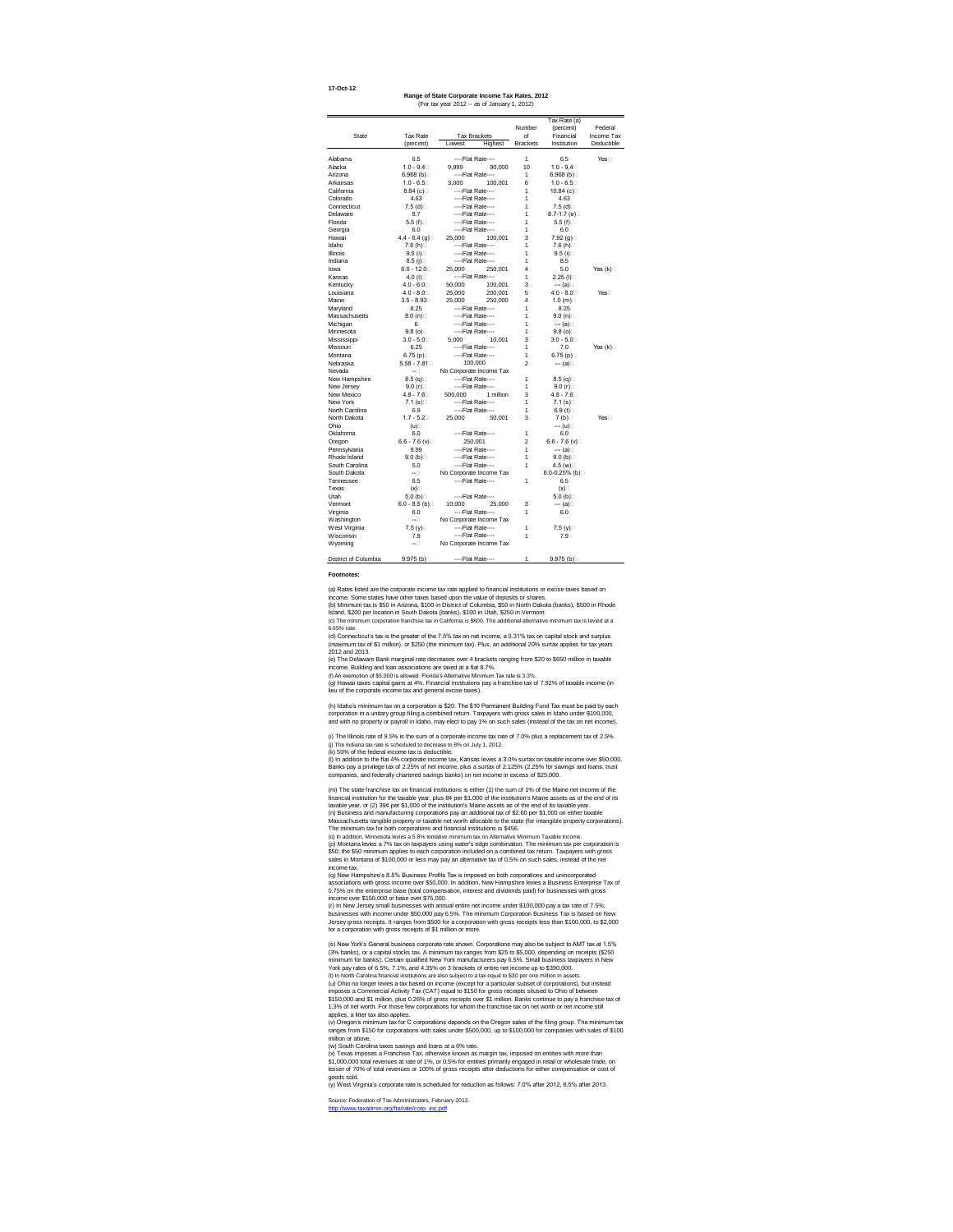| 29-Mar-11 |  |
|-----------|--|
|-----------|--|

| Range of State Corporate Income Tax Rates, 2011 |
|-------------------------------------------------|
| (For tax year 2011 -- as of January 1, 2011)    |

#### **Footnotes:**

|                  |                 |         |                         |                  | Tax Rate (a)     |            |
|------------------|-----------------|---------|-------------------------|------------------|------------------|------------|
|                  |                 |         |                         | Number           | (percent)        | Federal    |
| <b>State</b>     | <b>Tax Rate</b> |         | <b>Tax Brackets</b>     | of               | Financial        | Income Tax |
|                  | (percent)       | Lowest  | Highest                 | <b>Brackets</b>  | Institution      | Deductible |
|                  |                 |         |                         |                  |                  |            |
| Alabama          | 6.5             |         | ----Flat Rate----       | 1                | 6.5              | Yes        |
| Alaska           | $1.0 - 9.4$     | 9,999   | 90,000                  | 10               | $1.0 - 9.4$      |            |
| Arizona          | $6.968$ (b)     |         | ----Flat Rate----       | 1                | 6.968(b)         |            |
| Arkansas         | $1.0 - 6.5$     | 3,000   | 100,001                 | 6                | $1.0 - 6.5$      |            |
| California       | 8.84(c)         |         | ----Flat Rate----       | 1                | 10.84(c)         |            |
| Colorado         | 4.63            |         | ----Flat Rate----       | 1                | 4.63             |            |
| Connecticut      | 7.5(d)          |         | ----Flat Rate----       | 1                | $7.5$ (d)        |            |
| Delaware         | 8.7             |         | ----Flat Rate----       | 1                | $8.7 - 1.7$ (e)  |            |
| Florida          | 5.5(f)          |         | ----Flat Rate----       | 1                | 5.5(f)           |            |
| Georgia          | 6.0             |         | ----Flat Rate----       | 1                | 6.0              |            |
| Hawaii           | $4.4 - 6.4$ (g) | 25,000  | 100,001                 | 3                | 7.92(g)          |            |
| Idaho            | 7.6(h)          |         | ----Flat Rate----       | 1                | 7.6(h)           |            |
| Illinois         | 9.5(i)          |         | ----Flat Rate----       | 1                | 9.5(i)           |            |
| Indiana          | 8.5             |         | ----Flat Rate----       | 1                | 8.5              |            |
| lowa             | $6.0 - 12.0$    | 25,000  | 250,001                 | 4                | 5.0              | Yes (j)    |
| Kansas           | 4.0 $(k)$       |         | ----Flat Rate----       | 1                | 2.25(k)          |            |
| Kentucky         | $4.0 - 6.0$     | 50,000  | 100,001                 | 3                | $--- (a)$        |            |
| Louisiana        | $4.0 - 8.0$     | 25,000  | 200,001                 | 5                | $4.0 - 8.0$      | Yes        |
| Maine            | $3.5 - 8.93$    | 25,000  | 250,000                 | 4                | $1.0$ (l)        |            |
| Maryland         | 8.25            |         | ----Flat Rate----       | 1                | 8.25             |            |
| Massachusetts    | $8.25$ (m)      |         | ----Flat Rate----       | 1                | 9.5(m)           |            |
| Michigan         | 4.95(n)         |         | ----Flat Rate----       | 1                | $--- (a)$        |            |
| Minnesota        | 9.8(0)          |         | ----Flat Rate----       | 1                | 9.8(0)           |            |
| Mississippi      | $3.0 - 5.0$     | 5,000   | 10,001                  | 3                | $3.0 - 5.0$      |            |
| Missouri         | 6.25            |         | ----Flat Rate----       | 1                | 7.0              | Yes (j)    |
| Montana          | 6.75(p)         |         | ----Flat Rate----       | 1                | 6.75(p)          |            |
| Nebraska         | $5.58 - 7.81$   |         | 100,000                 | $\overline{2}$   | $--- (a)$        |            |
| Nevada           | ---             |         | No Corporate Income Tax |                  |                  |            |
| New Hampshire    | 8.5(q)          |         | ----Flat Rate----       | 1                | 8.5(q)           |            |
| New Jersey       | 9.0(r)          |         | ----Flat Rate----       | 1                | 9.0(r)           |            |
| New Mexico       | $4.8 - 7.6$     |         | 500,000 1 million       | 3                | $4.8 - 7.6$      |            |
| New York         | 7.1(s)          |         | ----Flat Rate----       | 1                | 7.1(s)           |            |
| North Carolina   | 6.9             |         | ----Flat Rate----       | 1                | 6.9(t)           |            |
| North Dakota     | $2.1 - 6.4$     | 25,000  | 50,001                  | 3                | 7.0(h)           | Yes        |
| Ohio             | (u)             |         |                         |                  | --- (u)          |            |
| Oklahoma         | 6.0             |         | ----Flat Rate----       | 1                | 6.0              |            |
| Oregon           | $6.6 - 7.6$ (v) | 250,001 |                         | $\boldsymbol{2}$ | $6.6 - 7.6$ (u)  |            |
| Pennsylvania     | 9.99            |         | ----Flat Rate----       | 1                | $--- (a)$        |            |
| Rhode Island     | 9.0(w)          |         | ----Flat Rate----       | 1                | 9.0(w)           |            |
| South Carolina   | 5.0             |         | ----Flat Rate----       | 1                | 4.5 $(x)$        |            |
| South Dakota     | $\cdots$        |         | No Corporate Income Tax |                  | $6.0 - 0.25$ (b) |            |
| <b>Tennessee</b> | 6.5             |         | ----Flat Rate----       | 1                | 6.5              |            |
|                  |                 |         |                         |                  |                  |            |
| Texas<br>Utah    | (y)             |         | ----Flat Rate----       |                  | (y)              |            |
|                  | 5.0(b)          |         |                         |                  | 5.0(b)           |            |
| Vermont          | $6.0 - 8.5$ (b) | 10,000  | 250,000                 | 3                | --- (a)          |            |
| Virginia         | 6.0             |         | ----Flat Rate----       | 1                | 6.0              |            |
| Washington       |                 |         |                         |                  |                  |            |
| West Virginia    | 8.5(z)          |         | ----Flat Rate----       | 1                | 8.5(z)           |            |
| Wisconsin        | 7.9             |         | ----Flat Rate----       | 1                | 7.9              |            |
| Wyoming          |                 |         | No Corporate Income Tax |                  |                  |            |

j) 50% of the federal income tax is deductible.

o) In addition, Minnesota levies a 5.8% tentative minimum tax on Alternative Minimum Taxable Income.

Source: Federation of Tax Administrators, February 2011. [http://www.taxadmin.org/fta/rate/corp\\_inc.pdf](http://www.taxadmin.org/fta/rate/corp_inc.pdf)

x) South Carolina taxes savings and loans at a 6% rate. w) Rhode Island's tax is the greater of 9% of net income or an alternative annual franchise tax at the rate of \$2.50 per \$10,000 of authorized capital stock (valued at a minimum of \$100/share) with a minimum tax of \$500.

y) Texas imposes a Franchise Tax, otherwise known as margin tax, imposed on entities with more than \$1,000,000 total revenues at rate of 1%, or 0.5% for entities primarily engaged in retail or wholesale trade, on

lesser of 70% of total revenues or 100% of gross receipts after deductions for either compensation or cost of goods sold. z) West Virginia's corporate rate is scehduled for reduction as follows: 7.75% after 2011, 7.0% after 2012, 6.5% after 2013.

t) In North Carolina financial institutions are also subject to a tax equal to \$30 per one million in assets. s) New York's General business corporate rate shown. Corporations may also be subject to AMT tax at 1.5% (3% banks) or a capital stocks tax. Certain qualified New York manufacturers pay 6.5%. Small business taxpayers in New York pay rates of 6.5%, 7.1%, and 4.35% on 3 brackets of entire net income up to \$390,000. u) Ohio no longer levies a tax based on income (except for a particular subset of corporations), but instead imposes a Commercial Activity Tax (CAT) equal to \$150 for gross receipts sitused to Ohio of between \$150,000 and \$1 million, plus 0.26% of gross receipts over \$1 million. Banks continue to pay a franchise tax of 1.3% of net worth. For those few corporations for whom the franchise tax on net worth or net income still applies, a litter tax also applies.

p) Montana levies a 7% tax on taxpayers using water's edge combination. The minimum tax per corporation is \$50; the \$50 minimum applies to each corporation included on a combined tax return. Taxpayers with gross sales in Montana of \$100,000 or less may pay an alternative tax of 0.5% on such sales, instead of the net income tax. q) New Hampshire's 8.5% Business Profits Tax is imposed on both corporations and unincorporated associations with gross income over \$50,000. In addition, New Hampshire levies a Business Enterprise Tax of 0.75% on the enterprise base (total compensation, interest and dividends paid) for businesses with gross income over \$150,000 or base over \$75,000.

g) Hawaii taxes capital gains at 4%. Financial institutions pay a franchise tax of 7.92% of taxable income (in lieu of the corporate income tax and general excise taxes).

r) In New Jersey small businesses with annual entire net income under \$100,000 pay a tax rate of 7.5%; businesses with income under \$50,000 pay 6.5%. The minimum Corporation Business Tax is based on New Jersey gross receipts. It ranges from \$500 for a corporation with gross receipts less than \$100,000, to \$2,000 for a corporation with gross receipts of \$1 million or more.

f) An exemption of \$5,000 is allowed. Florida's Alternative Minimum Tax Rate is 3.3%. a) Rates listed are the corporate income tax rate applied to financial institutions or excise taxes based on income. Some states have other taxes based upon the value of deposits or shares. b) Minimum tax is \$50 in Arizona, \$50 in North Dakota (banks), \$500 in Rhode Island, \$200 per location in South Dakota (banks), \$100 in Utah, \$250 in Vermont and \$100 in District of Columbia. c) The minimum corporation franchise tax in California is \$800. The additional alternative minimum tax is levied at a 6.65% rate. d) Connecticut's tax is the greater of the 7.5% tax on net income, a 0.31% tax on capital stock and surplus (maximum tax of \$1 million), or \$250 (minimum tax). e) The Delaware Bank marginal rate decreases over 4 brackets ranging from \$20 to \$650 million in taxable income. Building and loan associations are taxed at a flat 8.7%.

v) Oregon's minimum tax for C corporations depends on the Oregon sales of the filing group. The minimum tax ranges from \$150 for corporations with sales under \$500,000, up to \$100,000 for companies with sales of \$100 million or above.

h) Idaho's minimum tax on a corporation is \$20. The \$10 Permanent Building Fund Tax must be paid by each corporation in a unitary group filing a combined return. Taxpayers with gross sales in Idaho under \$100,000, and with no property or payroll in Idaho, may elect to pay 1% on such sales (instead of the tax on net income). i) The Illihois rate of 9.5% is the sum of a corporate income tax rate of 7.0% plus a replacement tax of 2.5%. Tax rate increased from 7.3% on January 1, 2011.

k) In addition to the flat 4% corporate income tax, Kansas levies a 3.0% surtax on taxable income over \$50,000. Banks pay a privilege tax of 2.25% of net income, plus a surtax of 2.125% (2.25% for savings and loans, trust companies, and federally chartered savings banks) on net income in excess of \$25,000.

l) The state franchise tax on financial institutions is either (1) the sum of 1% of the Maine net income of the financial institution for the taxable year, plus 8 cents per \$1,000 of the institution's Maine assets as of the end of its taxable year, or (2) 39 cents per \$1,000 of the institution's Maine assets as of the end of its taxable year.

m) In 2012, the Massachusetts tax rate on business and manufacturing corporations is scheduled to fall to 8.0% and the rate on financial institutions to 9.0%. Business and manufacturing corporations pay an additional tax of \$2.60 per \$1,000 on either taxable Massachusetts tangible property or taxable net worth allocable to the state (for intangible property corporations). The minimum tax for both corporations and financial institutions is \$456. n) The Michigan Business Tax is levied at rate of 4.95% on income plus 0.8% on modified gross receipts; there is a 21.99% surcharge, capped at \$6 million per year. The tax applies to businesses with gross receipts of \$350,000 or more.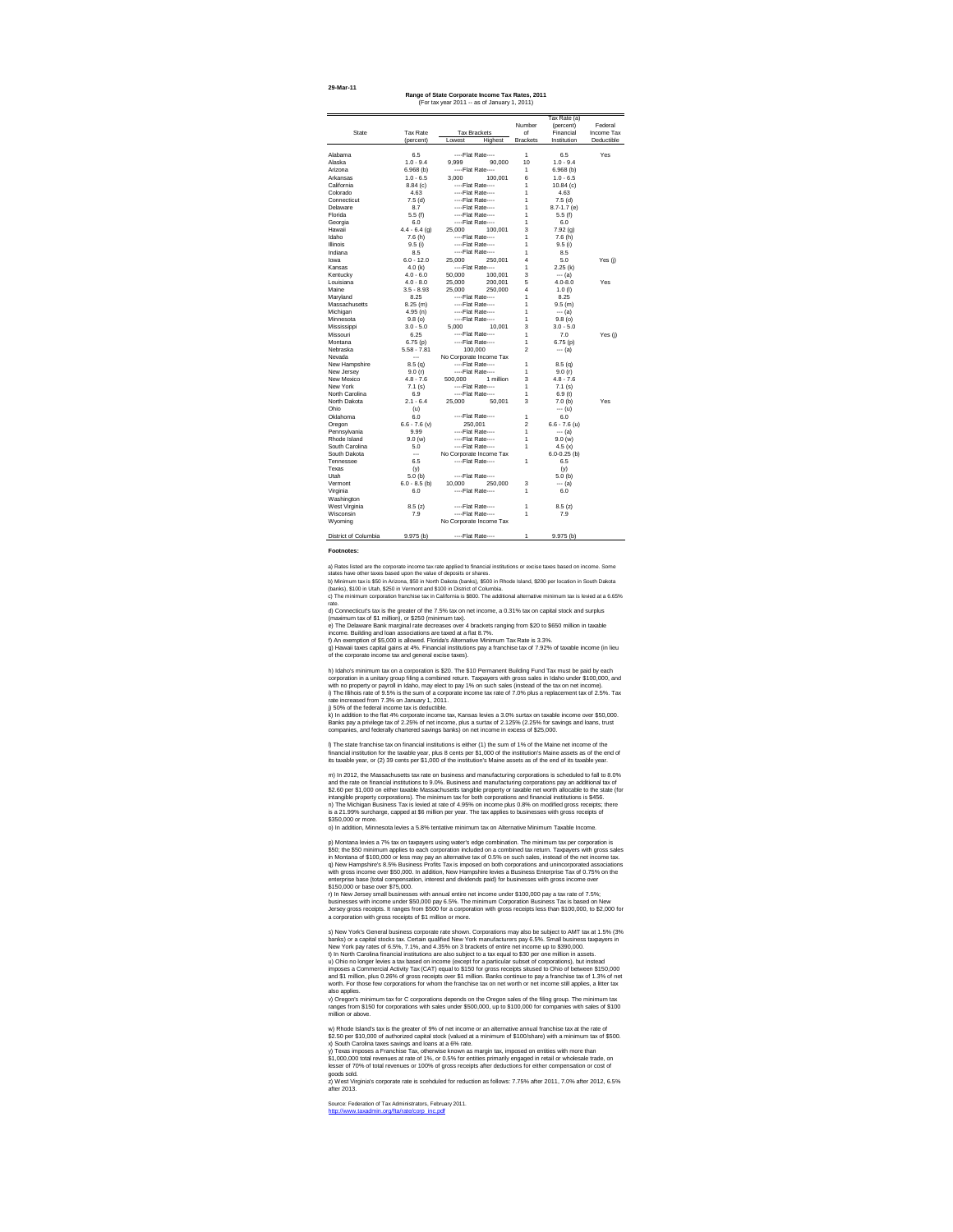**Range of State Corporate Income Tax Rates, 2010**

(c) Minimum tax is \$800. Banks and financial corporations, excepting financial S corporations, are subject to a 10.84% tax in general corporation rate, plus 2%). A 3.5% tax rate applies to financial S corporations, and a 1.5% rate applies to all other S corporations. A 6.65% alternative minimum tax is imposed.

District of Columbia 9.975 (cc) 1 9.975 (cc)

Note: Nevada, Washington, and Wyoming do not have state corporate income taxes.

(a) Rates listed include the corporate tax rate applied to financial institutions or excise taxes based on income. Some states other taxes based upon the value of deposits or shares.

(b) Minimum tax is \$50 in Arizona, \$50 in North Dakota (banks), \$10 in Oregon, \$500 in Rhode Island, \$500 per location in Dakota (banks), \$100 in Utah, and \$250 in Vermont.

(s) Plus a 0.75% tax on the enterprise base (total compensation, interest and dividends paid) for businesses with gross inco over \$150,000 or base over \$75,000. Business profits tax imposed on both corporations and unincorporated associations w gross income over \$50,000.

(d) Or 3.1 mills per dollar of capital stock and surplus (maximum tax \$1 million) or \$250. A 10% surcharge is imposed in tax 2009 and 2010 for corporations with gross sales of \$100 million or more who are not paying the minimum tax.

(e) The marginal rate decreases over 4 brackets ranging from \$20 to \$650 million in taxable income. Building and loan associations are taxed at a flat 8.7%.

(f) Or 3.3% Alternative Minimum Tax. An exemption of \$5,000 is allowed.

(g) Capital gains are taxed at 4%. There is also an alternative tax of 0.5% of gross annual sales.

(h) Minimum tax is \$20. An additional tax of \$10 is imposed on each return. Taxpayers with \$100,000 or less of gross sales pay 1% on such sales.

(i) Includes a 2.5% personal property replacement tax.

(k) Fifty percent of the federal income tax is deductible.

(l) In addition to the 4% corporate tax income there is a 3.05% surtax on taxable income over \$50,000. The current surtax is reduced to 3.0% for tax year 2011. Certain financial institutions pay a privilege tax at a rate of 2.25% of net income, plus a s 2.125% (2.25% for trust companies and savings and loan associations) with net income in excess of \$25,000.

(n) The state franchise tax on financial institutions is either (1) the sum of 1% of the Maine net income of the financial institu the taxable year, or (2) 39 ¢ per \$1,000 of the institution's Maine assets as of the end of its taxable year.

|                |                    |                     |           |                         | Tax Rate (a)     |            |
|----------------|--------------------|---------------------|-----------|-------------------------|------------------|------------|
|                |                    |                     |           | Number<br>of            | (percent)        | Federal    |
| <b>State</b>   | <b>Tax Rate</b>    | <b>Tax Brackets</b> |           |                         | Financial        | Income Tax |
|                | (percent)          | Lowest              | Highest   | <b>Brackets</b>         | Institution      | Deductible |
| Alabama        | 6.5                | ----Flat Rate----   |           | 1                       | 6.5              |            |
| Alaska         | $1.0 - 9.4$        | 10,000              | 90,000    | 10                      | $1.0 - 9.4$      |            |
| Arizona        | 6.968(b)           | ----Flat Rate----   |           | 1                       | 6.968(b)         |            |
| Arkansas       | $1.0 - 6.5$        | 3,000               | 100,000   | 6                       | $1.0 - 6.5$      |            |
| California     | 8.84(c)            | ----Flat Rate----   |           | 1                       | 10.84(c)         |            |
| Colorado       | 4.63               | ----Flat Rate----   |           | 1                       | 4.63             |            |
| Connecticut    | 7.5(d)             | ----Flat Rate----   |           | 1                       | 7.5(d)           |            |
| Delaware       | 8.7                | ----Flat Rate----   |           | 1                       | $8.7 - 1.7$ (e)  |            |
| Florida        | 5.5(f)             | ----Flat Rate----   |           | 1                       | 5.5(f)           |            |
| Georgia        | 6.0                | ----Flat Rate----   |           | 1                       | 6.0              |            |
| Hawaii         | $4.4 - 6.4$ (g)    | 25,000              | 100,000   | 3                       | 7.92(g)          |            |
| Idaho          | 7.6(h)             | ----Flat Rate----   |           | 1                       | 7.6(h)           |            |
| Illinois       | 7.3(i)             | ----Flat Rate----   |           | 1                       | 7.3(i)           |            |
| Indiana        | 8.5                | ----Flat Rate----   |           | 1                       | 8.5              |            |
| lowa           | $6.0 - 12.0$       | 25,000              | 250,000   | 4                       | 5.0              | $*(k)$     |
| Kansas         | $4.0$ (l)          | ----Flat Rate----   |           | 1                       | $2.25$ (l)       |            |
| Kentucky       | $4.0 - 6.0$        | 50,000              | 100,000   | 3                       | $-- (a)$         |            |
| Louisiana      | $4.0 - 8.0$        | 25,000              | 200,000   | 5                       | $--- (a)$        | $\star$    |
| Maine          | $3.5 - 8.93$ (n)   | 25,000              | 250,000   | 4                       | 1.0              |            |
| Maryland       | 8.25               | ----Flat Rate----   |           | 1                       | 8.25             |            |
| Massachusetts  | 8.75(0)            | ----Flat Rate----   |           | 1                       | 10.0 (o)         |            |
| Michigan       | 4.95(p)            | ----Flat Rate----   |           | 1                       | $--- (a)$        |            |
| Minnesota      | 9.8 <sub>(q)</sub> | ----Flat Rate----   |           | 1                       | 9.8(q)           |            |
| Mississippi    | $3.0 - 5.0$        | 5,000               | 10,000    | 3                       | $3.0 - 5.0$      |            |
| Missouri       | 6.25               | ----Flat Rate----   |           | 1                       | 7.0              | $*(k)$     |
| Montana        | 6.75(r)            | ----Flat Rate----   |           | 1                       | 6.75(r)          |            |
| Nebraska       | $5.58 - 7.81$      | 100,000             |           | 2                       | $--- (a)$        |            |
| New Hampshire  | 8.5(s)             | ----Flat Rate----   |           | 1                       | 8.5(s)           |            |
| New Jersey     | 9.0(t)             | ----Flat Rate----   |           | 1                       | 9.0(t)           |            |
| New Mexico     | $4.8 - 7.6$        | 500,000             | 1 million | 3                       | $4.8 - 7.6$      |            |
| New York       | 7.1 (u)            | ----Flat Rate----   |           | 1                       | 7.1 (u)          |            |
| North Carolina | 6.9 (v)            | ----Flat Rate----   |           | 1                       | 6.9(y)           |            |
| North Dakota   | $2.1 - 6.4$        | 25,000              | 50,000    | 3                       | 7.0(b)           | $\star$    |
| Ohio           | (w)                |                     |           | $\overline{\mathbf{c}}$ | $---(w)$         |            |
| Oklahoma       | 6.0                | ----Flat Rate----   |           | 1                       | 6.0              |            |
| Oregon         | $6.6 - 7.9$ (aa)   | 250,000             |           | 2                       | $6.6 - 7.9$ (aa) |            |
| Pennsylvania   | 9.99               | ----Flat Rate----   |           | 1                       | $--- (a)$        |            |
| Rhode Island   | 9.0(b)             | ----Flat Rate----   |           | 1                       | 9.0(x)           |            |
| South Carolina | 5.0                | ----Flat Rate----   |           | 1                       | 4.5 $(y)$        |            |
| South Dakota   | ---                |                     |           |                         | $6.0 - 0.25$ (b) |            |
| Tennessee      | 6.5                | ----Flat Rate----   |           | 1                       | 6.5              |            |
| Texas          | (z)                |                     |           |                         | (z)              |            |
| Utah           | 5.0(b)             | ----Flat Rate----   |           | 1                       | 5.0(b)           |            |
| Vermont        | $6.0 - 8.5$ (b)    | 10,000              | 250,000   | 3                       | $--- (a)$        |            |
| Virginia       | 6.0                | ----Flat Rate----   |           | 1                       | 6.0              |            |
| West Virginia  | $8.5$ (bb)         | ----Flat Rate----   |           | 1                       | $8.5$ (bb)       |            |
| Wisconsin      | 7.9                | ----Flat Rate----   |           | 1                       | 7.9              |            |
|                |                    |                     |           |                         |                  |            |

(o) The current business corporation (financial institution) tax rate is reduced to 8.25% (9.5%) in 2011, and 8.0% (9.0%) in Rate includes a 14% surtax, as does the following: an additional tax of \$2.60 per \$1,000 on taxable tangible property (or net allocable to state, for intangible property corporations); minimum tax of \$456.

(p) Michigan Business Tax (MBT) imposed at a rate of 4.95% and modified gross receipts tax imposed at a rate of 0.8% on of \$350,000 or more. Plus a 21.99% surcharge, capped at \$6 million per year.

(q) Plus a 5.8% tax on any Alternative Minimum Taxable Income over the base tax.

(r) A 7% tax on taxpayers using water's edge combination. Minimum tax is \$50. Taxpayers with \$100,000 or less in gross s within state may pay 0.5% on such sales.

(t) Alternative minimum assessment if applicable or fixed dollar minimum tax based on gross receipts ranging from \$500 to \$2,000. Small businesses with annual income under \$100,000 pay a tax equal to 7.5% of taxable income while businesses income under \$50,000 pay a 6.5% tax on income. A 4% surtax also applies for tax periods ending before 7.1.10.

(u) Alternative minimum tax base of 1.5%; capital tax base of 0.15% per dollar of allocated capital (up to \$350,000 for qualif state manufacturers or \$10 million for other taxpayers. Small business taxpayers pay 4.35% to 7.1% depending. Fixed dolla minimum tax ranges from \$25 to \$5,000 depending on receipts.

(v) For tax years 2009 and 2010, a 3% surcharge applies. Financial institutions are also subject to a tax equal to \$30 per \$1 in assets.

(w) Ohio does not levy a tax based on income, but imposes a Commercial Activity Tax (CAT) equal to \$150 for gross receip between \$150,000 and \$1 million, plus 0.26% of gross receipts over \$1 million. Banks will pay the Franchise tax based on n worth. An additional litter tax is imposed equal to 0.11% on the first \$50,000 of taxable income, 0.22% on income over \$50,0 0.14 mills on net worth.

(x) For banks, the alternative tax is \$2.50 per \$10,000 of capital stock (\$100 minimum).

(y) Savings and Loans are taxed at a 6% rate.

(z) Texas imposes a Franchise Tax, otherwise known as margin tax, imposed on entities with more than \$1 million total reve at a rate of 1%, or 0.5% for entities primarily engaged in retail or wholesale trade, on lesser of 70% of total revenues or 100% gross receipts after deductions for either compensation or cost of goods sold.

(aa) Taxpayers with \$100,000 or less in Oregon gross sales and no property in the state pay a tax equal to 0.25% of gross The top rate is scheduled to fall to 7.6% in 2011.

(bb) Current rate is scheduled for reduction, to 7.75% after 2012 and 6.5% after 2013. (cc) Minimum tax is \$100. Includes surtax.

Source: Federation of Tax Administrators, February 2010. http://www.taxadmin.org/fta/rate/corp\_inc.pdf

----Flat Rate----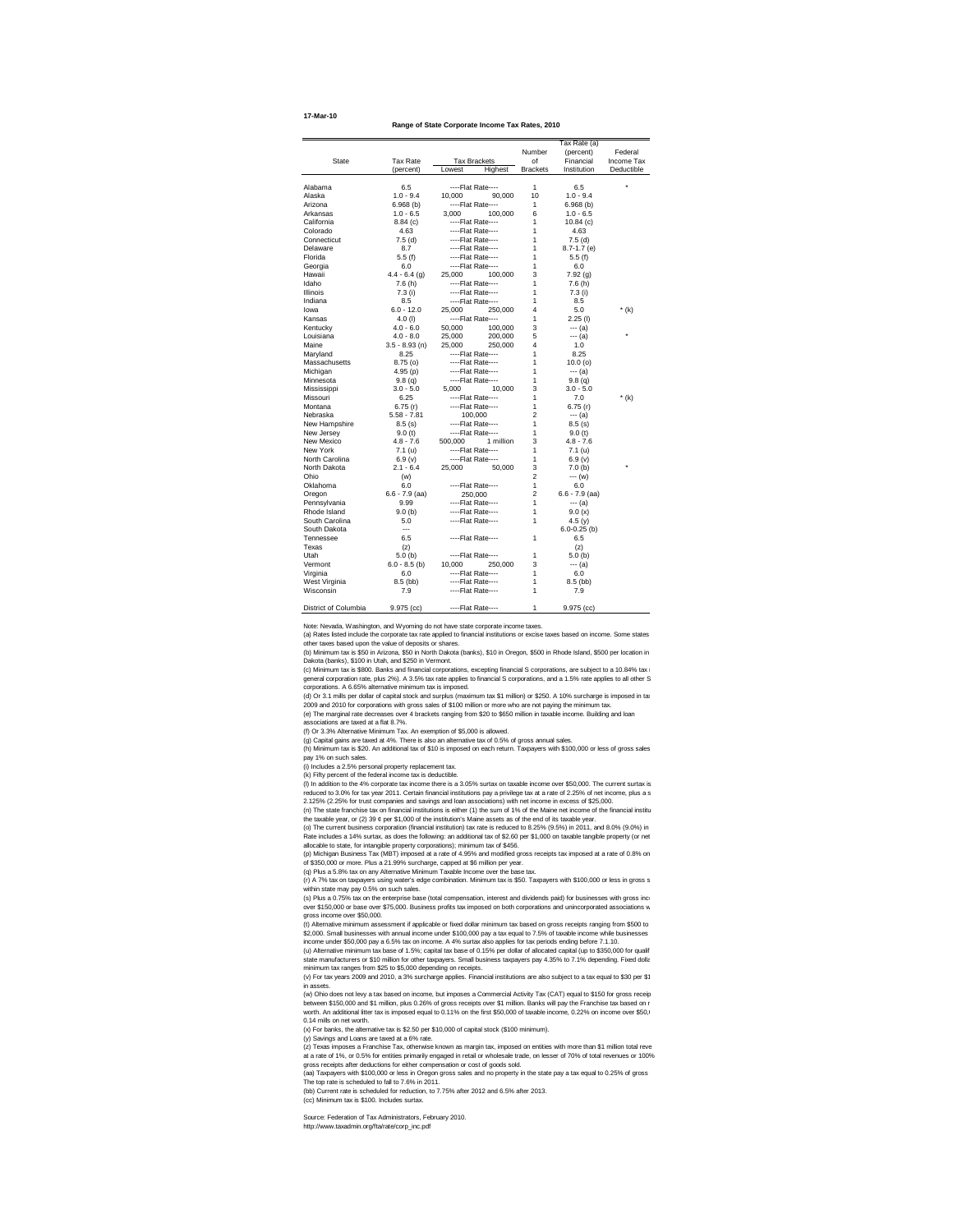|  | 16-May-08 |
|--|-----------|
|--|-----------|

**Range of State Corporate Income Tax Rates, 2008**

Note: Nevada, Washington, and Wyoming do not have state corporate income taxes. (a) Rates listed include the corporate tax rate applied to financial institutions or excise taxes based on income. Some states have other taxes based upon the value of deposits or shares.

(b) Minimum tax is \$50 in Arizona, \$50 in North Dakota (banks), \$10 in Oregon, \$500 in Rhode

Island, \$500 per location in South Dakota (banks), \$100 in Utah, and \$250 in Vermont.

(c) Minimum tax is \$800. The tax rate on S-Corporations is 1.5% (3.5% for banks).

(d) Or 3.1 mills per dollar of capital stock and surplus (maximum tax \$1 million) or \$250.

(e) The marginal rate decreases over 4 brackets ranging from \$20 to \$650 million in taxable income. Building and loan associations are taxed at a flat 8.7%.

(f) Or 3.3% Alternative Minimum Tax. An exemption of \$5,000 is allowed.

(g) Capital gains are taxed at 4%. There is also an alternative tax of 0.5% of gross annual sales.

(h) Minimum tax is \$20. An additional tax of \$10 is imposed on each return.

(i) Includes a 2.5% personal property replacement tax.

(k) Fifty percent of the federal income tax is deductible.

(l) Plus a surtax of 3.35% (2.125% for banks) of taxable income in excess of \$50,000 (\$25,000). (m) Minimum tax of \$175. Or, an annual Limited Liability Tax for all corporations with over \$3 million in

gross receipts.

(n) Or the Maine Alternative Minimum Tax.

(o) Rate includes a 14% surtax, as does the following: an additional tax of \$2.60 per \$1,000 on taxable tangible property (or net worth allocable to state, for intangible property corporations); minimum tax of \$456.

(p) The New Michigan Business Tax. First \$45,000 of tax base exempt. Plus, 0.8% of modified gross receipts (receipts less purchases from other firms) on receipts of \$350,000 or more. A surcharge of 21.99% applies.

|                                |                          |                                        | Number              | Tax Rate (a)<br>(percent) | Federal    |
|--------------------------------|--------------------------|----------------------------------------|---------------------|---------------------------|------------|
| <b>State</b>                   | <b>Tax Rate</b>          | <b>Tax Brackets</b>                    | of                  | Financial                 | Income Tax |
|                                |                          |                                        | <b>Brackets</b>     | Institution               | Deductible |
|                                | (percent)                | Lowest<br>Highest                      |                     |                           |            |
| Alabama                        | 6.5                      | ----Flat Rate----                      | 1                   | 6.5                       | $\star$    |
| Alaska                         | $1.0 - 9.4$              | 10,000<br>90,000                       | 10                  | $1.0 - 9.4$               |            |
| Arizona                        | 6.968(b)                 | ----Flat Rate----                      | 1                   | 6.968(b)                  |            |
| Arkansas                       | $1.0 - 6.5$              | 3,000<br>100,000                       | 6                   | $1.0 - 6.5$               |            |
| California                     | 8.84(c)                  | ----Flat Rate----                      | 1                   | 10.84(c)                  |            |
| Colorado                       | 4.63                     | ----Flat Rate----                      | 1                   | 4.63                      |            |
| Connecticut                    | 7.5(d)                   | ----Flat Rate----                      | 1                   | 7.5(d)                    |            |
| Delaware                       | 8.7                      | ----Flat Rate----                      | 1                   | $8.7 - 1.7$ (e)           |            |
| Florida                        | 5.5(f)                   | ----Flat Rate----                      | 1                   | 5.5(f)                    |            |
| Georgia                        | 6.0                      | ----Flat Rate----                      | 1                   | 6.0                       |            |
| Hawaii                         | $4.4 - 6.4$ (g)          | 25,000<br>100,000                      | 3                   | 7.92(g)                   |            |
| Idaho                          | 7.6(h)                   | ----Flat Rate----                      | 1                   | 7.6(h)                    |            |
| <b>Illinois</b>                | 7.3(i)                   | ----Flat Rate----                      | 1                   | 7.3(i)                    |            |
| Indiana                        | 8.5                      | ----Flat Rate----                      | 1                   | 8.5                       |            |
| lowa                           | $6.0 - 12.0$             | 25,000<br>250,000                      | 4                   | 5.0                       | $*(k)$     |
| Kansas                         | $4.0$ (l)                |                                        | 1                   | $2.25$ (l)                |            |
|                                | $4.0 - 6.0$ (m)          | ----Flat Rate----                      | 3                   |                           |            |
| Kentucky                       | $4.0 - 8.0$              | 50,000<br>100,000<br>200,000           | 5                   | $--- (a)$                 | $\star$    |
| Louisiana                      |                          | 25,000                                 | 4                   | $-- (a)$                  |            |
| Maine                          | $3.5 - 8.93$ (n)         | 25,000<br>250,000                      |                     | 1.0                       |            |
| Maryland                       | 8.3                      | ----Flat Rate----                      | 1                   | 8.3                       |            |
| Massachusetts                  | 9.5(0)                   | ----Flat Rate----                      | 1                   | 10.5(0)                   |            |
| Michigan                       | 4.95(p)                  | ----Flat Rate----<br>----Flat Rate---- | 1<br>1              | $--- (a)$                 |            |
| Minnesota                      | 9.8(q)                   |                                        |                     | 9.8 <sub>(q)</sub>        |            |
| Mississippi<br>Missouri        | $3.0 - 5.0$<br>6.25      | 5,000<br>10,000                        | 3<br>1              | $3.0 - 5.0$               |            |
|                                |                          | ----Flat Rate----                      |                     | 7.0                       | $*(k)$     |
| Montana<br>Nebraska            | 6.75(r)<br>$5.58 - 7.81$ | ----Flat Rate----                      | 1<br>$\overline{2}$ | 6.75(r)                   |            |
|                                | 8.5(s)                   | 50,000<br>----Flat Rate----            | 1                   | $-- (a)$                  |            |
| New Hampshire                  |                          | ----Flat Rate----                      | 1                   | 8.5(s)                    |            |
| New Jersey<br>New Mexico       | 9.0(t)<br>$4.8 - 7.6$    | 1 million<br>500,000                   | 3                   | 9.0(t)<br>$4.8 - 7.6$     |            |
| New York                       | 7.5 (u)                  |                                        |                     |                           |            |
| North Carolina                 |                          | ----Flat Rate----                      | 1                   | 7.5 (u)                   |            |
| North Dakota                   | 6.9<br>$2.6 - 6.5$       | ----Flat Rate----                      | 1                   | 6.9 (v)                   | $^\star$   |
| Ohio                           |                          | 3,000<br>30,000                        | 5<br>2              | 7.0(b)                    |            |
| Oklahoma                       | $5.1 - 8.5$ (w)          | 50,000                                 | 1                   | --- (w)                   |            |
|                                | 6.0                      | ----Flat Rate----                      | 1                   | 6.0                       |            |
| Oregon                         | 6.6(b)                   | ----Flat Rate----                      |                     | 6.6(b)                    |            |
| Pennsylvania                   | 9.99                     | ----Flat Rate----                      | 1                   | $--- (a)$                 |            |
| Rhode Island<br>South Carolina | 9.0(b)                   | ----Flat Rate----                      | 1                   | 9.0(x)                    |            |
| South Dakota                   | 5.0                      | ----Flat Rate----                      | 1                   | 4.5(y)                    |            |
| Tennessee                      | $\qquad \qquad -$<br>6.5 | ----Flat Rate----                      |                     | $6.0 - 0.25$ (b)<br>6.5   |            |
| Texas                          |                          |                                        | 1                   |                           |            |
| Utah                           | (z)                      | ----Flat Rate----                      |                     | (z)                       |            |
|                                | 5.0(b)                   |                                        | 1                   | 5.0(b)                    |            |
| Vermont                        | $6.0 - 8.5$ (b)          | 10,000<br>250,000                      | 3                   | --- (a)                   |            |
| Virginia                       | 6.0                      | ----Flat Rate----                      | 1                   | $6.0$ (aa)                |            |
| West Virginia<br>Wisconsin     | 8.5<br>7.9               | ----Flat Rate----<br>----Flat Rate---- | 1<br>1              | 8.5                       |            |
|                                |                          |                                        |                     | 7.9                       |            |
| District of Columbia           | $9.975$ (bb)             | ----Flat Rate----                      | 1                   | $9.975$ (bb)              |            |

(q) Plus a 5.8% tax on any Alternative Minimum Taxable Income over the base tax.

(r) A 7% tax on taxpayers using water's edge combination. Minimum tax is \$50.

(s) Plus a 0.75% tax on the enterprise base (total compensation, interest and dividends paid) for businesses with gross income over \$150,000 or base over \$75,000. Business profits tax imposed on both corporations and unincorporated associations with gross income over \$50,000.

(t) The rate reported in the table is the corporation business franchise tax rate. Corporations with net income under \$100,000 are taxed at 7.5%. Corporations with net income under \$50,000 are taxed at 6.5%. A 4% surtax applies through July 1, 2009. The minimum tax is \$500. An Alternative Minimum Assessment based on Gross Receipts applies if greater than corporate franchise tax. Banking and financial corporations are subject to the franchise tax.

(u) Or 1.78 mills per dollar of capital (up to \$350,000); or a 1.5% alternative minimum tax; or a minimum tax of \$1,500 to \$100 depending on payroll size; if any of these is greater than the tax computed on net income. Small corporations with income under \$290,000 are subject to lower rates of tax on net income. An additional tax of 0.9 mills per dollar of subsidiary capital is imposed on corporations. For banks, the alternative bases of tax are 3% of alternative net income; or up to 1/50th mill of taxable assets; or a minimum tax of \$250.

(v) Financial institutions are also subject to a tax equal to \$30 per \$1 million in assets. (w) Rates shown are for the Franchise tax, which is being phased out through 2010. Current rates apply to 40% of the liability, or 40% of 4 mills times the value of the taxpayer's issued and outstanding share of stock with a maximum payment of \$150,000; or \$50 to \$1,000 minimum tax, depending on worldwide gross receipts. The Commercial Activity Tax (CAT) equals \$150 for gross receipts between \$150,000 and \$1 million, plus 0.26% of gross receipts over \$1 million. The CAT applies to 60% of receipts through March 31, and 80% for the remainder of the year. Banks will pay the Franchise tax. An additional litter tax is imposed equal to 0.11% on the first \$50,000 of taxable income, 0.22% on income over \$50,000; or 0.14 mills on net worth.

(x) For banks, the alternative tax is \$2.50 per \$10,000 of capital stock (\$100 minimum). (y) Savings and Loans are taxed at a 6% rate.

(z) Texas imposes a Franchise Tax, known as the margin tax. It is imposed at 1% (0.5% for retail or wholesale entities) of gross revenues over \$300,000, with a variable discount allowed for businesses with revenues between \$300,000 and \$900,000.

(aa) State and national banks subject to the state's franchise tax on net capital are exempt from the income tax.

(bb) Minimum tax is \$100. Includes surtax.

Source: Federation of Tax Administrators, March 2008. http://www.taxadmin.org/fta/rate/corp\_inc.html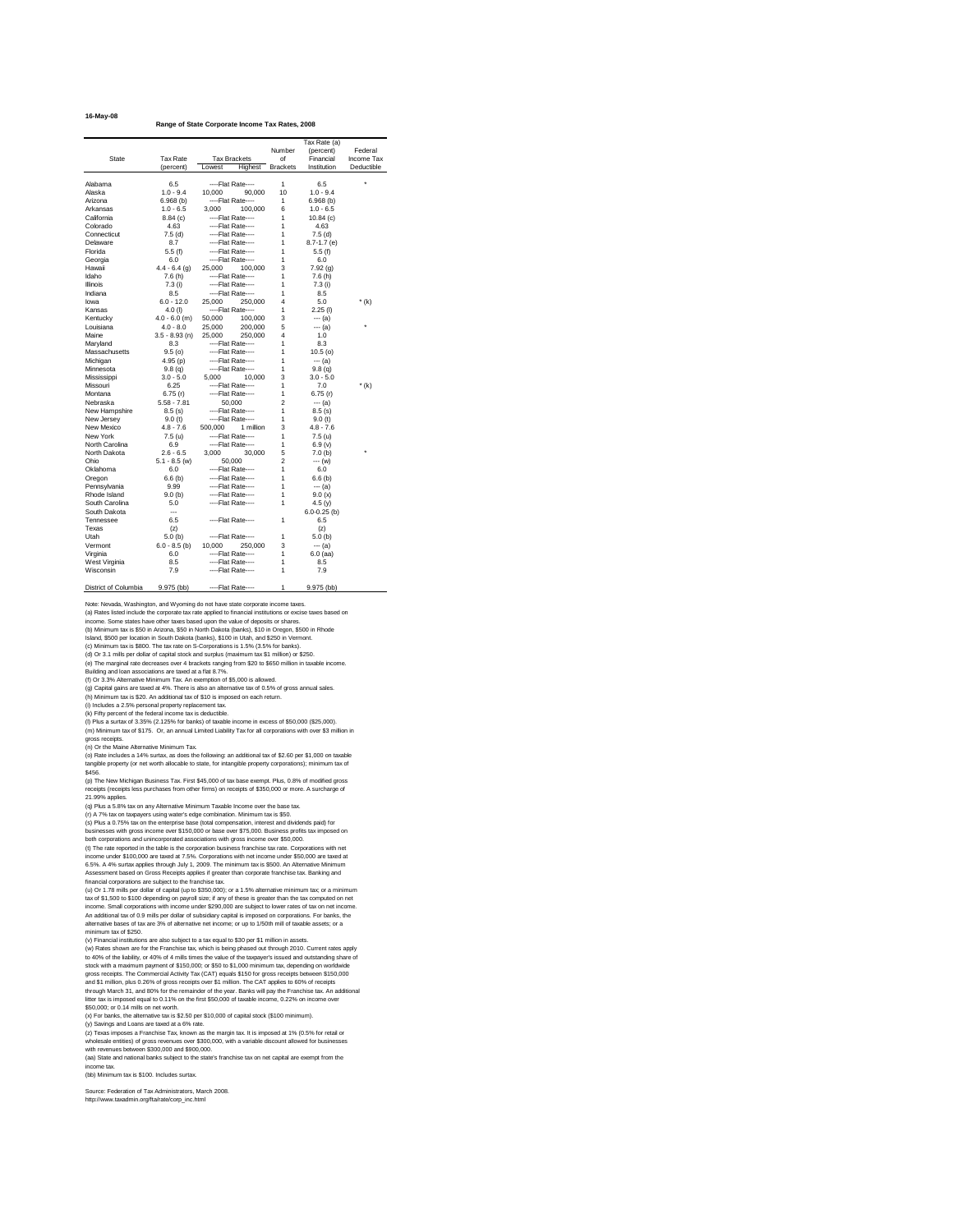**12-Nov-07**

**Range of State Corporate Income Tax Rates 2007**

Note: Michigan imposes a single business tax (sometimes described as a business activities tax or value added tax) of 1.9% on the sum of federal taxable income of the business, compensation paid to employees, dividends, interest, royalties paid and other items. Similarly, Texas imposes a franchise tax of 4.5% of earned surplus or 2.5 mills of net worth. Nevada, Washington, and Wyoming do not have

state corporate income taxes.

(a) Rates listed include the corporate tax rate applied to financial institutions or excise taxes based on

income. Some states have other taxes based upon the value of deposits or shares. (b) Minimum tax is \$50 in Arizona, \$50 in North Dakota (banks), \$10 in Oregon, \$250 in Rhode

Island, \$500 per location in South Dakota (banks), \$100 in Utah, \$250 in Vermont.

(c) Minimum tax is \$800. The tax rate on S-Corporations is 1.5% (3.5% for banks).

(d) Or 3.1 mills per dollar of capital stock and surplus (maximum tax \$1 million) or \$250.

(e) The marginal rate decreases over 4 brackets ranging from \$20 to \$650 million in taxable income.

Building and loan associations are taxed at a flat 8.7%.

(f) Or 3.3% Alternative Minimum Tax. An exemption of \$5,000 is allowed.

(g) Capital gains are taxed at 4%. There is also an alternative tax of 0.5% of gross annual sales.

(h) Minimum tax is \$20. An additional tax of \$10 is imposed on each return.

(i) Includes a 2.5% personal property replacement tax.

(k) Fifty percent of the federal income tax is deductible.

(l) Plus a surtax of 3.35% (2.125% for banks) of taxable income in excess of \$50,000 (\$25,000). (m) Minimum tax of \$175. Or, the alternative minimum tax equal to 0.095% of gross sales in the state or 0.75% of state gross profits.

(n) Or the Maine Alternative Minimum Tax.

|                      |                          |                      | Number          | Tax Rate (a)<br>(percent) | Federal           |
|----------------------|--------------------------|----------------------|-----------------|---------------------------|-------------------|
| <b>State</b>         | <b>Tax Rate</b>          | <b>Tax Brackets</b>  | of              | Financial                 | <b>Income Tax</b> |
|                      | (percent)                | Lowest<br>Highest    | <b>Brackets</b> | Institution               | Deductible        |
|                      |                          |                      |                 |                           |                   |
| Alabama              | 6.5                      | ----Flat Rate----    | $\mathbf{1}$    | 6.5                       | $\star$           |
| Alaska               | $1.0 - 9.4$              | 10,000<br>90,000     | 10              | $1.0 - 9.4$               |                   |
| Arizona              | 6.968(b)                 | ----Flat Rate----    | 1               | 6.968(b)                  |                   |
| Arkansas             | $1.0 - 6.5$              | 3,000<br>100,000     | 6               | $1.0 - 6.5$               |                   |
| California           | 8.84(c)                  | ----Flat Rate----    | 1               | 10.84(c)                  |                   |
| Colorado             | 4.63                     | ----Flat Rate----    | 1               | 4.63                      |                   |
| Connecticut          | 7.5(d)                   | ----Flat Rate----    | 1               | 7.5(d)                    |                   |
| Delaware             | 8.7                      | ----Flat Rate----    | 1               | $8.7 - 1.7$ (e)           |                   |
| Florida              | 5.5(f)                   | ----Flat Rate----    | 1               | 5.5(f)                    |                   |
| Georgia              | 6.0                      | ----Flat Rate----    | 1               | 6.0                       |                   |
| Hawaii               | $4.4 - 6.4$ (g)          | 25,000<br>100,000    | 3               | 7.92(g)                   |                   |
| Idaho                | 7.6 (h)                  | ----Flat Rate----    | 1               | 7.6(h)                    |                   |
| <b>Illinois</b>      | 7.3 (i)                  | ----Flat Rate----    | 1               | 7.3(i)                    |                   |
| Indiana              | 8.5                      | ----Flat Rate----    | 1               | 8.5                       |                   |
| Iowa                 | $6.0 - 12.0$             | 25,000<br>250,000    | 4               | 5.0                       | $*(k)$            |
| Kansas               | 4.0 $(1)$                | ----Flat Rate----    | 1               | $2.25$ (l)                |                   |
| Kentucky             | $4.0 - 7.0$ (m)          | 50,000<br>100,000    | 3               | $--- (a)$                 |                   |
| Louisiana            | $4.0 - 8.0$              | 25,000<br>200,000    | 5               | --- (a)                   | *                 |
| Maine                | $3.5 - 8.93$ (n)         | 25,000<br>250,000    | 4               | 1.0                       |                   |
| Maryland             | 7.0                      | ----Flat Rate----    | 1               | 7.0                       |                   |
| Massachusetts        | 9.5(0)                   | ----Flat Rate----    | 1               | 10.5(0)                   |                   |
| Minnesota            | 9.8(p)                   | ----Flat Rate----    | 1               | 9.8(p)                    |                   |
| Mississippi          | $3.0 - 5.0$              | 5,000<br>10,000      | 3               | $3.0 - 5.0$               |                   |
| Missouri             | 6.25                     | ----Flat Rate----    | 1               | 7.0                       | $*(k)$            |
| Montana              | 6.75(q)                  | ----Flat Rate----    | 1               | 6.75(q)                   |                   |
| Nebraska             | $5.58 - 7.81$            | 50,000               | $\overline{2}$  | $--- (a)$                 |                   |
| New Hampshire        | 8.5(r)                   | ----Flat Rate----    | 1               | 8.5(r)                    |                   |
| New Jersey           | 9.0(s)                   | ----Flat Rate----    | 1               | 9.0(s)                    |                   |
| New Mexico           | $4.8 - 7.6$              | 1 million<br>500,000 | 3               | $4.8 - 7.6$               |                   |
| New York             | 7.5(t)                   | ----Flat Rate----    | 1               | 7.5(t)                    |                   |
| North Carolina       | 6.9 (u)                  | ----Flat Rate----    | 1               | 6.9 (u)                   |                   |
| North Dakota         | $2.6 - 7.0$              | 3,000<br>30,000      | 5               | 7.0(b)                    | *                 |
| Ohio                 | $5.1 - 8.5$ (v)          | 50,000               | $\overline{2}$  | $--- (v)$                 |                   |
| Oklahoma             | 6.0                      | ----Flat Rate----    | 1               | 6.0                       |                   |
| Oregon               | 6.6(b)                   | ----Flat Rate----    | 1               | $6.6$ (b)                 |                   |
| Pennsylvania         | 9.99                     | ----Flat Rate----    | 1               | --- (a)                   |                   |
| Rhode Island         | 9.0(b)                   | ----Flat Rate----    | 1               | 9.0(w)                    |                   |
| South Carolina       | 5.0                      | ----Flat Rate----    | 1               | 4.5 $(x)$                 |                   |
| South Dakota         | $\overline{\phantom{a}}$ |                      |                 | $6.0 - 0.25%$ (b)         |                   |
| Tennessee            | 6.5                      | ----Flat Rate----    | 1               | 6.5                       |                   |
| Utah                 | 5.0(b)                   | ----Flat Rate----    |                 | 5.0(b)                    |                   |
| Vermont              | $6.0 - 8.5$ (b)          | 250,000<br>10,000    | 3               | --- (a)                   |                   |
| Virginia             | 6.0                      | ----Flat Rate----    | 1               |                           |                   |
| West Virginia        | 8.75                     | ----Flat Rate----    | 1               | 6.0 $(y)$<br>8.75         |                   |
| Wisconsin            | 7.9                      | ----Flat Rate----    | 1               | 7.9                       |                   |
|                      |                          |                      |                 |                           |                   |
| District of Columbia | 9.975(z)                 | ----Flat Rate----    |                 | 9.975(z)                  |                   |

(o) Rate includes a 14% surtax, as does the following: an additional tax of \$7.00 per \$1,000 on taxable tangible property (or net worth allocable to state, for intangible property corporations); minimum tax of \$456.

(p) Plus a 5.8% tax on any Alternative Minimum Taxable Income over the base tax.

(q) A 7% tax on taxpayers using water's edge combination. Minimum tax is \$50.

(r) Plus a 0.5% tax on the enterprise base (total compensation, interest and dividends paid). Business profits tax imposed on both corporations and unincorporated associations.

(s) The rate reported in the table is the corporation business franchise tax rate. The minimum tax is \$500. An Alternative Minimum Assessment based on Gross Receipts applies if greater than corporate franchise tax. Corporations not subject to the franchise tax are subject to a 7.25% income tax. Banking and financial corporations are subject to the franchise tax. Corporations with net income under

\$100,000 are taxed at 6.5%. The tax on S corporations at 0.67% is eliminated after June 30, 2007. (t) Or 1.78 mills per dollar of capital (up to \$350,000); or a 2.5% alternative minimum tax; or a minimum tax of \$1,500 to \$100 depending on payroll size; if any of these is greater than the tax computed on net income. Small corporations with income under \$290,000 are subject to lower rates of tax on net income. An additional tax of 0.9 mills per dollar of subsidiary capital is imposed on corporations. For banks, the alternative bases of tax are 3.0% of alternative net income; or up to 1/50th mill of taxable assets; or a minimum tax of \$250.

(u) Financial institutions are also subject to a tax equal to \$30 per one million in assets. (v) Rates shown are for the Franchise tax, which is being phased out through 2010. Current rates apply to 50% of the liability, or 50% of 4 mills times the value of the taxpayer's issued and outstanding share of stock with a maximum payment of \$150,000; or \$50 to \$1,000 minimum tax, depending on worldwide gross receipts. The Commercial Activity Tax (CAT) equals \$150 for gross receipts between \$150,000 and \$1 million, plus 0.26% of gross receipts over \$1 million. The CAT applies to 40% of receipts through March 31, and 60% for the remainder of the year. Banks will pay the Franchise tax. An additional litter tax is imposed equal to 0.11% on the first \$50,000 of taxable income, 0.22% on income over \$50,000; or 0.14 mills on net worth.

(w) For banks, the alternative tax is \$2.50 per \$10,000 of capital stock (\$100 minimum). (x) Savings and Loans are taxed at a 6% rate.

(y) State and national banks subject to the state's franchise tax on net capital are exempt from the income tax.

(z) Minimum tax is \$100. Includes surtax.

Source: Federation of Tax Administrators, January 1, 2007 http://www.taxadmin.org/fta/rate/corp\_inc.html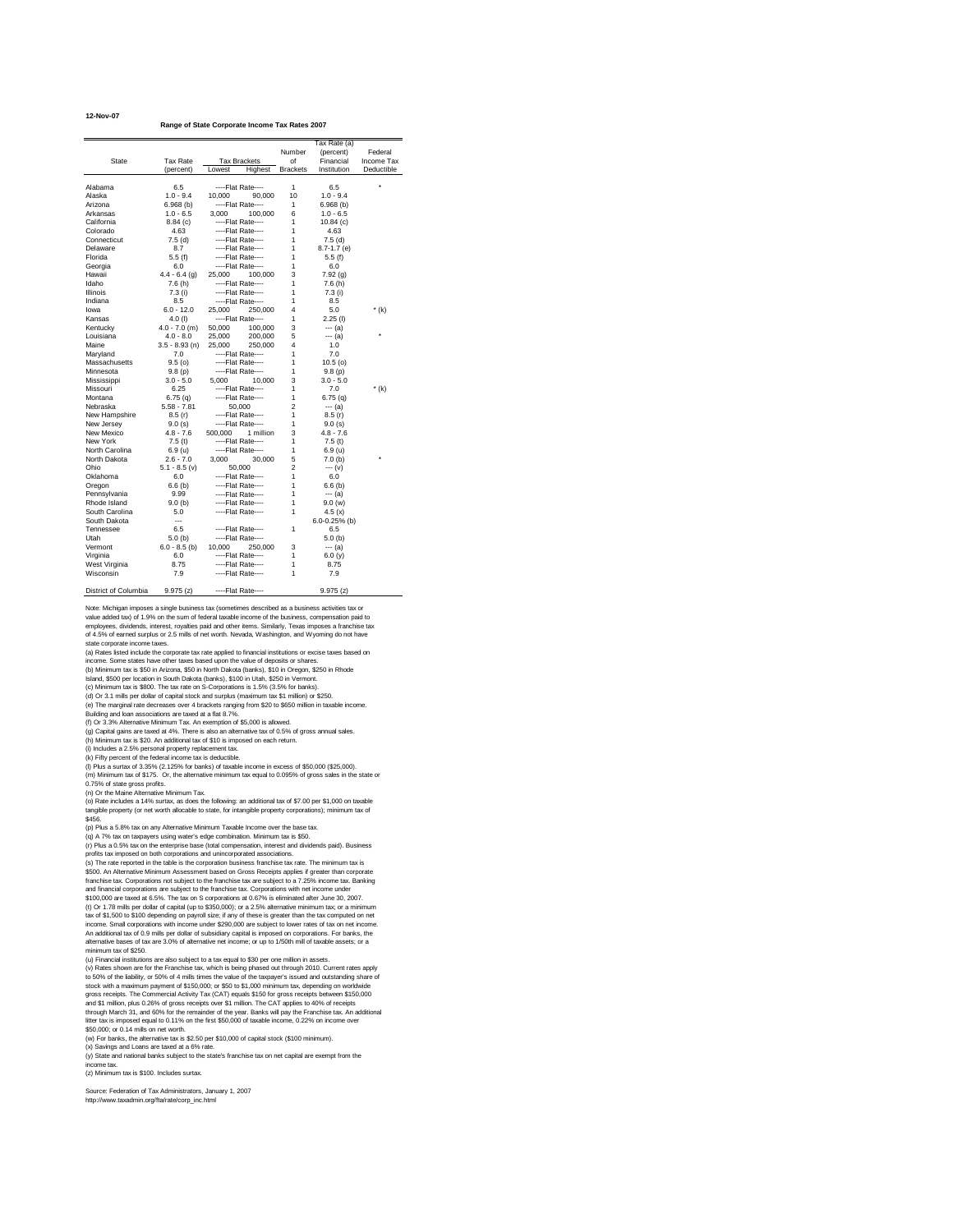# **State Corporate Marginal Income Tax Rates, 2006**

| <b>Special Features</b>                                                                                                                                                                                                                                                                                                                                                                                                                                                                                                                                                                                                                                                                                                                                                                                                                                                                                                                      |
|----------------------------------------------------------------------------------------------------------------------------------------------------------------------------------------------------------------------------------------------------------------------------------------------------------------------------------------------------------------------------------------------------------------------------------------------------------------------------------------------------------------------------------------------------------------------------------------------------------------------------------------------------------------------------------------------------------------------------------------------------------------------------------------------------------------------------------------------------------------------------------------------------------------------------------------------|
| Qualified taxpayers may elect an alternative tax of 0.25% of gross sales in Alabama during<br>the tax year. S corporations pay a 5% tax on net recognized built-in gains and excess net<br>passive income.                                                                                                                                                                                                                                                                                                                                                                                                                                                                                                                                                                                                                                                                                                                                   |
| The alternative minimum tax rate on capital gains is 4.5%. The alternative minimum tax on<br>tax preference items is 18% of the applicable alternative minimum federal tax. The<br>personal holding company tax rate is 12.6% of apportioned income. The accumulated<br>earnings tax rate is 4.95% of the first \$100,000 and 6.93% of the excess.                                                                                                                                                                                                                                                                                                                                                                                                                                                                                                                                                                                           |
| Minimum tax of \$50                                                                                                                                                                                                                                                                                                                                                                                                                                                                                                                                                                                                                                                                                                                                                                                                                                                                                                                          |
|                                                                                                                                                                                                                                                                                                                                                                                                                                                                                                                                                                                                                                                                                                                                                                                                                                                                                                                                              |
| Minimum tax of \$800. Banks and financial corporations, except financial S corporations,<br>are subject to a 10.84% tax rate (the general corporation rate plus 2%). A 3.5% tax rate<br>applies to financial S corporations and a 1.5% rate applies to all other S corporations. A<br>6.65% alternative minimum tax is imposed.<br>Qualified taxpayers may pay an alternative tax of 0.5% of gross receipts from sales in or                                                                                                                                                                                                                                                                                                                                                                                                                                                                                                                 |
| into Colorado.<br>The tax is the greater of 7.5% or 3 1/10 mills per dollar of capital holding or the minimum<br>tax of \$250. Financial institutions pay a tax equal to the greater of 7.5% or 4% of the<br>interest of dividends credited to depositors' or account holders' savings accounts. Pass-<br>through entities are subject to an annual tax of \$250. A 25% surtax applies to corporations<br>with tax liability greater than \$250. Corporations filing combined returns are subject to an<br>additional tax of up to \$250,000.                                                                                                                                                                                                                                                                                                                                                                                                |
| Headquarters management corporations pay a minimum tax of \$5,000 or a tax of 8.7% on<br>taxable income, whichever is greater. Banking organizations are taxed at a rate of 8.7% for<br>the first \$20 million, 6.7% for the next \$5 million, 4.7% for the next \$5 million, 2.7% for the<br>next \$620 million, and 1.7% for amounts in excess of \$650 million.                                                                                                                                                                                                                                                                                                                                                                                                                                                                                                                                                                           |
| Minimum tax of \$100. \$5,500 ball park fee imposed on gross receipts of \$5 million to \$8<br>million, \$10,800 on gross receipts of \$8,000,001 to \$12 million, \$14,000 on gross receipts<br>of \$12,000,001 to \$16 million, and \$16,500 on gross receipts of \$16,000,001 or more.                                                                                                                                                                                                                                                                                                                                                                                                                                                                                                                                                                                                                                                    |
| Taxpayers who pay the federal Alternative Minimum Tax (AMT) are liable for the greater of<br>the Florida corporate income tax or the 3.3% Florida AMT. An emergency excise tax<br>applies to certain taxpayers that claimed the ACRs depreciation deduction during tax years<br>1980 through 1986.                                                                                                                                                                                                                                                                                                                                                                                                                                                                                                                                                                                                                                           |
| Qualified taxpayers with Hawaii sales of \$100,000 or less may pay an alternative tax of<br>0.5% of Hawaii gross annual sales. Tax on banks and other financial corporations is<br>imposed at the rate of 7.92% of net income. An alternative tax on capital gains is imposed<br>at the rate of 4%.                                                                                                                                                                                                                                                                                                                                                                                                                                                                                                                                                                                                                                          |
| Minimum tax of \$20. Additional \$10 tax on each corporation filing a return and having<br>gross income during the tax year. Qualified taxpayers may pay an alternative tax of 1% of<br>dollar volume from Idaho sales.<br>An additional 2.5% personal property replacement tax imposed for corporations other than                                                                                                                                                                                                                                                                                                                                                                                                                                                                                                                                                                                                                          |
| S corporations; 1.5% tax for S corporations, partnerships, and trusts.<br>5% on adjusted gross income derived from sources within a qualified area that contain an<br>inactive or closed military base.                                                                                                                                                                                                                                                                                                                                                                                                                                                                                                                                                                                                                                                                                                                                      |
| Financial institutions are subject to a 5% franchise tax. An alternative minimum tax is<br>imposed at the rate of 60% of the highest corporate income tax rate, rounded to the<br>nearest 0.1%.                                                                                                                                                                                                                                                                                                                                                                                                                                                                                                                                                                                                                                                                                                                                              |
| A 3.35% surtax is imposed on taxable income in excess of \$50,000. Qualified corporations<br>may pay the alternative gross receipts tax allowed as an option by the Multistate Tax<br>Compact; no tax rate has been set. Certain financial institutions pay a privilege tax at the<br>rate of 2.25% of net income plus a surtax of 2.125% (2.25% for trust companies and<br>savings and loan associations with net income in excess of \$25,000).                                                                                                                                                                                                                                                                                                                                                                                                                                                                                            |
| Minimum tax of \$175. An alternative minimum tax equal to the lesser of 9.5 cents per \$100<br>of gross receipts measured by total sales in Kentucky divided by total sales everywhere or<br>75 cents per \$100 of the taxpayer's Kentucky gross profits (defined as Kentucky gross<br>receipts reduced by returns and allowances, less the cost of goods sold) is imposed.                                                                                                                                                                                                                                                                                                                                                                                                                                                                                                                                                                  |
|                                                                                                                                                                                                                                                                                                                                                                                                                                                                                                                                                                                                                                                                                                                                                                                                                                                                                                                                              |
| An alternative minimum tax equal to 5.4% of the alternative minimum taxable income is<br>imposed. The state franchise tax on financial institutions is the sum of 1% of the Maine net<br>income of the financial institution for the taxable year, plus 8 cents per \$1,000 of the<br>institution's assets as of the end of its taxable year.                                                                                                                                                                                                                                                                                                                                                                                                                                                                                                                                                                                                |
| Corporations pay an excise equal to the greater of the following: (1) \$2.60 (includes<br>surtax) per \$1,000 of value of Massachusetts tangible property not taxed locally or net<br>worth allocated to Massachusetts, plus 9.5% (includes surtax) of net income; or (2) \$456<br>(includes surtax). Special rates apply to security corporations, qualified subchapter S<br>subsidiaries, financial institutions, utilities, and vessels.                                                                                                                                                                                                                                                                                                                                                                                                                                                                                                  |
| Insurance companies subject to the single business tax pay a surcharge that is the product<br>of 1.26 and the taxpayer's tax liability before the application of any credits.<br>An alternative minimum tax equal to the excess of 5.8% of Minnesota alternative minimum                                                                                                                                                                                                                                                                                                                                                                                                                                                                                                                                                                                                                                                                     |
| taxable income over the basic tax is imposed. Corporations are subject to an additional<br>minimum tax ranging from \$0 to \$5,000 depending on the Minnesota property, payrolls,<br>and sales or receipts, and the type of corporation or partnership.                                                                                                                                                                                                                                                                                                                                                                                                                                                                                                                                                                                                                                                                                      |
| Financial institutions are taxed at a rate equal to the sum of 0.05% of the par value of the<br>institution's outstanding shares and surplus employed in Missouri and 7% of the<br>institution's net income for the income period minus the tax computed on their shares and<br>surplus and the credits allowable for other state and local taxes.<br>Minimum tax of \$50. Taxpayers making a water's-edge election are taxed at 7%. Qualified<br>corporations may elect to pay an alternative tax of 1/2% of gross sales in Montana during<br>the tax year.                                                                                                                                                                                                                                                                                                                                                                                 |
| 8.5% tax on taxable business profits is imposed if gross income is over \$50,000. For gross<br>income over \$150,000 or a base over \$75,000, the business enterprise tax also applies at                                                                                                                                                                                                                                                                                                                                                                                                                                                                                                                                                                                                                                                                                                                                                    |
| a rate of 0.75% of the business enterprise value base.<br>Minimum tax of \$500. The alternative minimum assessment is based on either a<br>percentage of gross profits or a percentage of gross receipts. The gross profits alternative<br>minimum assessment ranges from 0.0025 on gross profits between \$1 million and \$10<br>million (multiplied by 1.1111) to 0.008 for taxpayers with gross profits in excess of \$37.5<br>million. For taxpayers that elect the gross receipts alternative minimum assessment<br>method, the rate ranges from \$.00125 for taxpayers with gross receipts in excess of \$2<br>million but less than \$20 million (multiplied by 1.11111) to 0.004 for taxpayers with gross                                                                                                                                                                                                                            |
| receipts in excess of \$75 million.<br>Qualified taxpayers may pay an alternative tax of 0.75% of gross receipts from New<br>Mexico sales.                                                                                                                                                                                                                                                                                                                                                                                                                                                                                                                                                                                                                                                                                                                                                                                                   |
| Corporations are subject to a tax on the greatest of 7.5% of entire net income with<br>adjustments or 2.5% of minimal taxable income base allocated to New York or 1.78 mills<br>per dollar of allocated capital (up to \$350,000) or a minimum tax between \$100 and<br>\$10,000, depending on payroll size. Additional 9/10 mill per dollar of allocated subsidiary<br>capital is imposed. Special rates apply to S corporations and small business taxpayers.                                                                                                                                                                                                                                                                                                                                                                                                                                                                             |
| Corporations making a water's-edge election must pay an additional 3.5% tax. Financial<br>institutions are subject to a financial institutions tax of 7% of taxable income with a<br>minimum amount of \$50 in lieu of the corporate income tax. Taxpayers with North Dakota<br>sales of \$100,000 or less may be eligible to pay the alternative gross receipts tax allowed<br>as an option by the Multistate Tax Compact at the following rates: 0.6% of the first                                                                                                                                                                                                                                                                                                                                                                                                                                                                         |
| \$20,000 of North Dakota sales, 0.8% of North Dakota sales above \$20,000 and not<br>exceeding \$55,000, and 1% of all North Dakota sales above \$55,000.<br>The franchise tax is 80% of the greater of (1) 5.1% on first \$50,000 of net income and<br>8.5% on net income in excess of \$50,000 or (2) 4 mills times net worth up to \$150,000<br>maximum. Commercial activity tax (CAT) is \$150 on gross receipts greater than \$150,000<br>up to \$1 million. For gross receipts exceeding \$1 million, CAT is \$150 plus 0.26%<br>multiplied by (1) 23% for the measurement period from January 1 through March 31 and<br>(2) 40% for the measurement period from April 1 through December 31. Minimum franchise<br>tax is \$50 or \$1,000 for corporations that have either (1) \$5 million or more in worldwide<br>gross receipts for the taxable year or (2) 300 or more employees worldwide at any time<br>during the taxable year. |
| Minimum tax of \$10. Qualified taxpayers may elect to pay an alternative tax of 0.25% of the<br>dollar volume of sales in Oregon (0.0125% of the dollar volume of sales if the return on<br>sales for the business is less than 5%).                                                                                                                                                                                                                                                                                                                                                                                                                                                                                                                                                                                                                                                                                                         |
| Minimum tax of \$500. The franchise tax, which is imposed to the extent that it exceeds the<br>business corporation tax, is generally assessed at the rate of \$2.50 for each \$10,000 of<br>authorized capital stock or fractional part thereof, or the sum of \$500, whichever is greater.<br>The annual tax on federally registered personal holding companies, RICs, and REITs is<br>equal to the greater of \$100 or 10 cents on each \$100 of gross income. Special rates<br>apply to public utilities.<br>Banks are taxed at a rate of 4.5%. Associations are taxed at 6% on most net income after<br>the first three years of operation.                                                                                                                                                                                                                                                                                             |
| Corporations are also subject to the tax on dividends and interest and a franchise tax.<br>The tax is equal to the greater of 0.25% of net taxable capital or 4.5% of net taxable<br>earned surplus.                                                                                                                                                                                                                                                                                                                                                                                                                                                                                                                                                                                                                                                                                                                                         |
| Minimum tax of \$100. Nonprofit utilities are subject to an in lieu gross receipts tax.<br>Minimum tax of \$250 (\$75 for small farm corporations).                                                                                                                                                                                                                                                                                                                                                                                                                                                                                                                                                                                                                                                                                                                                                                                          |
| Telecommunication companies are subject to a minimum tax equal to 0.5% of a companies<br>gross receipts for the calendar year, in lieu of the 6% corporate income tax rate, if the<br>corporate income tax liability is less than the minimum tax liability.                                                                                                                                                                                                                                                                                                                                                                                                                                                                                                                                                                                                                                                                                 |
| Corporations with at least \$4 million in gross receipts for the taxable year must also pay                                                                                                                                                                                                                                                                                                                                                                                                                                                                                                                                                                                                                                                                                                                                                                                                                                                  |

| <b>State</b>                | <b>Taxable Income</b>                                                                                                                                          | <b>Marginal Rate (%)</b>                             | <b>Special Features</b>                                                                                                                                                                                                                                                                                                                                                                                                                                                                                                                                                                                                                                  |
|-----------------------------|----------------------------------------------------------------------------------------------------------------------------------------------------------------|------------------------------------------------------|----------------------------------------------------------------------------------------------------------------------------------------------------------------------------------------------------------------------------------------------------------------------------------------------------------------------------------------------------------------------------------------------------------------------------------------------------------------------------------------------------------------------------------------------------------------------------------------------------------------------------------------------------------|
|                             |                                                                                                                                                                |                                                      | Qualified taxpayers may elect an alternative tax of 0.25% of gross sales in Alabama during                                                                                                                                                                                                                                                                                                                                                                                                                                                                                                                                                               |
| Alabama                     | All Brackets                                                                                                                                                   | 6.5                                                  | the tax year. S corporations pay a 5% tax on net recognized built-in gains and excess net<br>passive income.                                                                                                                                                                                                                                                                                                                                                                                                                                                                                                                                             |
| Alaska                      | \$0-\$9,999<br>\$10,000-\$19,999<br>\$20,000-\$29,999<br>\$30,000-\$39,999<br>\$40,000-\$49,999<br>\$50,000-\$59,999<br>\$60,000-\$69,999<br>\$70,000-\$79,999 | 1.0<br>2.0<br>3.0<br>4.0<br>5.0<br>6.0<br>7.0<br>8.0 | The alternative minimum tax rate on capital gains is 4.5%. The alternative minimum tax on<br>tax preference items is 18% of the applicable alternative minimum federal tax. The<br>personal holding company tax rate is 12.6% of apportioned income. The accumulated<br>earnings tax rate is 4.95% of the first \$100,000 and 6.93% of the excess.                                                                                                                                                                                                                                                                                                       |
| Arizona                     | \$80,000-\$89,999<br>$$90,000+$<br><b>All Brackets</b><br>\$0-\$3,000                                                                                          | 9.0<br>9.4<br>6.968<br>1.0                           | Minimum tax of \$50                                                                                                                                                                                                                                                                                                                                                                                                                                                                                                                                                                                                                                      |
| Arkansas                    | \$3,001-\$6,000<br>\$6,001-\$11,000<br>\$11,001-\$25,000<br>\$25,001-\$100,000<br>$$100,001+$                                                                  | 2.0<br>3.0<br>5.0<br>6.0<br>6.5                      |                                                                                                                                                                                                                                                                                                                                                                                                                                                                                                                                                                                                                                                          |
| California                  | All Brackets                                                                                                                                                   | 8.84                                                 | Minimum tax of \$800. Banks and financial corporations, except financial S corporations,<br>are subject to a 10.84% tax rate (the general corporation rate plus 2%). A 3.5% tax rate<br>applies to financial S corporations and a 1.5% rate applies to all other S corporations. A<br>6.65% alternative minimum tax is imposed.                                                                                                                                                                                                                                                                                                                          |
| Colorado                    | All Brackets                                                                                                                                                   | 4.63                                                 | Qualified taxpayers may pay an alternative tax of 0.5% of gross receipts from sales in or<br>into Colorado.                                                                                                                                                                                                                                                                                                                                                                                                                                                                                                                                              |
| Connecticut                 | All Brackets                                                                                                                                                   | 7.5                                                  | The tax is the greater of 7.5% or 3 1/10 mills per dollar of capital holding or the minimum<br>tax of \$250. Financial institutions pay a tax equal to the greater of 7.5% or 4% of the<br>interest of dividends credited to depositors' or account holders' savings accounts. Pass-<br>through entities are subject to an annual tax of \$250. A 25% surtax applies to corporations<br>with tax liability greater than \$250. Corporations filing combined returns are subject to an<br>additional tax of up to \$250,000.                                                                                                                              |
| Delaware                    | All Brackets                                                                                                                                                   | 8.7                                                  | Headquarters management corporations pay a minimum tax of \$5,000 or a tax of 8.7% on<br>taxable income, whichever is greater. Banking organizations are taxed at a rate of 8.7% for<br>the first \$20 million, 6.7% for the next \$5 million, 4.7% for the next \$5 million, 2.7% for the<br>next \$620 million, and 1.7% for amounts in excess of \$650 million.                                                                                                                                                                                                                                                                                       |
| <b>District of Columbia</b> | All Brackets                                                                                                                                                   | 9.975                                                | Minimum tax of \$100. \$5,500 ball park fee imposed on gross receipts of \$5 million to \$8<br>million, \$10,800 on gross receipts of \$8,000,001 to \$12 million, \$14,000 on gross receipts<br>of \$12,000,001 to \$16 million, and \$16,500 on gross receipts of \$16,000,001 or more.                                                                                                                                                                                                                                                                                                                                                                |
| Florida                     | All Brackets                                                                                                                                                   | 5.5                                                  | Taxpayers who pay the federal Alternative Minimum Tax (AMT) are liable for the greater of<br>the Florida corporate income tax or the 3.3% Florida AMT. An emergency excise tax<br>applies to certain taxpayers that claimed the ACRs depreciation deduction during tax years<br>1980 through 1986.                                                                                                                                                                                                                                                                                                                                                       |
| Georgia                     | All Brackets                                                                                                                                                   | 6.0                                                  |                                                                                                                                                                                                                                                                                                                                                                                                                                                                                                                                                                                                                                                          |
| Hawaii                      | \$0-\$25,000<br>\$25,001-\$100,000<br>$$100,001+$                                                                                                              | 4.4<br>5.4<br>6.4                                    | Qualified taxpayers with Hawaii sales of \$100,000 or less may pay an alternative tax of<br>0.5% of Hawaii gross annual sales. Tax on banks and other financial corporations is<br>imposed at the rate of 7.92% of net income. An alternative tax on capital gains is imposed<br>at the rate of 4%.                                                                                                                                                                                                                                                                                                                                                      |
| Idaho                       | All Brackets                                                                                                                                                   | 7.6                                                  | Minimum tax of \$20. Additional \$10 tax on each corporation filing a return and having<br>gross income during the tax year. Qualified taxpayers may pay an alternative tax of 1% of                                                                                                                                                                                                                                                                                                                                                                                                                                                                     |
| Illinois                    | <b>All Brackets</b>                                                                                                                                            | 4.8                                                  | dollar volume from Idaho sales.<br>An additional 2.5% personal property replacement tax imposed for corporations other than                                                                                                                                                                                                                                                                                                                                                                                                                                                                                                                              |
|                             |                                                                                                                                                                |                                                      | S corporations; 1.5% tax for S corporations, partnerships, and trusts.<br>5% on adjusted gross income derived from sources within a qualified area that contain an                                                                                                                                                                                                                                                                                                                                                                                                                                                                                       |
| Indiana                     | All Brackets<br>\$0-\$25,000                                                                                                                                   | 8.5<br>6.0                                           | inactive or closed military base.<br>Financial institutions are subject to a 5% franchise tax. An alternative minimum tax is                                                                                                                                                                                                                                                                                                                                                                                                                                                                                                                             |
| lowa                        | \$25,001-\$100,000<br>\$100,001-\$250,000<br>$$250,001+$                                                                                                       | 8.0<br>10.0<br>12.0                                  | imposed at the rate of 60% of the highest corporate income tax rate, rounded to the<br>nearest 0.1%.<br>A 3.35% surtax is imposed on taxable income in excess of \$50,000. Qualified corporations                                                                                                                                                                                                                                                                                                                                                                                                                                                        |
| Kansas                      | All Brackets                                                                                                                                                   | 4.0                                                  | may pay the alternative gross receipts tax allowed as an option by the Multistate Tax<br>Compact; no tax rate has been set. Certain financial institutions pay a privilege tax at the<br>rate of 2.25% of net income plus a surtax of 2.125% (2.25% for trust companies and<br>savings and loan associations with net income in excess of \$25,000).                                                                                                                                                                                                                                                                                                     |
| Kentucky                    | \$0-\$50,000<br>\$50,001-\$100,000<br>$$100,001+$                                                                                                              | 4.0<br>5.0<br>7.0                                    | Minimum tax of \$175. An alternative minimum tax equal to the lesser of 9.5 cents per \$100<br>of gross receipts measured by total sales in Kentucky divided by total sales everywhere or<br>75 cents per \$100 of the taxpayer's Kentucky gross profits (defined as Kentucky gross<br>receipts reduced by returns and allowances, less the cost of goods sold) is imposed.                                                                                                                                                                                                                                                                              |
| Louisiana                   | \$0-\$25,000<br>\$25,001-\$50,000<br>\$50,001-\$100,000                                                                                                        | 4.0<br>5.0<br>6.0                                    |                                                                                                                                                                                                                                                                                                                                                                                                                                                                                                                                                                                                                                                          |
|                             | \$100,001-\$200,000<br>$$200,001+$<br>\$0-\$25,000<br>\$25,001-\$75,000                                                                                        | 7.0<br>8.0<br>3.50<br>7.93                           | An alternative minimum tax equal to 5.4% of the alternative minimum taxable income is<br>imposed. The state franchise tax on financial institutions is the sum of 1% of the Maine net                                                                                                                                                                                                                                                                                                                                                                                                                                                                    |
| Maine                       | \$75,001-\$250,000<br>$$250,001+$                                                                                                                              | 8.33<br>8.93                                         | income of the financial institution for the taxable year, plus 8 cents per \$1,000 of the<br>institution's assets as of the end of its taxable year.                                                                                                                                                                                                                                                                                                                                                                                                                                                                                                     |
| Maryland                    | <b>All Brackets</b>                                                                                                                                            | 7.0                                                  | Corporations pay an excise equal to the greater of the following: (1) \$2.60 (includes                                                                                                                                                                                                                                                                                                                                                                                                                                                                                                                                                                   |
| Massachusetts               | All Brackets                                                                                                                                                   | N/A                                                  | surtax) per \$1,000 of value of Massachusetts tangible property not taxed locally or net<br>worth allocated to Massachusetts, plus 9.5% (includes surtax) of net income; or (2) \$456<br>(includes surtax). Special rates apply to security corporations, qualified subchapter S<br>subsidiaries, financial institutions, utilities, and vessels.                                                                                                                                                                                                                                                                                                        |
| Michigan                    | All Brackets                                                                                                                                                   | 1.9                                                  | Insurance companies subject to the single business tax pay a surcharge that is the product<br>of 1.26 and the taxpayer's tax liability before the application of any credits.                                                                                                                                                                                                                                                                                                                                                                                                                                                                            |
| Minnesota                   | All Brackets                                                                                                                                                   | 9.8                                                  | An alternative minimum tax equal to the excess of 5.8% of Minnesota alternative minimum<br>taxable income over the basic tax is imposed. Corporations are subject to an additional<br>minimum tax ranging from \$0 to \$5,000 depending on the Minnesota property, payrolls,<br>and sales or receipts, and the type of corporation or partnership.                                                                                                                                                                                                                                                                                                       |
| Mississippi                 | \$0-\$5,000<br>\$5,001-\$10,000<br>$$10,001+$                                                                                                                  | 3.0<br>4.0<br>5.0                                    |                                                                                                                                                                                                                                                                                                                                                                                                                                                                                                                                                                                                                                                          |
| Missouri                    | All Brackets                                                                                                                                                   | 6.25                                                 | Financial institutions are taxed at a rate equal to the sum of 0.05% of the par value of the<br>institution's outstanding shares and surplus employed in Missouri and 7% of the<br>institution's net income for the income period minus the tax computed on their shares and<br>surplus and the credits allowable for other state and local taxes.                                                                                                                                                                                                                                                                                                       |
| Montana                     | All Brackets                                                                                                                                                   | 6.75                                                 | Minimum tax of \$50. Taxpayers making a water's-edge election are taxed at 7%. Qualified<br>corporations may elect to pay an alternative tax of 1/2% of gross sales in Montana during<br>the tax year.                                                                                                                                                                                                                                                                                                                                                                                                                                                   |
| Nebraska                    | \$0-\$50,000<br>$$50,001+$                                                                                                                                     | 5.58<br>7.81                                         |                                                                                                                                                                                                                                                                                                                                                                                                                                                                                                                                                                                                                                                          |
| Nevada                      | <b>NO STATE CORPORATE INCOME TAX</b>                                                                                                                           |                                                      |                                                                                                                                                                                                                                                                                                                                                                                                                                                                                                                                                                                                                                                          |
| New Hampshire               | All Brackets                                                                                                                                                   | 8.5                                                  | 8.5% tax on taxable business profits is imposed if gross income is over \$50,000. For gross<br>income over \$150,000 or a base over \$75,000, the business enterprise tax also applies at<br>a rate of 0.75% of the business enterprise value base.                                                                                                                                                                                                                                                                                                                                                                                                      |
|                             | Entire net income of \$0-                                                                                                                                      | 6.5                                                  | Minimum tax of \$500. The alternative minimum assessment is based on either a<br>percentage of gross profits or a percentage of gross receipts. The gross profits alternative                                                                                                                                                                                                                                                                                                                                                                                                                                                                            |
| New Jersey                  | \$50,000<br>Entire net income of<br>\$50,001-\$100,000                                                                                                         | 7.5                                                  | minimum assessment ranges from 0.0025 on gross profits between \$1 million and \$10<br>million (multiplied by 1.1111) to 0.008 for taxpayers with gross profits in excess of \$37.5<br>million. For taxpayers that elect the gross receipts alternative minimum assessment<br>method, the rate ranges from \$.00125 for taxpayers with gross receipts in excess of \$2                                                                                                                                                                                                                                                                                   |
|                             | All other corporations<br>\$0-\$500,000                                                                                                                        | 9.0<br>4.8                                           | million but less than \$20 million (multiplied by 1.11111) to 0.004 for taxpayers with gross<br>receipts in excess of \$75 million.                                                                                                                                                                                                                                                                                                                                                                                                                                                                                                                      |
| New Mexico                  | \$500,001-\$1,000,000<br>$$1,000,001+$                                                                                                                         | 6.4<br>7.6                                           | Qualified taxpayers may pay an alternative tax of 0.75% of gross receipts from New<br>Mexico sales.<br>Corporations are subject to a tax on the greatest of 7.5% of entire net income with                                                                                                                                                                                                                                                                                                                                                                                                                                                               |
| New York                    | <b>All Brackets</b>                                                                                                                                            | N/A                                                  | adjustments or 2.5% of minimal taxable income base allocated to New York or 1.78 mills<br>per dollar of allocated capital (up to \$350,000) or a minimum tax between \$100 and<br>\$10,000, depending on payroll size. Additional 9/10 mill per dollar of allocated subsidiary<br>capital is imposed. Special rates apply to S corporations and small business taxpayers.                                                                                                                                                                                                                                                                                |
| North Carolina              | All Brackets                                                                                                                                                   | 6.9                                                  | Corporations making a water's-edge election must pay an additional 3.5% tax. Financial                                                                                                                                                                                                                                                                                                                                                                                                                                                                                                                                                                   |
| North Dakota                | \$0-\$3,000<br>\$3,001-\$8,000<br>\$8,001-\$20,000<br>\$20,001-\$30,000<br>$$30,000+$                                                                          | 2.6<br>4.1<br>5.6<br>6.4<br>7.0                      | institutions are subject to a financial institutions tax of 7% of taxable income with a<br>minimum amount of \$50 in lieu of the corporate income tax. Taxpayers with North Dakota<br>sales of \$100,000 or less may be eligible to pay the alternative gross receipts tax allowed<br>as an option by the Multistate Tax Compact at the following rates: 0.6% of the first<br>\$20,000 of North Dakota sales, 0.8% of North Dakota sales above \$20,000 and not<br>exceeding \$55,000, and 1% of all North Dakota sales above \$55,000.<br>The franchise tax is 80% of the greater of (1) 5.1% on first \$50,000 of net income and                       |
| Ohio                        | All Brackets                                                                                                                                                   | N/A                                                  | 8.5% on net income in excess of \$50,000 or (2) 4 mills times net worth up to \$150,000<br>maximum. Commercial activity tax (CAT) is \$150 on gross receipts greater than \$150,000<br>up to \$1 million. For gross receipts exceeding \$1 million, CAT is \$150 plus 0.26%<br>multiplied by (1) 23% for the measurement period from January 1 through March 31 and<br>(2) 40% for the measurement period from April 1 through December 31. Minimum franchise<br>tax is \$50 or \$1,000 for corporations that have either (1) \$5 million or more in worldwide<br>gross receipts for the taxable year or (2) 300 or more employees worldwide at any time |
| Oklahoma                    | All Brackets                                                                                                                                                   | 6.0                                                  | during the taxable year.                                                                                                                                                                                                                                                                                                                                                                                                                                                                                                                                                                                                                                 |
| Oregon                      | All Brackets                                                                                                                                                   | 6.6                                                  | Minimum tax of \$10. Qualified taxpayers may elect to pay an alternative tax of 0.25% of the<br>dollar volume of sales in Oregon (0.0125% of the dollar volume of sales if the return on                                                                                                                                                                                                                                                                                                                                                                                                                                                                 |
|                             |                                                                                                                                                                |                                                      | sales for the business is less than 5%).                                                                                                                                                                                                                                                                                                                                                                                                                                                                                                                                                                                                                 |
| Pennsylvania                | All Brackets                                                                                                                                                   | 9.99                                                 | Minimum tax of \$500. The franchise tax, which is imposed to the extent that it exceeds the<br>business corporation tax, is generally assessed at the rate of \$2.50 for each \$10,000 of<br>authorized capital stock or fractional part thereof, or the sum of \$500, whichever is greater.                                                                                                                                                                                                                                                                                                                                                             |
| Rhode Island                | <b>All Brackets</b>                                                                                                                                            | 9.0                                                  | The annual tax on federally registered personal holding companies, RICs, and REITs is<br>equal to the greater of \$100 or 10 cents on each \$100 of gross income. Special rates<br>apply to public utilities.<br>Banks are taxed at a rate of 4.5%. Associations are taxed at 6% on most net income after                                                                                                                                                                                                                                                                                                                                                |
| South Carolina              | <b>All Brackets</b>                                                                                                                                            | 5.0                                                  | the first three years of operation.                                                                                                                                                                                                                                                                                                                                                                                                                                                                                                                                                                                                                      |
| South Dakota<br>Tennessee   | <b>NO STATE CORPORATE INCOME TAX</b><br>All Brackets                                                                                                           | 6.5                                                  | Corporations are also subject to the tax on dividends and interest and a franchise tax.                                                                                                                                                                                                                                                                                                                                                                                                                                                                                                                                                                  |
| Texas                       | All Brackets                                                                                                                                                   | 4.5                                                  | The tax is equal to the greater of 0.25% of net taxable capital or 4.5% of net taxable<br>earned surplus.                                                                                                                                                                                                                                                                                                                                                                                                                                                                                                                                                |
| Utah<br>Vermont             | All Brackets<br>\$0-\$10,000<br>\$10,001-\$25,000<br>\$25,001-\$250,000                                                                                        | $5.0\,$<br>7.0<br>8.1<br>9.2                         | Minimum tax of \$100. Nonprofit utilities are subject to an in lieu gross receipts tax.<br>Minimum tax of \$250 (\$75 for small farm corporations).                                                                                                                                                                                                                                                                                                                                                                                                                                                                                                      |
| Virginia                    | $$250,001+$<br>All Brackets                                                                                                                                    | 9.75<br>6.0                                          | Telecommunication companies are subject to a minimum tax equal to 0.5% of a companies<br>gross receipts for the calendar year, in lieu of the 6% corporate income tax rate, if the<br>corporate income tax liability is less than the minimum tax liability.                                                                                                                                                                                                                                                                                                                                                                                             |
| Washington                  | <b>NO STATE CORPORATE INCOME TAX</b>                                                                                                                           |                                                      |                                                                                                                                                                                                                                                                                                                                                                                                                                                                                                                                                                                                                                                          |
| West Virginia<br>Wisconsin  | All Brackets<br>All Brackets                                                                                                                                   | 9.0<br>7.9                                           | Corporations with at least \$4 million in gross receipts for the taxable year must also pay                                                                                                                                                                                                                                                                                                                                                                                                                                                                                                                                                              |
| Wyoming                     | <b>NO STATE CORPORATE INCOME TAX</b>                                                                                                                           |                                                      | recycling surcharge based on income tax liability without regard to tax credits.                                                                                                                                                                                                                                                                                                                                                                                                                                                                                                                                                                         |

*Source: CCH Tax Research NetWork*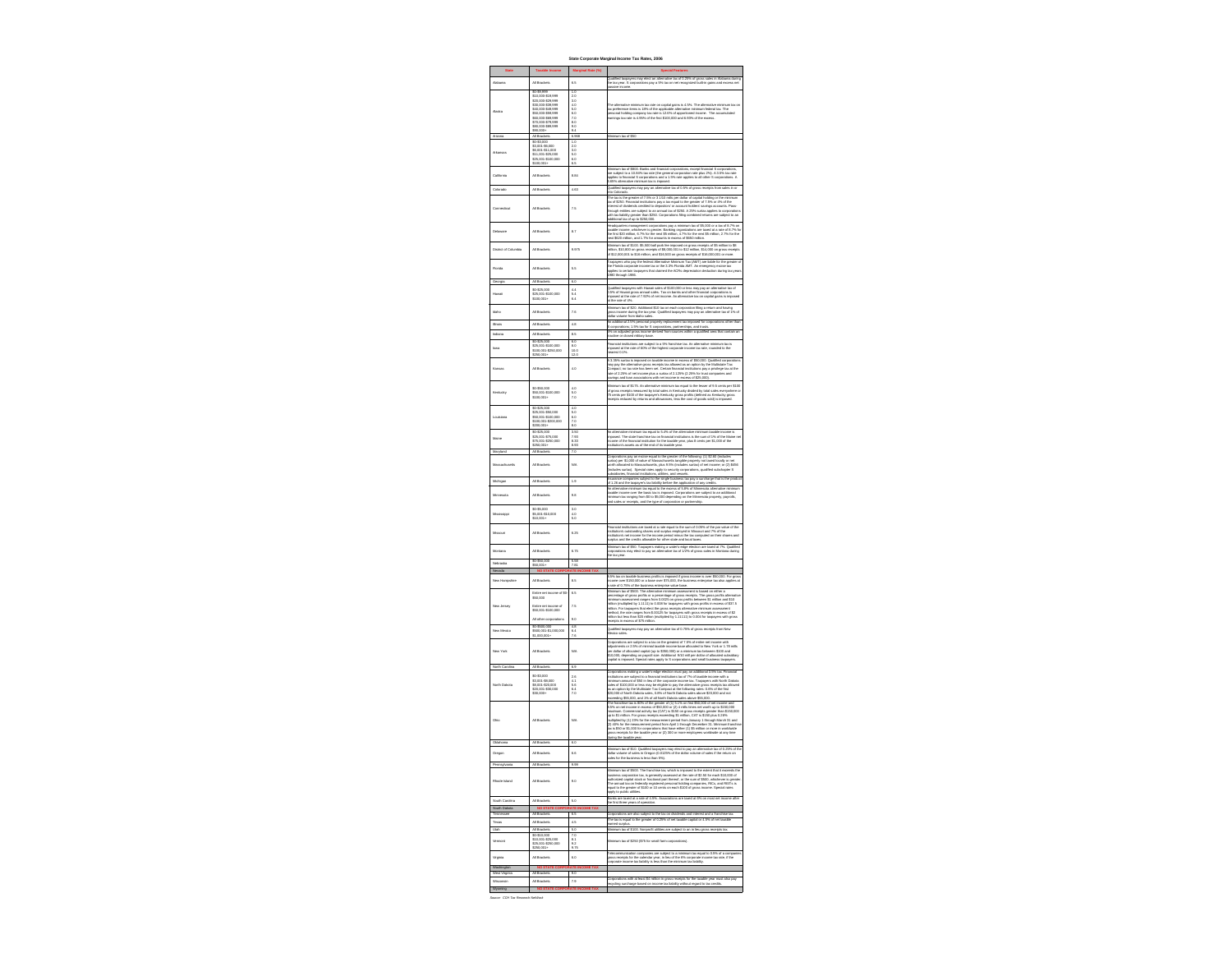| <b>State</b>                     | <b>Taxable Income</b>                                          | <b>Marginal Rate (%)</b>                             | <b>Special Features</b>                                                                                                                                                                                                                                                                     |
|----------------------------------|----------------------------------------------------------------|------------------------------------------------------|---------------------------------------------------------------------------------------------------------------------------------------------------------------------------------------------------------------------------------------------------------------------------------------------|
| Alabama                          | All Brackets                                                   | 6.5                                                  | Qualified taxpayers may elect an alternative tax of 0.25% of gross sales in Alabama during<br>the tax year. S corporations pay a 5% tax on net recognized built-in gains and excess net<br>passive income.                                                                                  |
|                                  | \$0-\$9,999<br>\$10,000-\$19,999                               | 1.0<br>2.0                                           |                                                                                                                                                                                                                                                                                             |
|                                  | \$20,000-\$29,999<br>\$30,000-\$39,999<br>\$40,000-\$49,999    | 3.0<br>4.0<br>5.0                                    | The alternative minimum tax rate on capital gains is 4.5%. The alternative minimum tax on<br>tax preference items is 18% of the applicable alternative minimum federal tax. The                                                                                                             |
| Alaska                           | \$50,000-\$59,999<br>\$60,000-\$69,999                         | 6.0<br>7.0                                           | personal holding company tax rate is 12.6% of apportioned income. The accumulated<br>earnings tax rate is 4.95% of the first \$100,000 and 6.93% of the excess.                                                                                                                             |
|                                  | \$70,000-\$79,999<br>\$80,000-\$89,999<br>\$90,000+            | 8.0<br>9.0<br>9.4                                    |                                                                                                                                                                                                                                                                                             |
| Arizona                          | All Brackets<br>\$0-\$3,000                                    | 6.968<br>1.0                                         | Minimum tax of \$50                                                                                                                                                                                                                                                                         |
| Arkansas                         | \$3,001-\$6,000<br>\$6,001-\$11,000<br>\$11,001-\$25,000       | 2.0<br>3.0<br>5.0                                    |                                                                                                                                                                                                                                                                                             |
|                                  | \$25,001-\$100,000<br>$$100,001+$                              | 6.0<br>6.5                                           |                                                                                                                                                                                                                                                                                             |
| California                       | All Brackets                                                   | 8.84                                                 | Minimum tax of \$800. Banks and financial corporations, except financial S corporations,<br>are subject to a 10.84% tax rate (the general corporation rate plus 2%). A 3.5% tax rate<br>applies to financial S corporations and a 1.5% rate applies to all other S corporations. A          |
| Colorado                         | All Brackets                                                   | 4.63                                                 | 6.65% alternative minimum tax is imposed.<br>Qualified taxpayers may pay an alternative tax of 0.5% of gross receipts from sales in or                                                                                                                                                      |
|                                  |                                                                |                                                      | into Colorado.<br>The tax is the greater of 7.5% or 3 1/10 mills per dollar of capital holding or the minimum                                                                                                                                                                               |
| Connecticut                      | All Brackets                                                   | 7.5                                                  | tax of \$250. Financial institutions pay a tax equal to the greater of 7.5% or 4% of the<br>interest of dividends credited to depositors' or account holders' savings accounts. Pass-<br>through entities are subject to an annual tax of \$250. A 25% surtax applies to corporations       |
|                                  |                                                                |                                                      | with tax liability greater than \$250. Corporations filing combined returns are subject to an<br>additional tax of up to \$250,000.                                                                                                                                                         |
| Delaware                         | All Brackets                                                   | 8.7                                                  | Headquarters management corporations pay a minimum tax of \$5,000 or a tax of 8.7% on<br>taxable income, whichever is greater. Banking organizations are taxed at a rate of 8.7% fo<br>the first \$20 million, 6.7% for the next \$5 million, 4.7% for the next \$5 million, 2.7% for the   |
|                                  |                                                                |                                                      | next \$620 million, and 1.7% for amounts in excess of \$650 million.<br>Minimum tax of \$100. \$5,500 ball park fee imposed on gross receipts of \$5 million to \$8                                                                                                                         |
| District of Columbia             | All Brackets                                                   | 9.975                                                | million, \$10,800 on gross receipts of \$8,000,001 to \$12 million, \$14,000 on gross receipts<br>of \$12,000,001 to \$16 million, and \$16,500 on gross receipts of \$16,000,001 or more.                                                                                                  |
| Florida                          | All Brackets                                                   | 5.5                                                  | Taxpayers who pay the federal Alternative Minimum Tax (AMT) are liable for the greater o<br>the Florida corporate income tax or the 3.3% Florida AMT. An emergency excise tax<br>applies to certain taxpayers that claimed the ACRs depreciation deduction during tax year                  |
| Georgia                          | All Brackets                                                   | 6.0                                                  | 1980 through 1986.                                                                                                                                                                                                                                                                          |
| Hawaii                           | \$0-\$25,000<br>\$25,001-\$100,000                             | 4.4<br>5.4                                           | Qualified taxpayers with Hawaii sales of \$100,000 or less may pay an alternative tax of<br>0.5% of Hawaii gross annual sales. Tax on banks and other financial corporations is                                                                                                             |
|                                  | $$100,001+$                                                    | 6.4                                                  | imposed at the rate of 7.92% of net income. An alternative tax on capital gains is imposed<br>at the rate of 4%.                                                                                                                                                                            |
| Idaho                            | All Brackets                                                   | 7.6                                                  | Minimum tax of \$20. Additional \$10 tax on each corporation filing a return and having<br>gross income during the tax year. Qualified taxpayers may pay an alternative tax of 1% of<br>dollar volume from Idaho sales.                                                                     |
| <b>Illinois</b>                  | All Brackets                                                   | 4.8                                                  | An additional 2.5% personal property replacement tax imposed for corporations other than<br>S corporations; 1.5% tax for S corporations, partnerships, and trusts.                                                                                                                          |
| Indiana                          | All Brackets                                                   | 8.5                                                  | 5% on adjusted gross income derived from sources within a qualified area that contain an<br>inactive or closed military base.                                                                                                                                                               |
| lowa                             | \$0-\$25,000<br>\$25,001-\$100,000<br>\$100,001-\$250,000      | 6.0<br>8.0<br>10.0                                   | Financial institutions are subject to a 5% franchise tax. An alternative minimum tax is<br>imposed at the rate of 60% of the highest corporate income tax rate, rounded to the                                                                                                              |
|                                  | $$250,001+$                                                    | 12.0                                                 | nearest 0.1%.<br>A 3.35% surtax is imposed on taxable income in excess of \$50,000. Qualified corporations                                                                                                                                                                                  |
| Kansas                           | All Brackets                                                   | 4.0                                                  | may pay the alternative gross receipts tax allowed as an option by the Multistate Tax<br>Compact; no tax rate has been set. Certain financial institutions pay a privilege tax at the<br>rate of 2.25% of net income plus a surtax of 2.125% (2.25% for trust companies and                 |
|                                  |                                                                |                                                      | savings and loan associations with net income in excess of \$25,000).<br>Minimum tax of \$175. An alternative minimum tax equal to the lesser of 9.5 cents per \$100                                                                                                                        |
| Kentucky                         | \$0-\$50,000<br>\$50,001-\$100,000<br>$$100,001+$              | 4.0<br>5.0<br>7.0                                    | of gross receipts measured by total sales in Kentucky divided by total sales everywhere o<br>75 cents per \$100 of the taxpayer's Kentucky gross profits (defined as Kentucky gross                                                                                                         |
|                                  | \$0-\$25,000                                                   | 4.0                                                  | receipts reduced by returns and allowances, less the cost of goods sold) is imposed.                                                                                                                                                                                                        |
| Louisiana                        | \$25,001-\$50,000<br>\$50,001-\$100,000<br>\$100,001-\$200,000 | 5.0<br>6.0<br>7.0                                    |                                                                                                                                                                                                                                                                                             |
|                                  | $$200,001+$<br>\$0-\$25,000                                    | 8.0<br>3.50                                          | An alternative minimum tax equal to 5.4% of the alternative minimum taxable income is                                                                                                                                                                                                       |
| Maine                            | \$25,001-\$75,000<br>\$75,001-\$250,000                        | 7.93<br>8.33                                         | imposed. The state franchise tax on financial institutions is the sum of 1% of the Maine ne<br>income of the financial institution for the taxable year, plus 8 cents per \$1,000 of the                                                                                                    |
| Maryland                         | $$250,001+$<br>All Brackets                                    | 8.93<br>7.0                                          | institution's assets as of the end of its taxable year.                                                                                                                                                                                                                                     |
| Massachusetts                    | All Brackets                                                   | N/A                                                  | Corporations pay an excise equal to the greater of the following: (1) \$2.60 (includes<br>surtax) per \$1,000 of value of Massachusetts tangible property not taxed locally or net<br>worth allocated to Massachusetts, plus 9.5% (includes surtax) of net income; or (2) \$456             |
|                                  |                                                                |                                                      | (includes surtax). Special rates apply to security corporations, qualified subchapter S<br>subsidiaries, financial institutions, utilities, and vessels.<br>Insurance companies subject to the single business tax pay a surcharge that is the produc                                       |
| Michigan                         | All Brackets                                                   | 1.9                                                  | of 1.26 and the taxpayer's tax liability before the application of any credits.<br>An alternative minimum tax equal to the excess of 5.8% of Minnesota alternative minimum                                                                                                                  |
| Minnesota                        | All Brackets                                                   | 9.8                                                  | taxable income over the basic tax is imposed. Corporations are subject to an additional<br>minimum tax ranging from \$0 to \$5,000 depending on the Minnesota property, payrolls,<br>and sales or receipts, and the type of corporation or partnership.                                     |
| Mississippi                      | \$0-\$5,000<br>\$5,001-\$10,000                                | 3.0<br>4.0                                           |                                                                                                                                                                                                                                                                                             |
|                                  | $$10,001+$                                                     | 5.0                                                  |                                                                                                                                                                                                                                                                                             |
| Missouri                         | All Brackets                                                   | 6.25                                                 | Financial institutions are taxed at a rate equal to the sum of 0.05% of the par value of the<br>institution's outstanding shares and surplus employed in Missouri and 7% of the<br>institution's net income for the income period minus the tax computed on their shares and                |
|                                  |                                                                |                                                      | surplus and the credits allowable for other state and local taxes.<br>Minimum tax of \$50. Taxpayers making a water's-edge election are taxed at 7%. Qualified                                                                                                                              |
| Montana                          | All Brackets                                                   | 6.75                                                 | corporations may elect to pay an alternative tax of 1/2% of gross sales in Montana during<br>the tax year.                                                                                                                                                                                  |
| Nebraska<br>Nevada               | \$0-\$50,000<br>$$50,001+$                                     | 5.58<br>7.81<br><b>NO STATE CORPORATE INCOME TAX</b> |                                                                                                                                                                                                                                                                                             |
| New Hampshire                    | All Brackets                                                   | 8.5                                                  | 8.5% tax on taxable business profits is imposed if gross income is over \$50,000. For gross<br>income over \$150,000 or a base over \$75,000, the business enterprise tax also applies at                                                                                                   |
|                                  | Entire net income of \$0-                                      | 6.5                                                  | a rate of 0.75% of the business enterprise value base.<br>Minimum tax of \$500. The alternative minimum assessment is based on either a<br>percentage of gross profits or a percentage of gross receipts. The gross profits alternative                                                     |
| New Jersey                       | \$50,000<br>Entire net income of                               | 7.5                                                  | minimum assessment ranges from 0.0025 on gross profits between \$1 million and \$10<br>million (multiplied by 1.1111) to 0.008 for taxpayers with gross profits in excess of \$37.5                                                                                                         |
|                                  | \$50,001-\$100,000                                             |                                                      | million. For taxpayers that elect the gross receipts alternative minimum assessment<br>method, the rate ranges from \$.00125 for taxpayers with gross receipts in excess of \$2<br>million but less than \$20 million (multiplied by 1.11111) to 0.004 for taxpayers with gross             |
|                                  | All other corporations<br>\$0-\$500,000                        | 9.0<br>4.8                                           | receipts in excess of \$75 million.<br>Qualified taxpayers may pay an alternative tax of 0.75% of gross receipts from New                                                                                                                                                                   |
| New Mexico                       | \$500,001-\$1,000,000<br>$$1,000,001+$                         | 6.4<br>7.6                                           | Mexico sales.                                                                                                                                                                                                                                                                               |
| New York                         | <b>All Brackets</b>                                            | N/A                                                  | Corporations are subject to a tax on the greatest of 7.5% of entire net income with<br>adjustments or 2.5% of minimal taxable income base allocated to New York or 1.78 mills<br>per dollar of allocated capital (up to \$350,000) or a minimum tax between \$100 and                       |
|                                  |                                                                |                                                      | \$10,000, depending on payroll size. Additional 9/10 mill per dollar of allocated subsidiary<br>capital is imposed. Special rates apply to S corporations and small business taxpayers.                                                                                                     |
| North Carolina                   | All Brackets                                                   | 6.9                                                  | Corporations making a water's-edge election must pay an additional 3.5% tax. Financial                                                                                                                                                                                                      |
| North Dakota                     | \$0-\$3,000<br>\$3,001-\$8,000<br>\$8,001-\$20,000             | 2.6<br>4.1<br>5.6                                    | institutions are subject to a financial institutions tax of 7% of taxable income with a<br>minimum amount of \$50 in lieu of the corporate income tax. Taxpayers with North Dakota<br>sales of \$100,000 or less may be eligible to pay the alternative gross receipts tax allowed          |
|                                  | \$20,001-\$30,000<br>$$30,000+$                                | 6.4<br>7.0                                           | as an option by the Multistate Tax Compact at the following rates: 0.6% of the first<br>\$20,000 of North Dakota sales, 0.8% of North Dakota sales above \$20,000 and not<br>exceeding \$55,000, and 1% of all North Dakota sales above \$55,000.                                           |
|                                  |                                                                |                                                      | The franchise tax is 80% of the greater of (1) 5.1% on first \$50,000 of net income and<br>8.5% on net income in excess of \$50,000 or (2) 4 mills times net worth up to \$150,000                                                                                                          |
| Ohio                             | \$0-\$50,000<br>$$50,001+$                                     | 5.1<br>8.5                                           | maximum. Commercial activity tax (CAT) is \$150 on gross receipts greater than \$150,000<br>up to \$1 million. For gross receipts exceeding \$1 million, CAT is \$150 plus 0.26%<br>multiplied by (1) 23% for the measurement period from January 1 through March 31 and                    |
|                                  |                                                                |                                                      | (2) 40% for the measurement period from April 1 through December 31. Minimum franchis<br>tax is \$50 or \$1,000 for corporations that have either (1) \$5 million or more in worldwide<br>gross receipts for the taxable year or $(2)$ 300 or more employees worldwide at any time          |
| Oklahoma                         | All Brackets                                                   | 6.0                                                  | during the taxable year.                                                                                                                                                                                                                                                                    |
| Oregon                           | <b>All Brackets</b>                                            | 6.6                                                  | Minimum tax of \$10. Qualified taxpayers may elect to pay an alternative tax of 0.25% of th<br>dollar volume of sales in Oregon (0.0125% of the dollar volume of sales if the return on                                                                                                     |
| Pennsylvania                     | All Brackets                                                   | 9.99                                                 | sales for the business is less than 5%).                                                                                                                                                                                                                                                    |
|                                  |                                                                |                                                      | Minimum tax of \$500. The franchise tax, which is imposed to the extent that it exceeds the<br>business corporation tax, is generally assessed at the rate of \$2.50 for each \$10,000 of<br>authorized capital stock or fractional part thereof, or the sum of \$500, whichever is greater |
| Rhode Island                     | All Brackets                                                   | 9.0                                                  | The annual tax on federally registered personal holding companies, RICs, and REITs is<br>equal to the greater of \$100 or 10 cents on each \$100 of gross income. Special rates                                                                                                             |
| South Carolina                   | All Brackets                                                   | 5.0                                                  | apply to public utilities.<br>Banks are taxed at a rate of 4.5%. Associations are taxed at 6% on most net income after                                                                                                                                                                      |
| South Dakota                     |                                                                | <b>NO STATE CORPORATE INCOME TAX</b>                 | the first three years of operation.                                                                                                                                                                                                                                                         |
| Tennessee<br>Texas               | All Brackets<br>All Brackets                                   | 6.5<br>4.5                                           | Corporations are also subject to the tax on dividends and interest and a franchise tax.<br>The tax is equal to the greater of 0.25% of net taxable capital or 4.5% of net taxable<br>earned surplus.                                                                                        |
| Utah                             | All Brackets<br>\$0-\$10,000                                   | 5.0<br>7.0                                           | Minimum tax of \$100. Nonprofit utilities are subject to an in lieu gross receipts tax.                                                                                                                                                                                                     |
| Vermont                          | \$10,001-\$25,000<br>\$25,001-\$250,000<br>$$250,001+$         | 8.1<br>9.2<br>9.75                                   | Minimum tax of \$250 (\$75 for small farm corporations).                                                                                                                                                                                                                                    |
| Virginia                         | All Brackets                                                   | 6.0                                                  | Telecommunication companies are subject to a minimum tax equal to 0.5% of a companie<br>gross receipts for the calendar year, in lieu of the 6% corporate income tax rate, if the                                                                                                           |
| Washington                       |                                                                | NO STATE CORPORATE INCOME TAX                        | corporate income tax liability is less than the minimum tax liability.                                                                                                                                                                                                                      |
| West Virginia<br>Wisconsin       | All Brackets<br>All Brackets                                   | 9.0<br>7.9                                           | Corporations with at least \$4 million in gross receipts for the taxable year must also pay<br>recycling surcharge based on income tax liability without regard to tax credits.                                                                                                             |
| Wyoming                          |                                                                | <b>NO STATE CORPORATE INCOME TAX</b>                 |                                                                                                                                                                                                                                                                                             |
| Source: CCH Tax Research NetWork |                                                                |                                                      |                                                                                                                                                                                                                                                                                             |

**State Corporate Marginal Income Tax Rates, 2005 Special Features** Iffied taxpayers may elect an alternative tax of 0.25% of gross sales in Alabama during tax year. S corporations pay a 5% tax on net recognized built-in gains and excess net sive income. alternative minimum tax rate on capital gains is 4.5%. The alternative minimum tax on  $|$ preference items is 18% of the applicable alternative minimum federal tax. The sonal holding company tax rate is 12.6% of apportioned income. The accumulated hings tax rate is 4.95% of the first  $$100,000$  and 6.93% of the excess. mum tax of \$50 imum tax of \$800. Banks and financial corporations, except financial S corporations, subject to a 10.84% tax rate (the general corporation rate plus 2%). A 3.5% tax rate blies to financial S corporations and a 1.5% rate applies to all other S corporations. A 5% alternative minimum tax is imposed. lified taxpayers may pay an alternative tax of 0.5% of gross receipts from sales in or Colorado. tax is the greater of 7.5% or 3 1/10 mills per dollar of capital holding or the minimum of \$250. Financial institutions pay a tax equal to the greater of 7.5% or 4% of the erest of dividends credited to depositors' or account holders' savings accounts. Pass- $\mathsf{augh}$  entities are subject to an annual tax of \$250. A 25% surtax applies to corporations  $\mathbin\Vert$ tax liability greater than \$250. Corporations filing combined returns are subject to an tional tax of up to  $$250,000$ . dquarters management corporations pay a minimum tax of \$5,000 or a tax of 8.7% on ible income, whichever is greater. Banking organizations are taxed at a rate of 8.7% for  $\vert$ first \$20 million, 6.7% for the next \$5 million, 4.7% for the next \$5 million, 2.7% for the t \$620 million, and 1.7% for amounts in excess of \$650 million. imum tax of \$100. \$5,500 ball park fee imposed on gross receipts of \$5 million to \$8 lion, \$10,800 on gross receipts of \$8,000,001 to \$12 million, \$14,000 on gross receipts 12,000,001 to \$16 million, and \$16,500 on gross receipts of \$16,000,001 or more. payers who pay the federal Alternative Minimum Tax (AMT) are liable for the greater of Florida corporate income tax or the 3.3% Florida AMT. An emergency excise tax lies to certain taxpayers that claimed the ACRs depreciation deduction during tax years ) through  $1986$ . lified taxpayers with Hawaii sales of \$100,000 or less may pay an alternative tax of  $6$  of Hawaii gross annual sales. Tax on banks and other financial corporations is imposed at the rate of 7.92% of net income. An alternative tax on capital gains is imposed e rate of 4%. mum tax of \$20. Additional \$10 tax on each corporation filing a return and having s income during the tax year. Qualified taxpayers may pay an alternative tax of 1% of ir volume from Idaho sales. dditional 2.5% personal property replacement tax imposed for corporations other than  $|$ rporations; 1.5% tax for S corporations, partnerships, and trusts. on adjusted gross income derived from sources within a qualified area that contain an  $\vert$ tive or closed military base. ncial institutions are subject to a 5% franchise tax. An alternative minimum tax is osed at the rate of 60% of the highest corporate income tax rate, rounded to the rest 0.1%. 35% surtax is imposed on taxable income in excess of \$50,000. Qualified corporations | pay the alternative gross receipts tax allowed as an option by the Multistate Tax pact; no tax rate has been set. Certain financial institutions pay a privilege tax at the  $\frac{1}{2}$  of 2.25% of net income plus a surtax of 2.125% (2.25% for trust companies and ings and loan associations with net income in excess of \$25,000). imum tax of \$175. An alternative minimum tax equal to the lesser of 9.5 cents per \$100  $\parallel$ ross receipts measured by total sales in Kentucky divided by total sales everywhere or 75 cents per \$100 of the taxpayer's Kentucky gross profits (defined as Kentucky gross eipts reduced by returns and allowances, less the cost of goods sold) is imposed. alternative minimum tax equal to 5.4% of the alternative minimum taxable income is osed. The state franchise tax on financial institutions is the sum of 1% of the Maine net  $\vert$ ome of the financial institution for the taxable year, plus 8 cents per \$1,000 of the tution's assets as of the end of its taxable year. orations pay an excise equal to the greater of the following: (1) \$2.60 (includes ax) per \$1,000 of value of Massachusetts tangible property not taxed locally or net h allocated to Massachusetts, plus 9.5% (includes surtax) of net income; or (2) \$456 ludes surtax). Special rates apply to security corporations, qualified subchapter S sidiaries, financial institutions, utilities, and vessels. irance companies subject to the single business tax pay a surcharge that is the product 1.26 and the taxpayer's tax liability before the application of any credits. Iternative minimum tax equal to the excess of 5.8% of Minnesota alternative minimum able income over the basic tax is imposed. Corporations are subject to an additional imum tax ranging from \$0 to \$5,000 depending on the Minnesota property, payrolls, sales or receipts, and the type of corporation or partnership. ancial institutions are taxed at a rate equal to the sum of 0.05% of the par value of the ution's outstanding shares and surplus employed in Missouri and 7% of the tution's net income for the income period minus the tax computed on their shares and plus and the credits allowable for other state and local taxes. imum tax of \$50. Taxpayers making a water's-edge election are taxed at 7%. Qualified  $\,|\,$ orations may elect to pay an alternative tax of 1/2% of gross sales in Montana during ax year.  $^{\rm 6}$  tax on taxable business profits is imposed if gross income is over \$50,000. For gross  $|$ ome over \$150,000 or a base over \$75,000, the business enterprise tax also applies at te of 0.75% of the business enterprise value base. mum tax of \$500. The alternative minimum assessment is based on either a entage of gross profits or a percentage of gross receipts. The gross profits alternative  $\vert$ mum assessment ranges from 0.0025 on gross profits between \$1 million and \$10 on (multiplied by 1.1111) to 0.008 for taxpayers with gross profits in excess of \$37.5 lion. For taxpayers that elect the gross receipts alternative minimum assessment thod, the rate ranges from \$.00125 for taxpayers with gross receipts in excess of \$2 on but less than \$20 million (multiplied by 1.11111) to 0.004 for taxpayers with gross eipts in excess of \$75 million. lified taxpayers may pay an alternative tax of 0.75% of gross receipts from New ico sales. orations are subject to a tax on the greatest of 7.5% of entire net income with stments or 2.5% of minimal taxable income base allocated to New York or 1.78 mills dollar of allocated capital (up to \$350,000) or a minimum tax between \$100 and 0,000, depending on payroll size. Additional 9/10 mill per dollar of allocated subsidiary bital is imposed. Special rates apply to S corporations and small business taxpayers. orations making a water's-edge election must pay an additional 3.5% tax. Financial itutions are subject to a financial institutions tax of 7% of taxable income with a imum amount of \$50 in lieu of the corporate income tax. Taxpayers with North Dakota s of \$100,000 or less may be eligible to pay the alternative gross receipts tax allowed n option by the Multistate Tax Compact at the following rates: 0.6% of the first 000 of North Dakota sales, 0.8% of North Dakota sales above \$20,000 and not eding \$55,000, and 1% of all North Dakota sales above \$55,000. franchise tax is 80% of the greater of (1) 5.1% on first \$50,000 of net income and  $6$  on net income in excess of \$50,000 or (2) 4 mills times net worth up to \$150,000 imum. Commercial activity tax (CAT) is \$150 on gross receipts greater than \$150,000 b \$1 million. For gross receipts exceeding \$1 million, CAT is \$150 plus 0.26% iplied by (1) 23% for the measurement period from January 1 through March 31 and 40% for the measurement period from April 1 through December 31. Minimum franchise s \$50 or \$1,000 for corporations that have either (1) \$5 million or more in worldwide s receipts for the taxable year or (2) 300 or more employees worldwide at any time ng the taxable year. imum tax of \$10. Qualified taxpayers may elect to pay an alternative tax of 0.25% of the $\vert$ ar volume of sales in Oregon (0.0125% of the dollar volume of sales if the return on s for the business is less than 5%).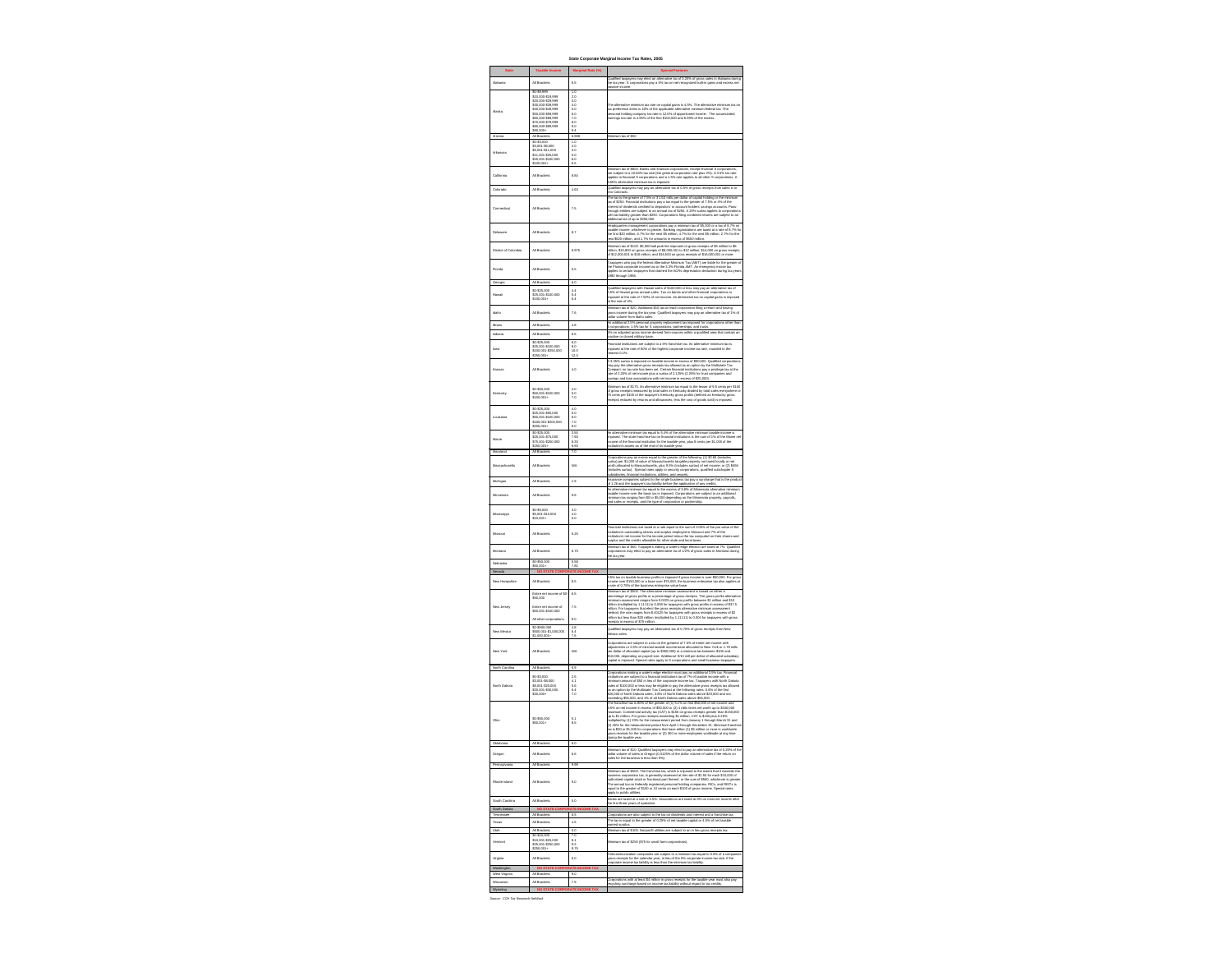|                                       |                       | (For tax year 2004 -- as of January 1, 2004) |                         |                     |                           |
|---------------------------------------|-----------------------|----------------------------------------------|-------------------------|---------------------|---------------------------|
| <b>State</b>                          | <b>Tax Rates</b>      | <b>Tax Brackets</b>                          | # of<br><b>Brackets</b> | Bank lax<br>Rates   | Federal lax<br>Deductible |
| <b>ALABAMA</b>                        | 6.5                   | ----Flat Rate----                            | $\overline{1}$          | 6.5                 | ¥                         |
| <b>ALASKA</b>                         | $1.0 - 9.4$           | 10,000 - 90,000                              | 10                      | $1.0 - 9.4$         |                           |
| <b>ARIZONA</b>                        | 6.968(b)              | ----Flat Rate----                            | 1                       | 6.968               |                           |
| <b>ARKANSAS</b>                       | $1.0 - 6.5$           | $3,000 - 100,000$                            | 6                       | $1.0 - 6.5$         |                           |
| <b>CALIFORNIA</b>                     | 8.84(c)               | ----Flat Rate----                            | 1                       | 10.84(c)            |                           |
| <b>COLORADO</b>                       | 4.63                  | ----Flat Rate----                            | 1                       | 4.63                |                           |
| <b>CONNECTICUT</b>                    | 7.5(d)                | ----Flat Rate----                            | 1                       | 7.5(d)              |                           |
| <b>DELAWARE</b>                       | 8.7                   | ----Flat Rate----                            | 1                       | $8.7 - 1.7$ (e)     |                           |
| <b>FLORIDA</b>                        | 5.5(f)                | ----Flat Rate----                            | 1                       | 5.5(f)              |                           |
| <b>GEORGIA</b>                        | 6                     | ----Flat Rate----                            | 1                       | 6                   |                           |
| <b>HAWAII</b>                         | $4.4 - 6.4$ (g)       | 25,000 - 100,000                             | 3                       | 7.92(g)             |                           |
| <b>IDAHO</b>                          | 7.6(h)                | ----Flat Rate----                            | 1                       | 7.6(h)              |                           |
| <b>ILLINOIS</b>                       | 7.3(i)                | ----Flat Rate----                            | 1                       | 7.3(i)              |                           |
| <b>INDIANA</b>                        | 8.5                   | ----Flat Rate----                            | 1                       | 8.5                 |                           |
| <b>IOWA</b>                           | $6.0 - 12.0$          | 25,000 - 250,000                             | 4                       | 5                   | $*(k)$                    |
| <b>KANSAS</b>                         | $4.0$ (l)             | ----Flat Rate----                            | 1                       | $2.25$ (l)          |                           |
| <b>KENTUCKY</b>                       | $4.0 - 8.25$          | 25,000 - 250,000                             | 5                       | (a)                 |                           |
| <b>LOUISIANA</b>                      | $4.0 - 8.0$           | 25,000 - 200,000                             | 5                       | (a)                 | $\star$                   |
| <b>MAINE</b>                          | $3.5 - 8.93$ (m)      | 25,000 - 250,000                             | 4                       | 1                   |                           |
| <b>MARYLAND</b>                       | 7                     | ----Flat Rate----                            | 1                       | $\overline{7}$      |                           |
| <b>MASSACHUSETTS</b>                  | 9.5(n)                | ----Flat Rate----                            | 1                       | 10.5(n)             |                           |
| <b>MINNESOTA</b>                      | 9.8(0)                | ----Flat Rate----                            | 1                       | 9.8(0)              |                           |
| <b>MISSISSIPPI</b>                    | $3.0 - 5.0$           | $5,000 - 10,000$                             | 3                       | $3.0 - 5.0$         |                           |
| <b>MISSOURI</b>                       | 6.25                  | ----Flat Rate----                            | 1                       | $\overline{7}$      | $*(k)$                    |
| <b>MONTANA</b>                        | 6.75(p)               | ----Flat Rate----                            | 1                       | 6.75(p)             |                           |
| <b>NEBRASKA</b>                       | $5.58 - 7.81$         | 50,000                                       | $\overline{c}$          |                     |                           |
| <b>NEW HAMPSHIRE</b>                  |                       | ----Flat Rate----                            | 1                       | 8.5(q)              |                           |
| <b>NEW JERSEY</b>                     | 8.5(q)                |                                              | 1                       | 8.5(q)              |                           |
| <b>NEW MEXICO</b>                     | 9.0(r)<br>$4.8 - 7.6$ | ----Flat Rate----                            | 3                       | 9(r)<br>$4.8 - 7.6$ |                           |
| <b>NEW YORK</b>                       |                       | 500,000 - 1,000,000                          | 1                       |                     |                           |
|                                       | 7.5(s)                | ----Flat Rate----                            |                         | 7.5(s)              |                           |
| NORTH CAROLINA<br><b>NORTH DAKOTA</b> | 6.9(t)                | ----Flat Rate----                            | 1                       | 6.9(t)              | $^\star$                  |
|                                       | $3.0 - 10.5$          | $3,000 - 50,000$                             | 6<br>$\overline{2}$     | 7 <sub>(b)</sub>    |                           |
| <b>OHIO</b>                           | $5.1 - 8.5$ (u)       | 50,000                                       |                         | (u)                 |                           |
| <b>OKLAHOMA</b>                       | 6                     | ----Flat Rate----                            | 1                       | 6                   |                           |
| <b>OREGON</b>                         | 6.6(b)                | ----Flat Rate----                            |                         | 6.6(b)              |                           |
| PENNSYLVANIA                          | 9.99                  | ----Flat Rate----                            | 1                       | (a)                 |                           |
| RHODE ISLAND                          | 9.0(b)                | ----Flat Rate----                            | 1                       | 9.0 (v)             |                           |
| SOUTH CAROLINA                        | 5                     | ----Flat Rate----                            | 1                       | 4.5(w)              |                           |
| <b>SOUTH DAKOTA</b>                   | ---                   |                                              |                         | $6.0 - 0.25\%$ (b)  |                           |
| <b>TENNESSEE</b>                      | 6.5                   | ----Flat Rate----                            | 1                       | 6.5                 |                           |
| <b>UTAH</b>                           | 5.0(b)                | ----Flat Rate----                            |                         | 5.0(b)              |                           |
| <b>VERMONT</b>                        | $7.0 - 9.75$ (b)      | 10,000 - 250,000                             | 4                       | 7.0 - 9.75 (b)      |                           |
| <b>VIRGINIA</b>                       | 6                     | ----Flat Rate----                            | 1                       | 6.0(x)              |                           |
| <b>WEST VIRGINIA</b>                  | 9                     | ----Flat Rate----                            | 1                       | 9                   |                           |
| <b>WISCONSIN</b>                      | 7.9                   | ----Flat Rate----                            | 1                       | 7.9                 |                           |
| DIST. OF COLUMBIA                     | 9.975(y)              | ----Flat Rate----                            |                         | 9.975(y)            |                           |

(h) Minimum tax is \$20. An additional tax of \$10 is imposed on each return.

(i) Includes a 2.5% personal property replacement tax.

(k) Fifty percent of the federal income tax is deductible.

Source: Compiled by FTA from various sources

Note: Michigan imposes a single business tax (sometimes described as a business activities tax or value added tax) of 1.9% on the sum of federal taxable income of the business, compensation paid to employees, dividends, interest, royalties paid and other items. Similarly, Texas imposes a franchise tax of 4.5% of earned surplus or 2.5 mills of net worth. Nevada, Washington, and Wyoming do not have state corporate income taxes.

(a) Rates listed include the corporate tax rate applied to financial institutions or excise taxes based on income. Some states have other taxes based upon the value of deposits or shares.

(b) Minimum tax is \$50 in Arizona, \$50 in North Dakota (banks), \$10 in Oregon, \$250 in Rhode Island, \$500 per location in South Dakota (banks), \$100 in Utah, \$250 in Vermont.

(c) Minimum tax is \$800. The tax rate on S-Corporations is 1.5% (3.5% for banks).

(d) Or 3.1 mills per dollar of capital stock and surplus (maximum tax \$1 million) or \$250.

SOURCE: Federation of Tax Administrators. Available at: http://www.taxadmin.org/fta/rate/corp\_inc.html, accessed 21 January 2005.

(x) State and national banks subject to the state's franchise tax on net capital is exempt from the income tax.

**RANGE OF STATE CORPORATE INCOME TAX RATES**

(y) Minimum tax is \$100. Includes surtax.

(t) Financial institutions are also subject to a tax equal to \$30 per one million in assets.

(u) Or 4.0 mills time the value of the taxpayer's issued and outstanding share of stock with a maximum payment of \$150,000. An additional litter tax is imposed equal to 0.11% on the first \$50,000 of taxable income, 0.22% on income over \$50,000; or 0.14 mills on net worth.

(l) Plus a surtax of 3.35% (2.125% for banks) taxable income in excess of \$50,000 (\$25,000).

(m) Or a 27% tax on Federal Alternative Minimum Taxable Income.

(n) Rate includes a 14% surtax, as does the following: an additional tax of \$7.00 per \$1,000 on taxable

tangible property (or net worth allocable to state, for intangible property corporations); minimum tax of

(o) Plus a 5.8% tax on any Alternative Minimum Taxable Income over the base tax.

(p) A 7% tax on taxpayers using water's edge combination. Minimum tax is \$50.

(q) Plus a 0.50 percent tax on the enterprise base (total compensation, interest and dividends paid). Business profits tax imposed on both corporations and unincorporated associations.

(e) The marginal rate decreases over 4 brackets ranging from \$20 to \$650 million in taxable income.

Building and loan associations are taxed at a flat 8.7%.

(f) Or 3.3% Alternative Minimum Tax. An exemption of \$5,000 is allowed.

(g) Capital gains are taxed at 4%. There is also an alternative tax of 0.5% of gross annual sales.

(v) For banks, the alternative tax is \$2.50 per \$10,000 of capital stock (\$100 minimum).

(w) Savings and Loans are taxed at a 6% rate.

(r) The rate reported in the table is the corporation business franchise tax rate. The minimum tax is \$500. An Alternative Minimum Assessment based on Gross Receipts applies if greater than corporate franchise tax. Corporations not subject to the franchise tax are subject to a 7.25% income tax. Banking and financial corporations are subject to the franchise tax. Corporations with net income under \$100,000 are taxed at 6.5%. The tax on S corporations is being phased out through 2007. The tax rate on a New Jersey S corporation that has entire net income not subject to federal corporate income tax in excess of \$100,000 will remain at 1.33% for privilege periods ending on or before June 30, 2006. The rate will be 0.67% for privilege periods ending on or after July 1, 2006, but on or before June 30, 2007; and there will be no tax imposed for privilege periods ending on or after July 1, 2007. The tax on S corporation with entire net income not subject to federal corporate income tax of \$100,00 or less is eliminated for privilege periods ending on or after July 1, 2007.

(s) Or 1.78 mills per dollar of capital (up to \$350,000); or a 2.5% alternative minimum tax; or a minimum tax of \$1,500 to \$100 depending on payroll size; if any of these is greater than the tax computed on net income. Small corporations with income under \$290,000 are subject to lower rates of tax on net income. An additional tax of 0.9 mills per dollar of subsidiary capital is imposed on corporations. For banks, the alternative bases of tax are 3% of alternative net income; or up to 1/50th mill of taxable assets; or a minimum tax of \$250.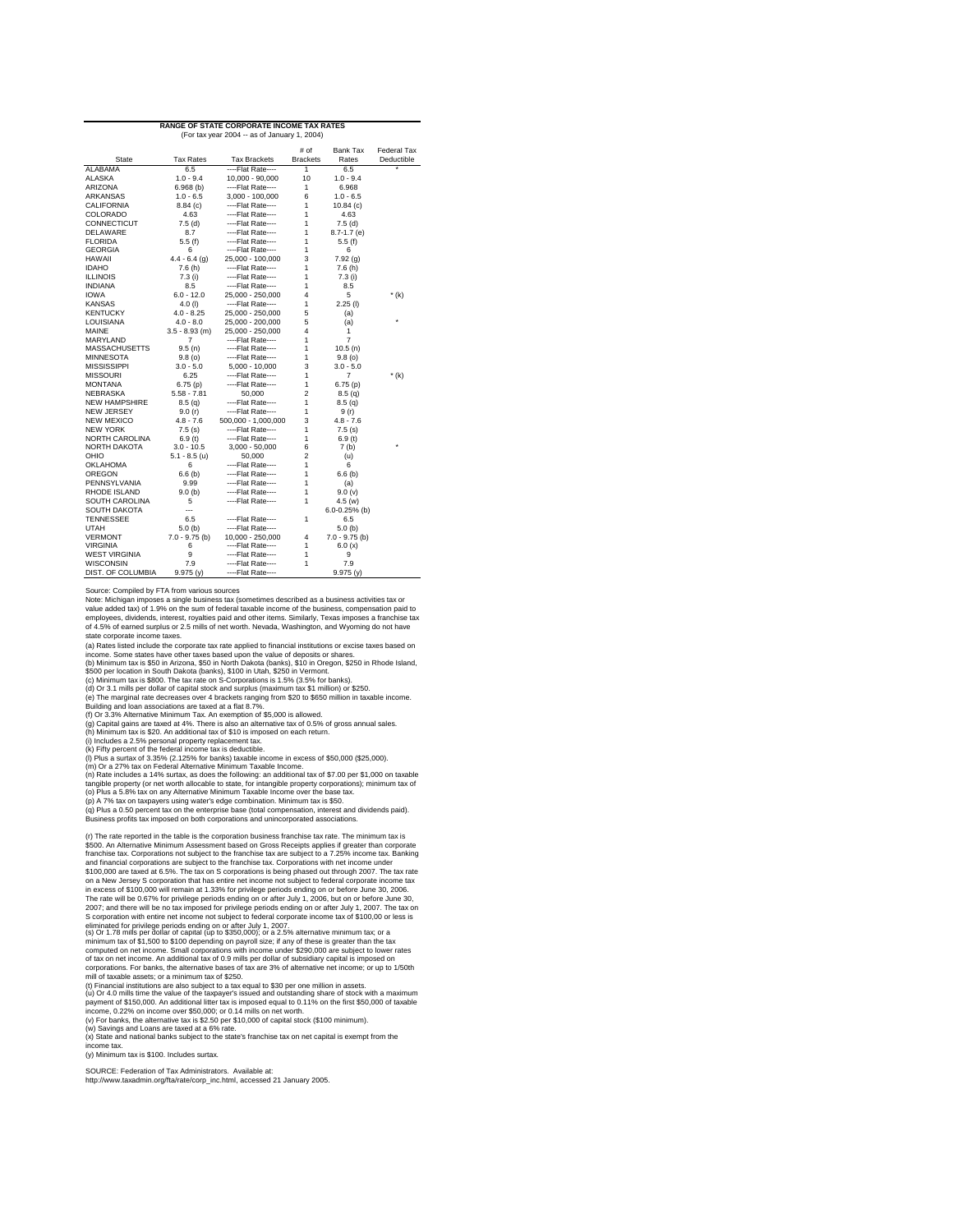#### **Range of State Corporate Income Taxes 2003 (For tax year 2003 -- as of January 1, 2003)**

#### **Range of State Corporate Income Taxes** [Footnotes]

(c) Minimum tax is \$800. The tax rate on S-Corporations is 1.5% (3.5% for banks).

(f) Or 3.3% Alternative Minimum Tax. An exemption of \$5,000 is allowed.

(g) Capital gains are taxed at 4%. There is also an alternative tax of 0.5% of gross annual sales.

(h) Minimum tax is \$20. An additional tax of \$10 is imposed on each return.

(i) Includes a 2.5% personal property replacement tax.

(k) Fifty percent of the federal income tax is deductible.

(l) Plus a surtax of 3.35% (2.125% for banks) taxable income in excess of \$50,000 (\$25,000).

(m) Or a 27% tax on Federal Alternative Minimum Taxable Income.

(o) Plus a 5.8% tax on any Alternative Minimum Taxable Income over the base tax.

(v) For banks, the alternative tax is \$2.50 per \$10,000 of capital stock (\$100 minimum).

(w) Savings and Loans are taxed at a 6% rate.

(t) Financial institutions are also subject to a tax equal to \$30 per one million in assets.

(x) State and national banks subject to the state's franchise tax on net capital is exempt from the income tax. (y) Minimum tax is \$100. Includes surtax.

(p) A 7% tax on taxpayers using water's edge combination. Minimum tax is \$50. (q) Plus a 0.50 percent tax on the enterprise base (total compensation, interest and dividends paid). Business profits tax imposed on both corporations and unincorporated associations.

Source: Compiled by Federation of Tax Administrators from various sources

\$150,000. An additional litter tax is imposed equal to 0.11% on the first \$50,000 of taxable income, 0.22% on income over \$50,000; or 0.14 mills on net worth.

|                      |                  |                      |                | Bank Tax          | <b>Federal Tax</b> |
|----------------------|------------------|----------------------|----------------|-------------------|--------------------|
| <b>State</b>         | <b>Tax Rates</b> | <b>Tax Brackets</b>  | # of Brackets  | Rates             | Deductible         |
|                      |                  |                      |                |                   |                    |
| Alabama              | 6.5              | ----Flat Rate----    | 1              | 6.5               | $\star$            |
| Alaska               | $1.0 - 9.4$      | 10,000<br>90,000     | 10             | $1.0 - 9.4$       |                    |
| Arizona              | 6.968            | ----Flat Rate----    | 1              | 6.968             |                    |
| Arkansas             | $1.0 - 6.5$      | 3,000<br>100,000     | 6              | $1.0 - 6.5$       |                    |
| California           | 8.84(c)          | ----Flat Rate----    | 1              | 10.84(c)          |                    |
|                      |                  |                      |                |                   |                    |
| Colorado             | 4.63             | ----Flat Rate----    | 1              | 4.63              |                    |
| Connecticut          | 7.5(d)           | ----Flat Rate----    | 1              | 7.5(d)            |                    |
| Delaware             | 8.7              | ----Flat Rate----    | 1              | $8.7 - 1.7$ (e)   |                    |
| Florida              | 5.5(f)           | ----Flat Rate----    | 1              | 5.5(f)            |                    |
| Georgia              | 6                | ----Flat Rate----    | 1              | 6                 |                    |
|                      |                  |                      |                |                   |                    |
| Hawaii               | $4.4 - 6.4$ (g)  | 25,000<br>100,000    | 3              | 7.92(g)           |                    |
| Idaho                | 7.6(h)           | ----Flat Rate----    | 1              | 7.6(h)            |                    |
| <b>Illinois</b>      | 7.3(i)           | ----Flat Rate----    | 1              | 7.3(i)            |                    |
| Indiana              | 8.5              | ----Flat Rate----    | 1              | 8.5               |                    |
|                      |                  |                      |                |                   |                    |
| lowa                 | $6.0 - 12.0$     | 25,000<br>250,000    | 4              | 5                 | $*(k)$             |
| Kansas               | $4.0$ (l)        | ----Flat Rate----    | 1              | $2.25$ (l)        |                    |
| Kentucky             | $4.0 - 8.25$     | 25,000<br>250,000    | 5              | $-- (a)$          |                    |
| Louisiana            | $4.0 - 8.0$      | 25,000<br>200,000    | 5              | $-- (a)$          | *                  |
| Maine                |                  | 25,000<br>250,000    |                |                   |                    |
|                      | $3.5 - 8.93$ (m) |                      | 4              | 1                 |                    |
| Maryland             | 7                | ----Flat Rate----    | 1              | 7                 |                    |
| Massachusetts        | 9.5(n)           | ----Flat Rate----    | 1              | 10.5(n)           |                    |
| Minnesota            | 9.8(0)           | ----Flat Rate----    | 1              | 9.8(0)            |                    |
| Mississippi          | $3.0 - 5.0$      | 5,000<br>10,000      | 3              | $3.0 - 5.0$       |                    |
|                      | 6.25             | ----Flat Rate----    |                | $\overline{7}$    |                    |
| Missouri             |                  |                      | 1              |                   | $*(k)$             |
| Montana              | 6.75(p)          | ----Flat Rate----    | 1              | 6.75(p)           |                    |
| Nebraska             | $5.58 - 7.81$    | 50,000               | $\overline{c}$ | $--- (a)$         |                    |
| New Hampshire        | 8.5(q)           | ----Flat Rate----    | 1              | 8.5(q)            |                    |
| New Jersey           | 9.0(r)           | ----Flat Rate----    | 1              | 9 (r)             |                    |
| New Mexico           | $4.8 - 7.6$      | 1 million<br>500,000 | 3              | $4.8 - 7.6$       |                    |
|                      |                  |                      |                |                   |                    |
| New York             | 7.5(s)           | ----Flat Rate----    | 1              | 7.5(s)            |                    |
| North Carolina       | 6.9(t)           | ----Flat Rate----    | 1              | 6.9(t)            |                    |
| North Dakota         | $3.0 - 10.5$     | 3,000<br>50,000      | 6              | 7 <sub>(b)</sub>  | $\star$            |
| Ohio                 | $5.1 - 8.5$ (u)  | 50,000               | 2              | --- (u)           |                    |
| Oklahoma             | 6                | ----Flat Rate----    | 1              | 6                 |                    |
|                      |                  |                      |                |                   |                    |
| Oregon               | 6.6(b)           | ----Flat Rate----    | 1              | 6.6(b)            |                    |
| Pennsylvania         | 9.99             | ----Flat Rate----    | 1              | --- (a)           |                    |
| Rhode Island         | 9.0(b)           | ----Flat Rate----    | 1              | 9.0 (v)           |                    |
| South Carolina       | 5                | ----Flat Rate----    | 1              | 4.5(w)            |                    |
| South Dakota         | ---              |                      |                | $6.0 - 0.25%$ (b) |                    |
|                      | 6.5              |                      |                |                   |                    |
| Tennessee            |                  | ----Flat Rate----    | 1              | 6.5               |                    |
| Utah                 | 5.0(b)           | ----Flat Rate----    |                | 5.0(b)            |                    |
| Vermont              | $7.0 - 9.75$ (b) | 10,000<br>250,000    | 4              | $7.0 - 9.75$ (b)  |                    |
| Virginia             | 6                | ----Flat Rate----    | 1              | 6.0(x)            |                    |
| West Virginia        | 9                | ----Flat Rate----    | 1              | 9                 |                    |
| Wisconsin            | 7.9              | ----Flat Rate----    |                | 7.9               |                    |
|                      |                  |                      | 1              |                   |                    |
| District of Columbia | 9.975(y)         | ----Flat Rate----    |                | 9.975(y)          |                    |

(d) Or 3.1 mills per dollar of capital stock and surplus (maximum tax \$1 million) or \$250. (e) The marginal rate decreases over 4 brackets ranging from \$20 to \$650 million in taxable income. Building and loan associations are taxed at a flat 8.7%.

(r) The rate reported in the table is the corporation business franchise tax rate. The minimum tax is \$500. An Alternative Minimum Assessment based on Gross Receipts applies if greater than corporate franchise tax. Corporations not subject to the franchise tax are subject to a 7.25% income tax. Banking and financial corporations are subject to the franchise tax. Corporations with net income under \$100,000 are taxed at 6.5%. The tax on S corporations is being phased out through 2007. The tax rate on a New Jersey S corporation that has entire net income not subject to federal corporate income tax in excess of \$100,000 will remain at 1.33% for privilege periods ending on or before June 30, 2006. The rate will be 0.67% for privilege periods ending on or after July 1, 2006, but on or before June 30, 2007; and there will be no tax imposed for privilege periods ending on or after July 1, 2007. (s) Or 1.78 (0.1 for banks) mills per dollar of capital (up to \$350,000; or 2.5% of the minimum taxable income; or a minimum of \$1,500 to \$100 depending on payroll size (\$250 for banks); if any of these is greater than the tax computed on net income. An addition tax of 0.9 mills per dollar of subsidiary capital is imposed on corporations. Small corporations with income under \$290,000 pay a 7.5% tax on all income.

Note: Michigan imposes a single business tax (sometimes described as a business activities tax or value added tax) of 1.9% on the sum of federal taxable income of the business, compensation paid to employees, dividends, interest, royalties paid and other items. Similarly, Texas imposes a franchise tax of 4.5% of earned surplus. Nevada,

(a) Rates listed include the corporate tax rate applied to financial institutions or excise taxes based on income. Some

states have other taxes based upon the value of deposits or shares. (b) Minimum tax is \$50 in Arizona, \$50 in North Dakota (banks), \$10 in Oregon, \$250 in Rhode Island, \$500 per location in South Dakota (banks), \$100 in Utah, \$250 in Vermont.

(n) Rate includes a 14% surtax, as does the following: an additional tax of \$7.00 per \$1,000 on taxable tangible property (or net worth allocable to state, for intangible property corporations); minimum tax of \$456.